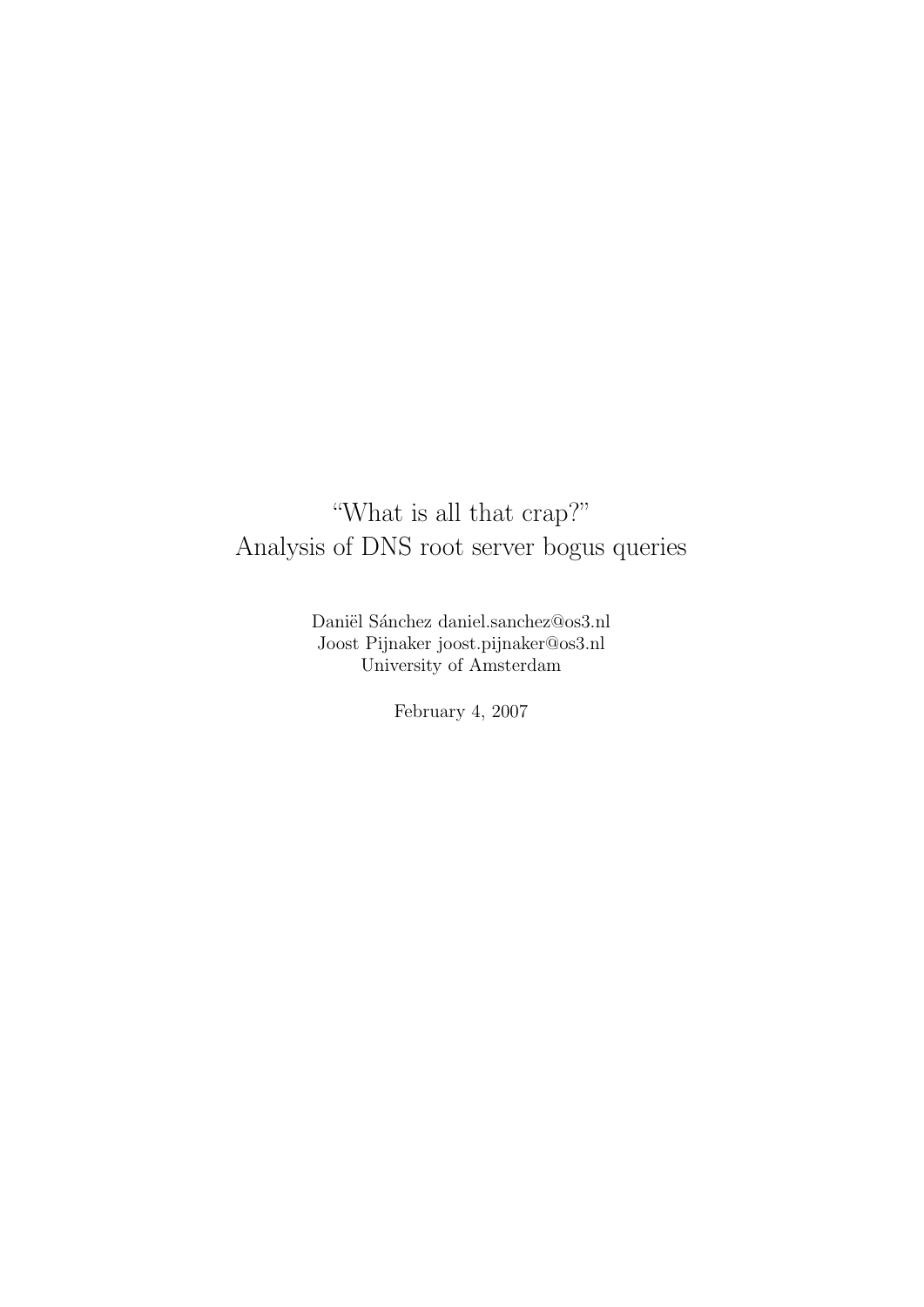### Abstract

"What is all that crap?" is a question several DNS root server operators probably asked when analyzing incoming queries. This research is all about this question and about how to reduce this 'crap'.

Of all traffic arriving at the DNS root servers, a lot is considered 'bogus'. Some people say that only about 2% of the arriving queries are actually valid queries and the rest would be bogus. We believe it is interesting to do research on this subject and look for possibilities to reduce this massive amount of bogus queries.

We analyzed a two hour capture data session from the DNS K-root server. We made a categorization of the bogus queries arriving at the root server. We discovered that the largest amount of bogus is found in the category of 'repeated' queries. We also made a top 10 list of sources that generate the most queries and discovered that for one DNS root server 80.7% are bogus queries and for another DNS root server 52.31% was coming from one source. After that we described some possible causes for the bogus queries categories and for the top IP sources generating the most queries. At the end we explained what could be possible solutions to reduce the amount of bogus queries. We looked both at client side solutions and server side solutions.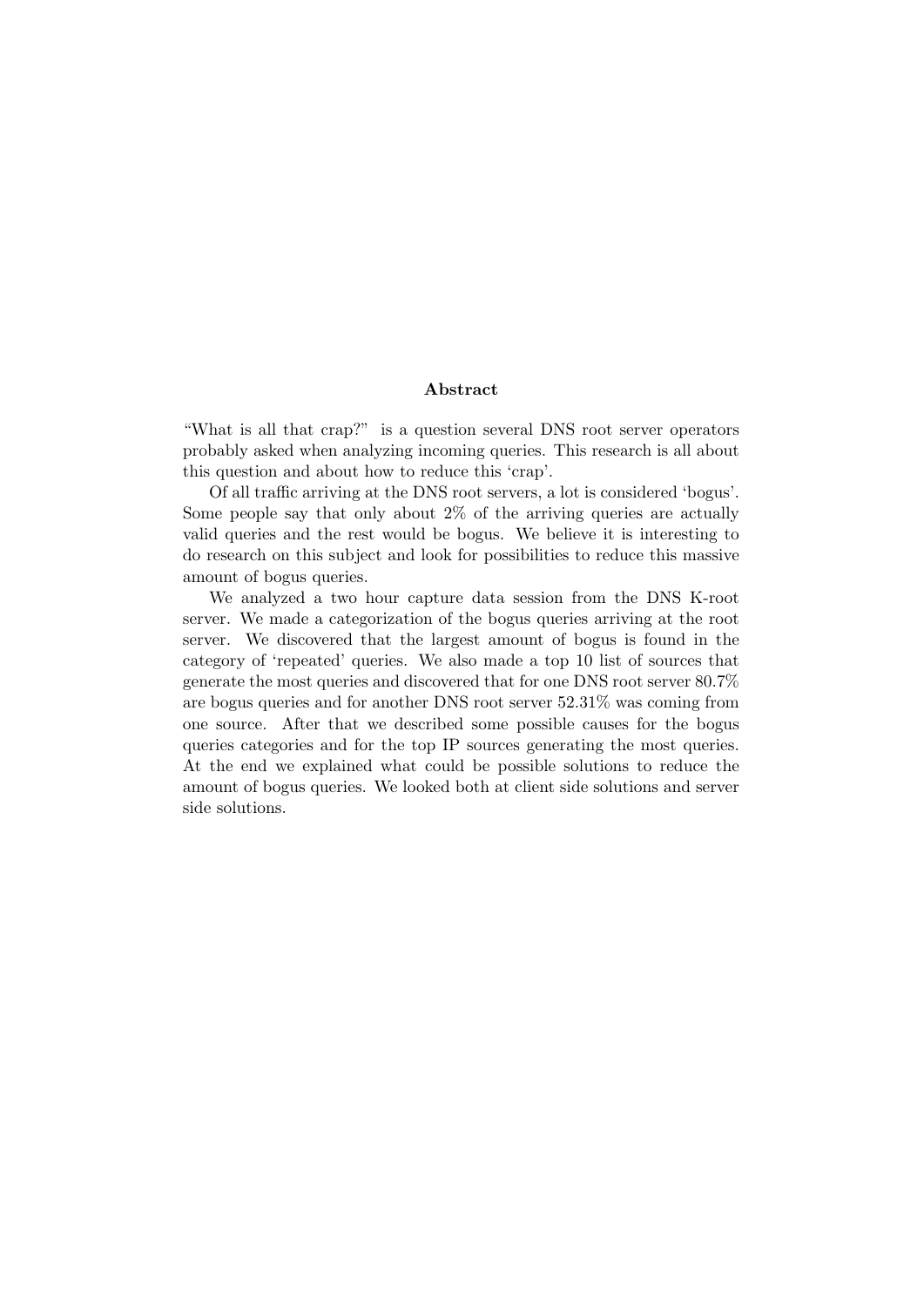# **Contents**

| 1                       | <b>Preface</b>              |                                                                                  | $\bf{2}$       |  |  |
|-------------------------|-----------------------------|----------------------------------------------------------------------------------|----------------|--|--|
| $\bf{2}$                | <b>Context</b><br>3         |                                                                                  |                |  |  |
| 3                       | <b>Project introduction</b> |                                                                                  |                |  |  |
|                         | 3.1                         |                                                                                  | $\overline{4}$ |  |  |
|                         | 3.2                         |                                                                                  | $\overline{4}$ |  |  |
|                         | 3.3                         |                                                                                  | $\overline{5}$ |  |  |
|                         | 3.4                         |                                                                                  | $\overline{5}$ |  |  |
| $\overline{\mathbf{4}}$ |                             | <b>Background</b>                                                                | 6              |  |  |
|                         | 4.1                         |                                                                                  | 6              |  |  |
|                         |                             | 4.1.1<br>$DNS$ purpose $\ldots \ldots \ldots \ldots \ldots \ldots \ldots \ldots$ | 6              |  |  |
|                         |                             | 4.1.2                                                                            | $\overline{7}$ |  |  |
|                         |                             | 4.1.3                                                                            | $\overline{7}$ |  |  |
|                         | 4.2                         |                                                                                  | 8              |  |  |
|                         |                             | 4.2.1                                                                            | 8              |  |  |
|                         |                             | 4.2.2                                                                            | 8              |  |  |
|                         |                             | 4.2.3                                                                            | 9              |  |  |
|                         |                             | 4.2.4<br>Only 13 DNS root servers?                                               | 10             |  |  |
|                         | 4.3                         |                                                                                  | 11             |  |  |
|                         |                             | 4.3.1                                                                            | 11             |  |  |
|                         |                             | 4.3.2                                                                            | 11             |  |  |
|                         |                             | 4.3.3                                                                            | 12             |  |  |
| 5                       |                             | <b>Related work</b>                                                              | 14             |  |  |
| 6                       | <b>Research</b><br>16       |                                                                                  |                |  |  |
|                         | 6.1                         | Environment                                                                      | 16             |  |  |
|                         |                             | 6.1.1                                                                            | 16             |  |  |
|                         |                             | 6.1.2<br><b>Tools</b>                                                            | 16             |  |  |
|                         |                             | 6.1.3                                                                            | 18             |  |  |
|                         | 6.2                         |                                                                                  | 20             |  |  |
|                         |                             | 6.2.1<br>Determining valid queries                                               | 20             |  |  |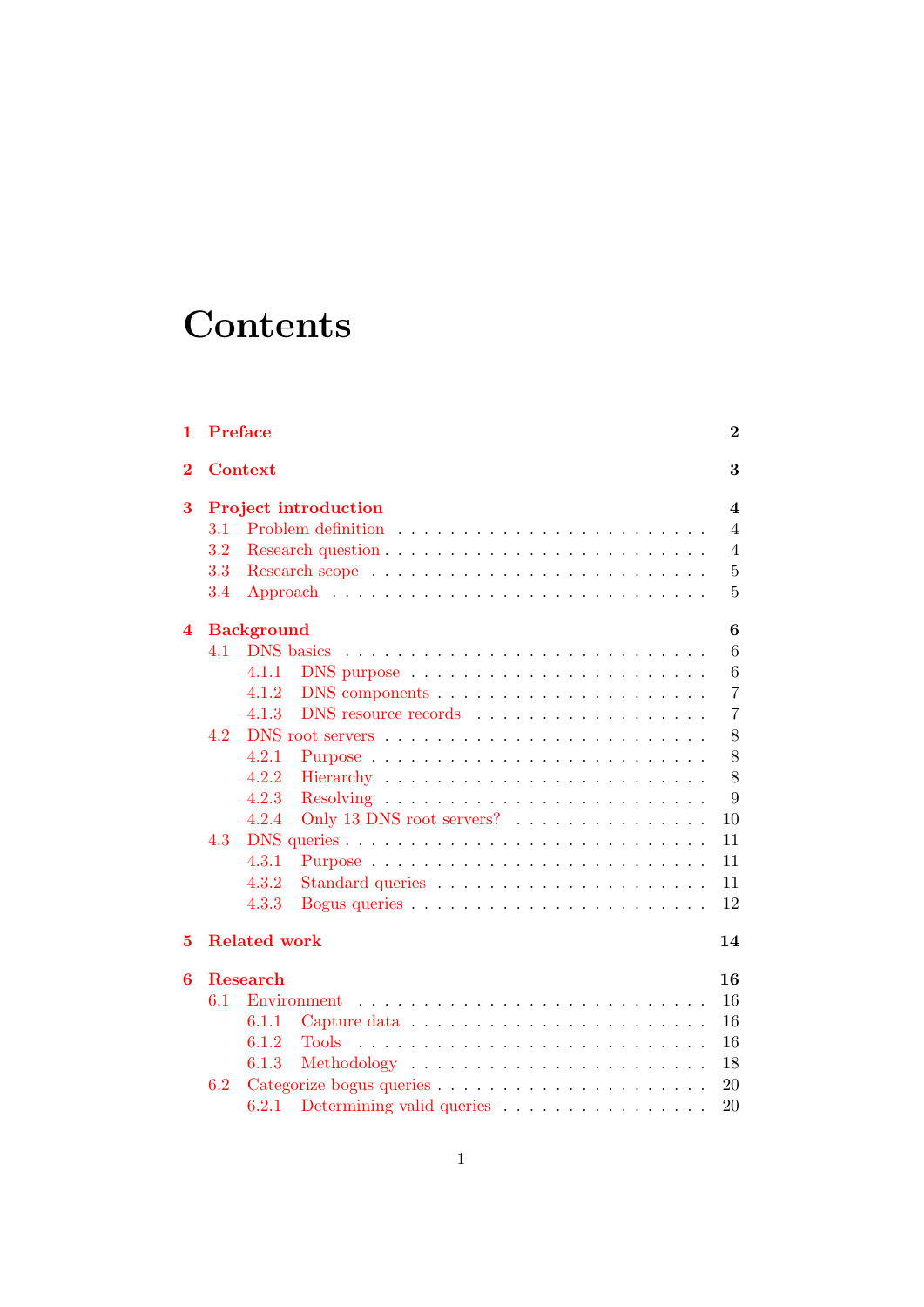|   |           | 6.2.2                                        |  |
|---|-----------|----------------------------------------------|--|
|   |           | Determining bogus categories 21<br>6.2.3     |  |
|   |           | 23<br>6.2.4                                  |  |
|   |           | 27<br>6.2.5                                  |  |
|   | 6.3       | 29                                           |  |
|   | 6.4       | 31                                           |  |
| 8 |           | Conclusion<br>33<br><b>Future work</b><br>34 |  |
|   | A Scripts | 37                                           |  |
|   |           | 37                                           |  |
|   |           | 41                                           |  |
|   |           | 50                                           |  |
|   | A.4       | 57                                           |  |
|   |           |                                              |  |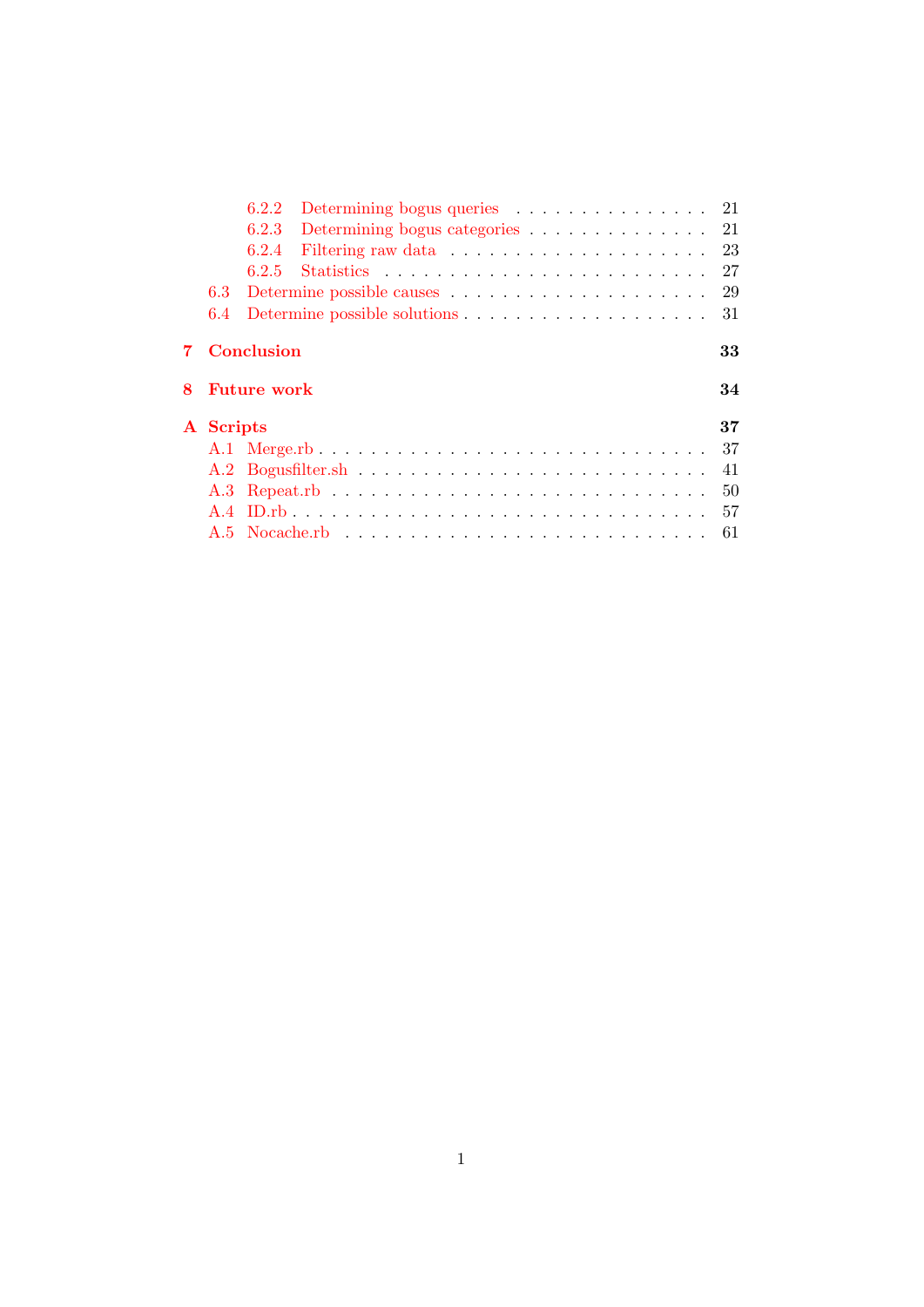# <span id="page-4-0"></span>Preface

We, Daniël Sánchez  $&$  Joost Pijnaker, are two students at the University of Amsterdam (UvA), and study System and Network Engineering (SNE) [http://www.os3.nl.](http://www.os3.nl/) Part of our course is getting acquainted with problems from the field of practice. This course is named Research Project 1 (RP1). Goal of this course will be to gain practical experience and gain collaboration skills.

Our research will be in the Domain Name System (DNS) workfield. We approached RIPE NCC and they were willing to cooperate on this project. More information about RIPE NCC can be read in chapter 2 Context.

Our supervisors will be Cees de Laat (UvA) and Daniel Karrenberg (RIPE NCC).

The following chapters are in this report: chapter 1 Preface: about the reason for writing this report, chapter 2 Context: about the environment in which the project takes place, chapter 3 Project introduction: about the research question and our approach, chapter 4 Background: about the theoretical background behind the project, chapter 5 Related work: about previous work done on this area, chapter 6 Research: about our actual work, chapter 7 Conclusion: about the results, chapter 8 Future work: some suggestions for further work.

A note about privacy: some parts, like IP addresses will be anonymized. The first two octets then will be x.y. In other parts we may be using fictitious names.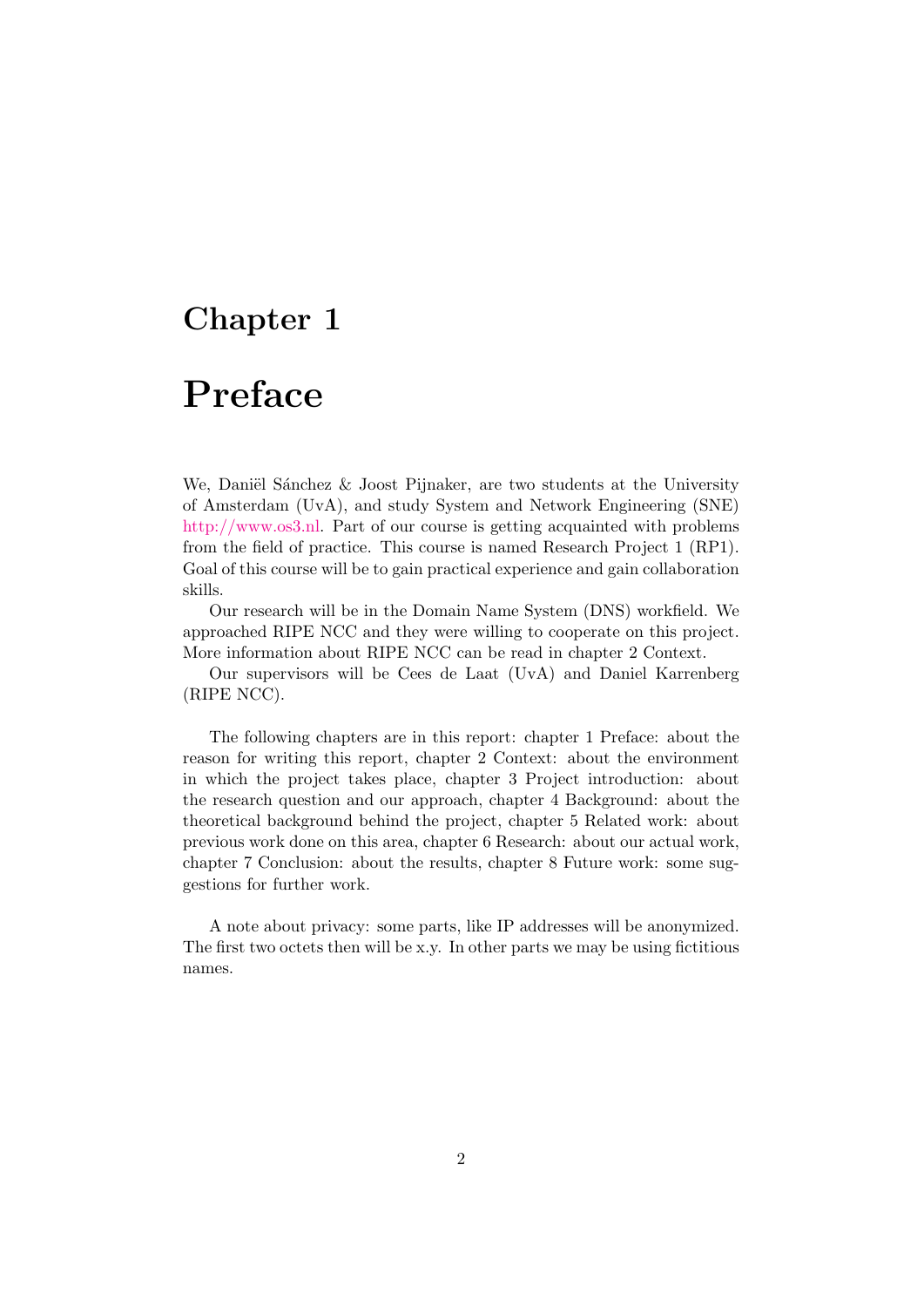# <span id="page-5-0"></span>Context

In this chapter we will shortly describe the context in which the project is done for a better understanding of the project. The project is executed at RIPE NCC. RIPE NCC is one of five RIRs. RIRs are getting resources from IANA, which is an operational unit of ICANN. Because of all the abbreviations, we start explaining each of them from top to bottom:

• ICANN: Internet Corporation for Assigned Names and Numbers.

"ICANN is responsible for managing and coordinating the DNS to ensure that every address is unique and that all users of the Internet can find all valid addresses. It does this by overseeing the distribution of unique IP addresses and domain names. It also ensures that each domain name maps to the correct IP address."[\[8\]](#page-37-0).

- IANA: Internet Assigned Numbers Authority. IANA is an operational unit of ICANN and allocates block of IP address space to RIRs [\[1\]](#page-37-1).
- RIR: Regional Internet Registry. A RIR allocates the resources, given by IANA, within their regions to LIRs. Currently there are five RIRs: AfriNIC, APNIC, ARIN, LACNIC and RIPE NCC.
- LIR: Local Internet Registry. A LIR allocates the resources, given by a RIR, to end users. Typically a LIR is an ISP (Internet Service Provider).
- RIPE NCC: Réseau IP Européen Network Coordination Centre [\[2\]](#page-37-2). RIPE NCC is the RIR responsible mainly for Internet Service Providers (ISPs), telecommunication organisations and large corporations located in Europe, the Middle East and parts of Central Asia.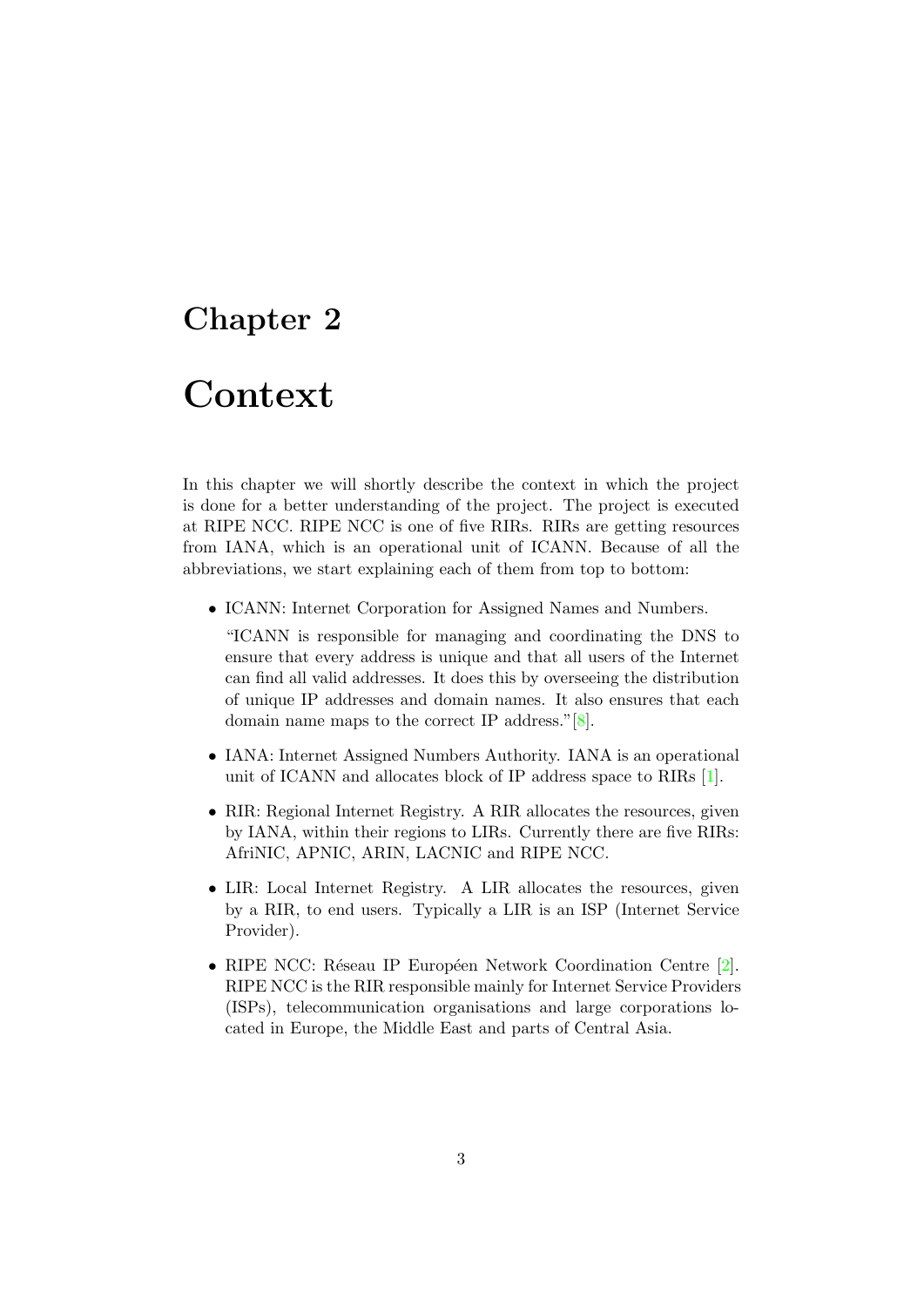# <span id="page-6-0"></span>Project introduction

In this chapter we will explain how the research question has been formed and what was the approach we used to answer this question. We will describe the following subjects: a problem definition, the research question that followed, the research scope and the exact approach.

### <span id="page-6-1"></span>3.1 Problem definition

Through the internet there are several so called DNS root servers. Everyone in the world, probably you included, is using one or more of these servers to access all kind of webpages, for example http://www.os3.nl. Every moment it is possible that a DNS root server is asked an IP address of, for example, a certain website. Therefore, DNS root servers always have to provide this kind of information to anyone who is asking. Maybe you can imagine, not everyone is asking these questions in the appropriate way, which causes the servers to get more questions than they should get. Actually, research on this field [\[16\]](#page-38-0) has stated that a large part of these questions is "bogus", or thrash. This leads us to our research question.

## <span id="page-6-2"></span>3.2 Research question

Though the DNS root servers have enough resources to cope with this massive amount of bogus queries, we think it would be useful to do research about the possibilities to reduce this kind of queries. In fact, there is a waste of resources. Therefore, our exact research question is: "What are the possibilities to reduce the amount of bogus queries arriving at the DNS root servers?".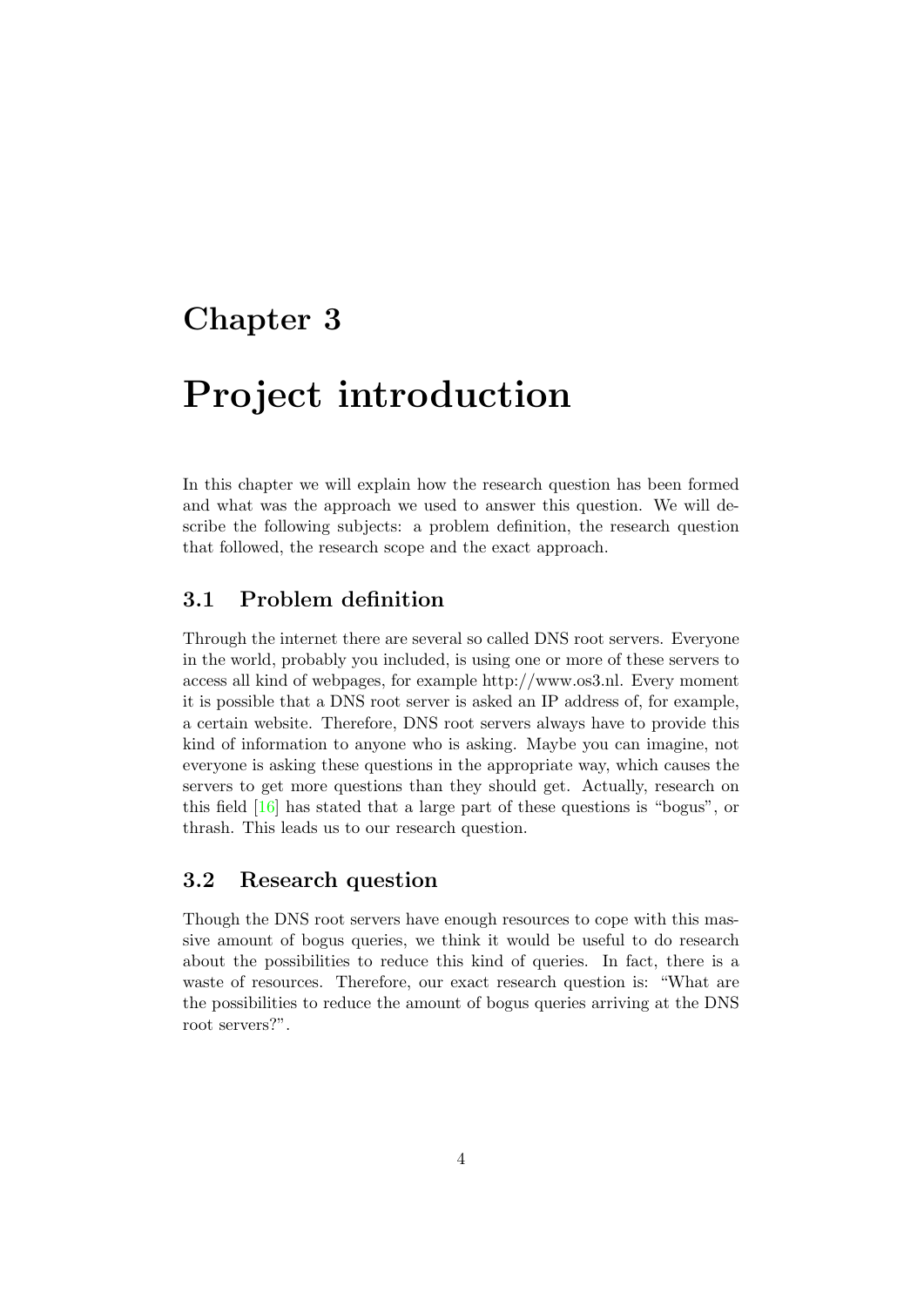### <span id="page-7-0"></span>3.3 Research scope

To finish the project successfully, we have to create a scope: what we DO cover en what we DON'T cover.

What we DO cover:

- We are going to look at two DNS root servers: just one server would give a limited view and more than two servers would take more time than we have for this project.
- We categorize the bogus queries en for each category we determine causes and possible solutions.

What we DON'T cover:

- We are not going to implement the possible solutions: we do not have enough time to do this and besides we do not have authorization to access the live environment.
- We are not going to monitor the DNS root servers ourselves, because of the lack of authorization. RIPE NCC provides logs of a capture session of two hours from two DNS root servers.

## <span id="page-7-1"></span>3.4 Approach

To answer our research question, we split it in subquestions:

- Which categories of bogus queries exist?
- What are possible causes for bogus queries?
- What are possible solutions to decrease bogus queries?

To answer these subquestions, we start searching for related work that already has been done on this area, and basic background information. We write a short background as a base from where we can work. After that we will analyze the given logs and try to answer the first subquestion. Now we hope to know which categories of bogus queries apply to the chosen DNS root servers and we can try to find possible causes and solutions by looking at the previous background information or maybe additional information on the internet and conversations with technicians from RIPE NCC.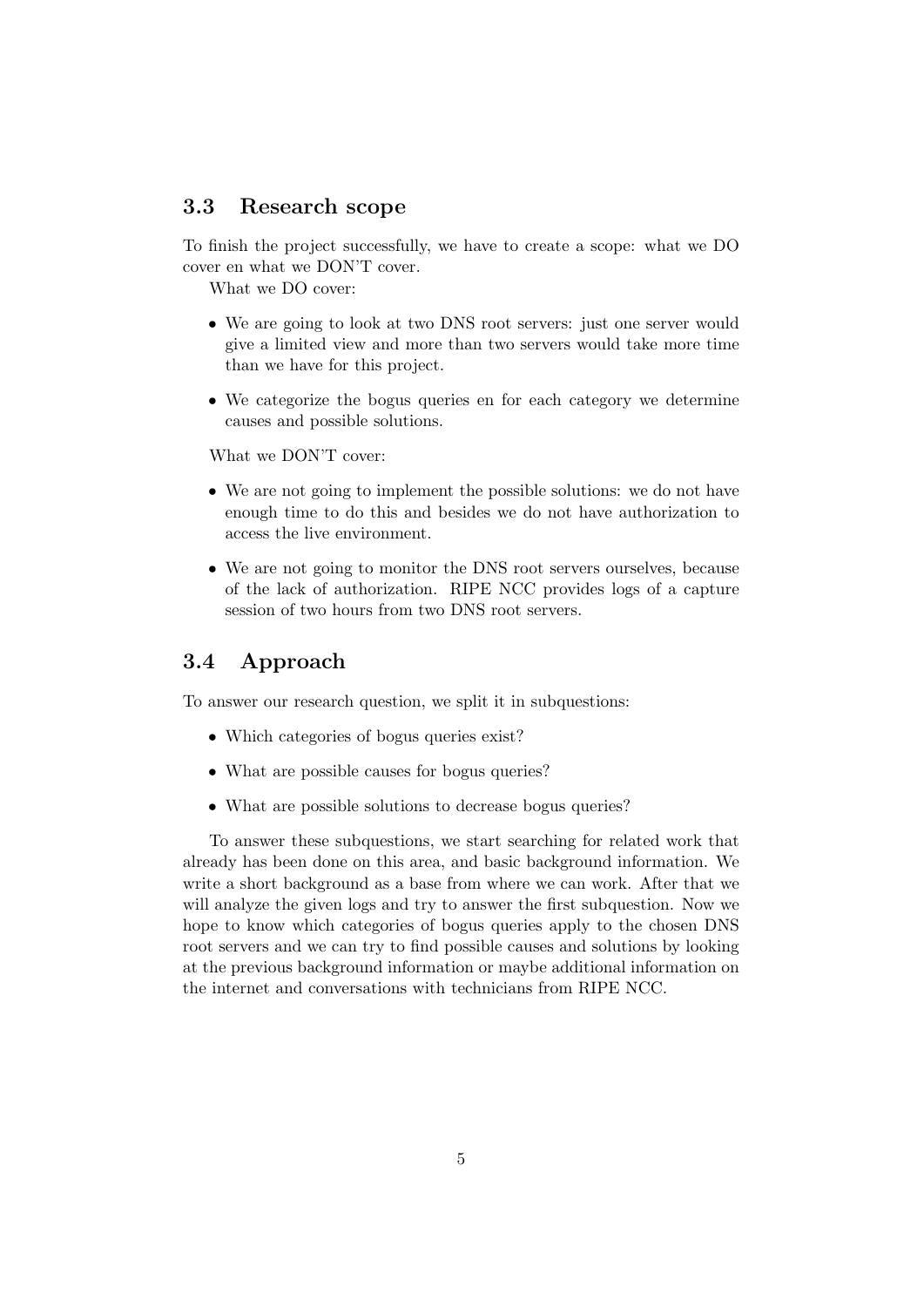# <span id="page-8-0"></span>Background

In this chapter we cover the background (theory) to have an understanding about the material which will support us in our Research chapter. First we talk about DNS and its basics, after that we go deeper into the DNS root servers and last we will discuss queries.

### <span id="page-8-1"></span>4.1 DNS basics

In this paragraph the basics of DNS will be explained. First we will explain its purpose and operation.

### <span id="page-8-2"></span>4.1.1 DNS purpose

"The purpose of DNS is to enable Internet applications and their users to name things that have to have a globally unique name." [\[13\]](#page-38-1) This introduces two advantages:

- Users only have to remember names, instead of IP addresses, which is user friendlier. Example: if we would see the website www.os3.nl, a so called 'query' has to be sent to a DNS server. This is a question how to reach the given name. The DNS server responds with an IP address: x.y.26.20. This IP address now could be used to communicate with. It is obvious that www.os3.nl is much more simple to remember than x.y.26.20.
- Names are separated from locations: moving servers from one location to another, does not affect the name under which it can be found in the DNS. Example: we look at the same address www.os3.nl. The server running this website actually could be anywhere in the world (under the condition that it is connected to the internet). Normally this server would have the IP address shown above, but theoretically, if someone would like to replace the server to, for example another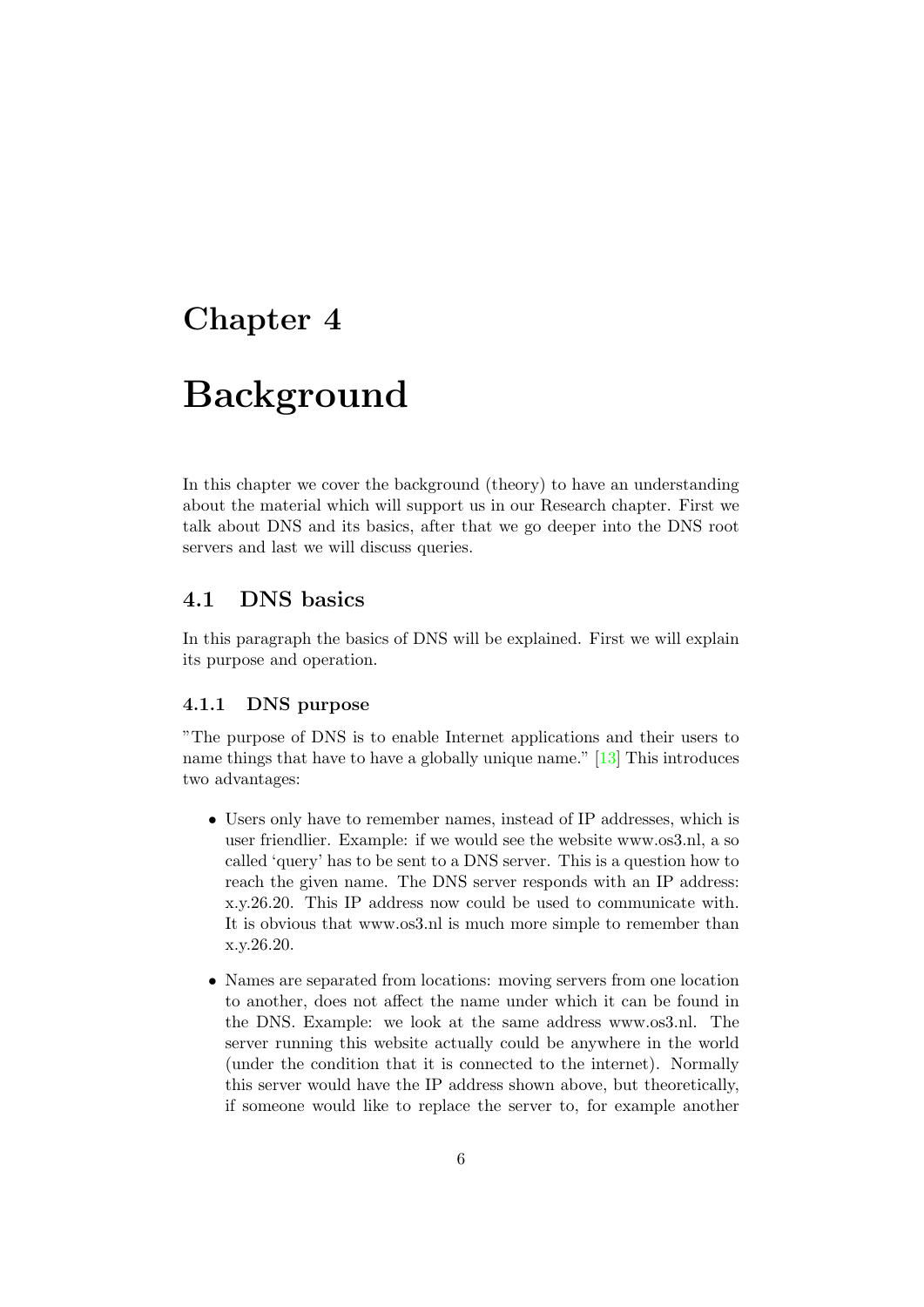location in the Netherlands or maybe only to another place in the organisation, than the IP address could change. Now there only has to be changed one entry in a DNS server to the right IP address to fix the problem: the website is still reachable at www.os3.nl. This makes the DNS very flexible.

Now we know what the purpose of the DNS is, we can further look into its operation.

### <span id="page-9-0"></span>4.1.2 DNS components

Here we will talk about the components of DNS. we will take RFC 1034 [\[17\]](#page-38-2) and RFC 1035 [\[18\]](#page-38-3) as a base for explaining the basics of DNS. The DNS consists of three components:

- The Domain Name Space and Resource Records: these are specifications for a tree structured name space and data associated with these names. All nodes of the domain name space are a name for specific information. By a query, specific types of such information can be extracted. About resource records: read further below.
- Name Servers: these are server programs that hold information of the domain tree. In general a name server knows all information of a specific part of the domain tree. This means that a name server is authoritative for a specific zone. Name servers also contain pointers to other name servers to find other information in the domain tree.
- Resolvers: these are programs that ask information from the name servers. Clients can send requests to resolvers. Resolvers have to be able to access one or more name servers to extract the information directly or by using referrals to other name servers.

### <span id="page-9-1"></span>4.1.3 DNS resource records

Further information about the resource records: a domain name identifies a node and each node has a set of resource information. This set exists of resource records. Each resource record has the following aspects:

- Owner: the domain name where the resource record belongs to.
- Type: refers to the type of resource. The following types are being used:
	- A: a host address.
	- CNAME: a canonical name or an alias.
	- HINFO: the CPU and OS used by the host.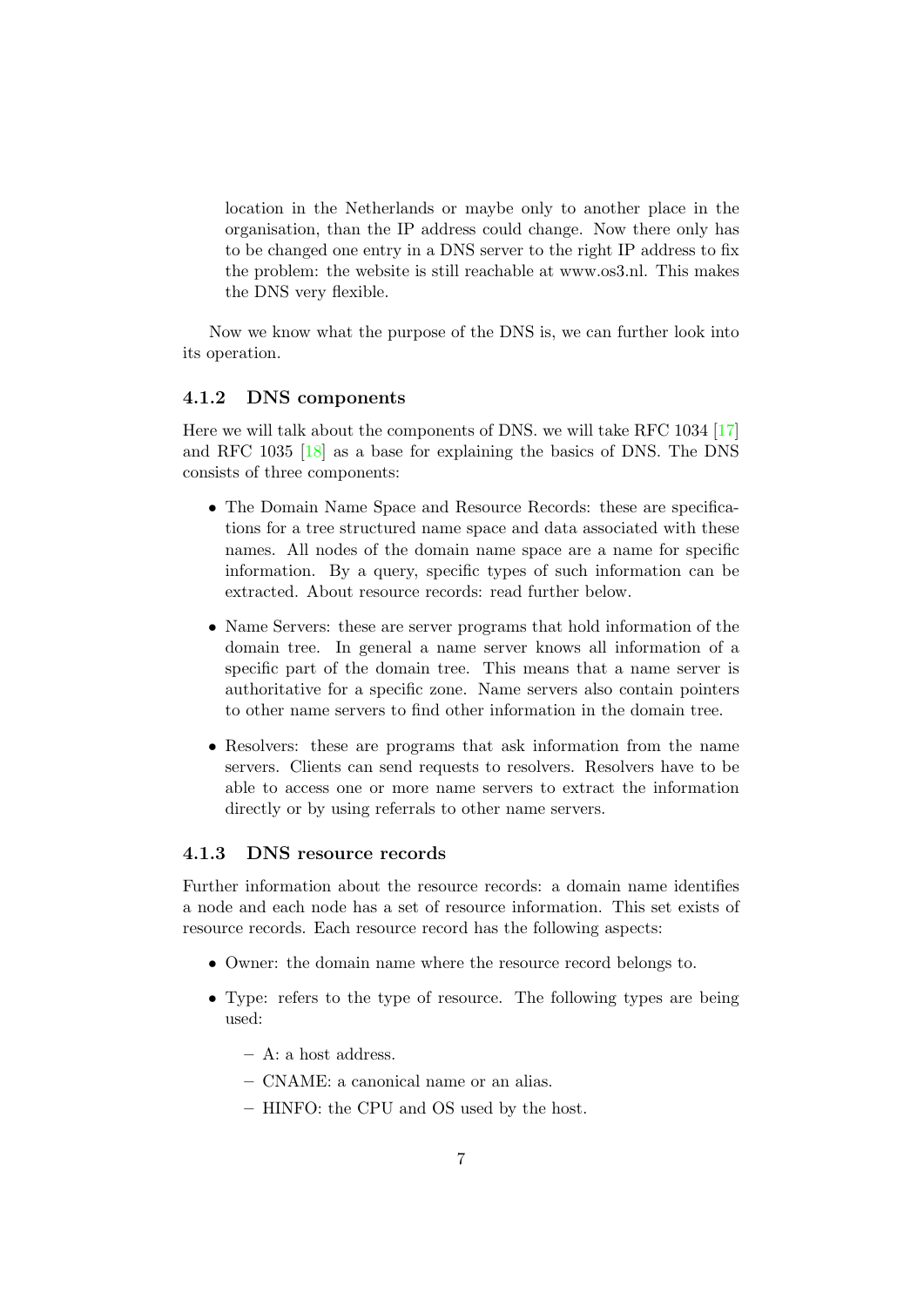- MX: a mail exchange for the domain.
- NS: the authoritative name server for the domain.
- PTR: a pointer to another part of the domain space.
- SOA: the start of a zone of authority.
- Class: the protocol family that is being used. Two possible types: IN (the Internet system) and CH (the Chaos system).
- TTL: the time to live for the resource record.
- RDATA: describes the resource.

Example: now we shall give an example for a better understanding. A resource record could be like this:

WWW.OS3.NL. IN A x.y.26.20

In this example this information could exist in the domain name space and at least one name server holds this record. A client could be asking a resolver how to reach WWW.OS3.NL. The resolver extracts information from the name server and sends the answer to the client: the IP address x.y.26.20.

### <span id="page-10-0"></span>4.2 DNS root servers

In this paragraph we will explain something more about the DNS root servers and their place in DNS, about the DNS structural hierarchy and about how they work with Top-Level Domains (TLDs). Also we will explain why there are 13 root servers.

### <span id="page-10-1"></span>4.2.1 Purpose

"Essentially the DNS root name servers reliably publish the contents of one small file to the Internet. The file is called the root zone file. The function and content of the root zone file are what make it special and cause it to be at the focus of increased attention. The root zone file is at the apex of a hierarchical distributed database called the Domain Name System (DNS). This database is used by almost all Internet applications to translate worldwide unique names like http://www.os3.nl into other identifiers; the web, e-mail and many other services make use of the DNS. The root zone file lists the names and numeric IP addresses of the authoritative DNS servers for all TLDs"  $[14]$ .

#### <span id="page-10-2"></span>4.2.2 Hierarchy

We talked about DNS operation. Like we mentioned earlier DNS has a hierarchical tree structure. It starts with root, which is shown as a dot, and is followed by a TLD. The TLD can be followed by a subdomain and so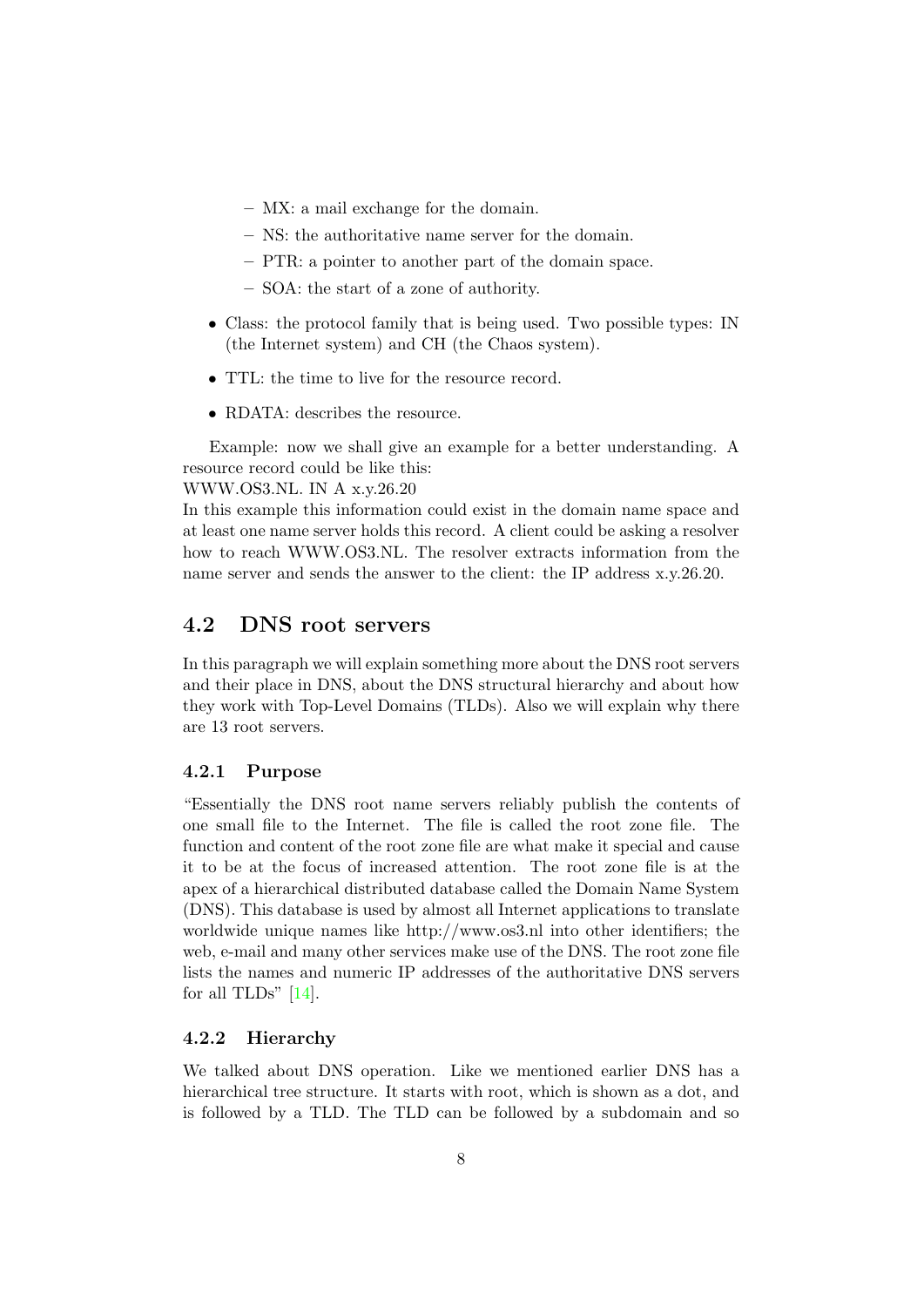

Figure 4.1: DNS structure [\[19\]](#page-38-5)

on. There are two sorts of TLDs: ccTLD and gTLD  $[15]$ . A ccTLD  $[5]$  is a country code TLD and is used for country specific TLDs, for example: .nl for The Netherlands, .us for United States and .jp for Japan etc.

A gTLD [\[9\]](#page-37-4) is a global TLD and is used for global domains like: .net, .org and .com etc. In addition to gTLDs and ccTLDs, there is one special TLD, .arpa, which is used for technical infrastructure purposes. For example, the domain in-addr.arpa is used for getting reverse answers (when IP address is known but domain name is unknown).

The rule says that the notation for links is formed by the labels separated by points. For example: in www.os3.nl, nl is the top level domain, os3 is the second level domain and www the third level domain or actually the link to the webserver. There is something about DNS which is often misinterpreted by administrators. The root is the only tag with a so called empty label e.g. without a name. Let's take the example of "www.os3.nl". This is often interpreted right by many applications, but should actually be "www.os3.nl.". This could lead to problems when an application does not try to finish the domain name with a dot.

### <span id="page-11-0"></span>4.2.3 Resolving

When you want to access a webpage, http://www.os3.nl, you will ask your resolver to resolve the domain name to an IP address. A resolver is an instance you send a question to and the resolver will try to get the answer and send it back. If your resolver has cache and the name was resolved before, you will get a response right away from the resolver. Cache is a part of the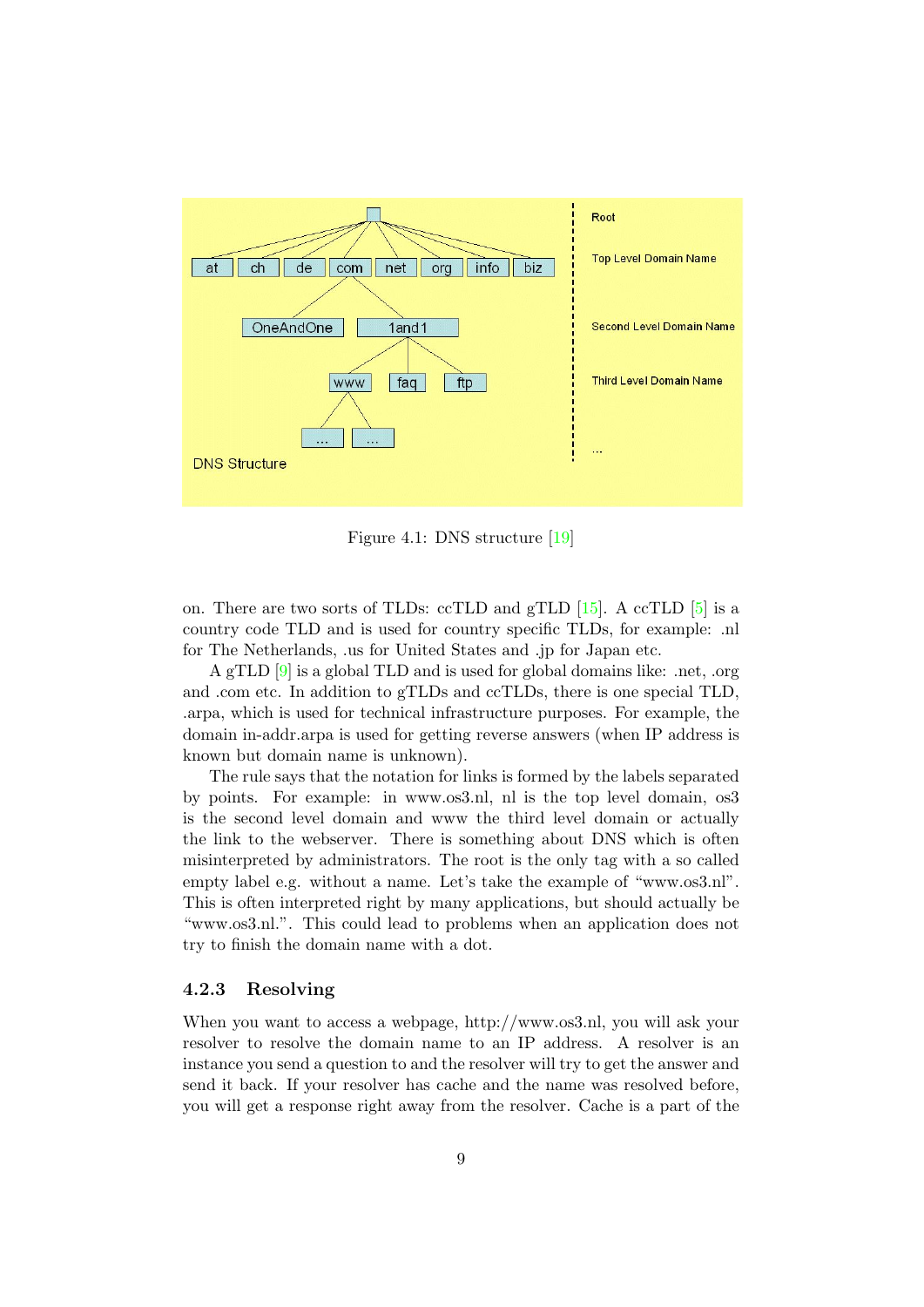

Figure 4.2: DNS resolving [\[19\]](#page-38-5)

memory in your resolver that saves adresses so you would not have to ask DNS servers again. When the name is unknown to the resolver it will forward the request to the DNS root server. A well behaved DNS server needs to query name servers only once every 48 hours for each particular TLD. The root DNS server doesn't know the IP address of http://www.os3.nl, but it does know the the IP address of the DNS server hosting the ccTLD .nl, so it forwards this answer to the resolver. The resolver then contacts the DNS server that hosts the .nl ccTLD. The .nl DNS server does not know the IP address of http://www.os3.nl, but it does know the the IP address of the DNS server hosting the os3.nl domain and forwards this answer to the resolver. This process will keep on going until the domain name is completely resolved. The process is called resolving and the requests are called queries. In paragraph "DNS queries" we will talk more about queries and explain how they work.

### <span id="page-12-0"></span>4.2.4 Only 13 DNS root servers?

There is a limit for the amount of root servers the DNS design allows. This because of the UDP protocol that has a maximum amount of data it can send at once. This means only thirteen IP addresses can be sent at once. These root servers are called a to m.root-servers.net. Because of the number of requests that has to be answered by these root servers and most of them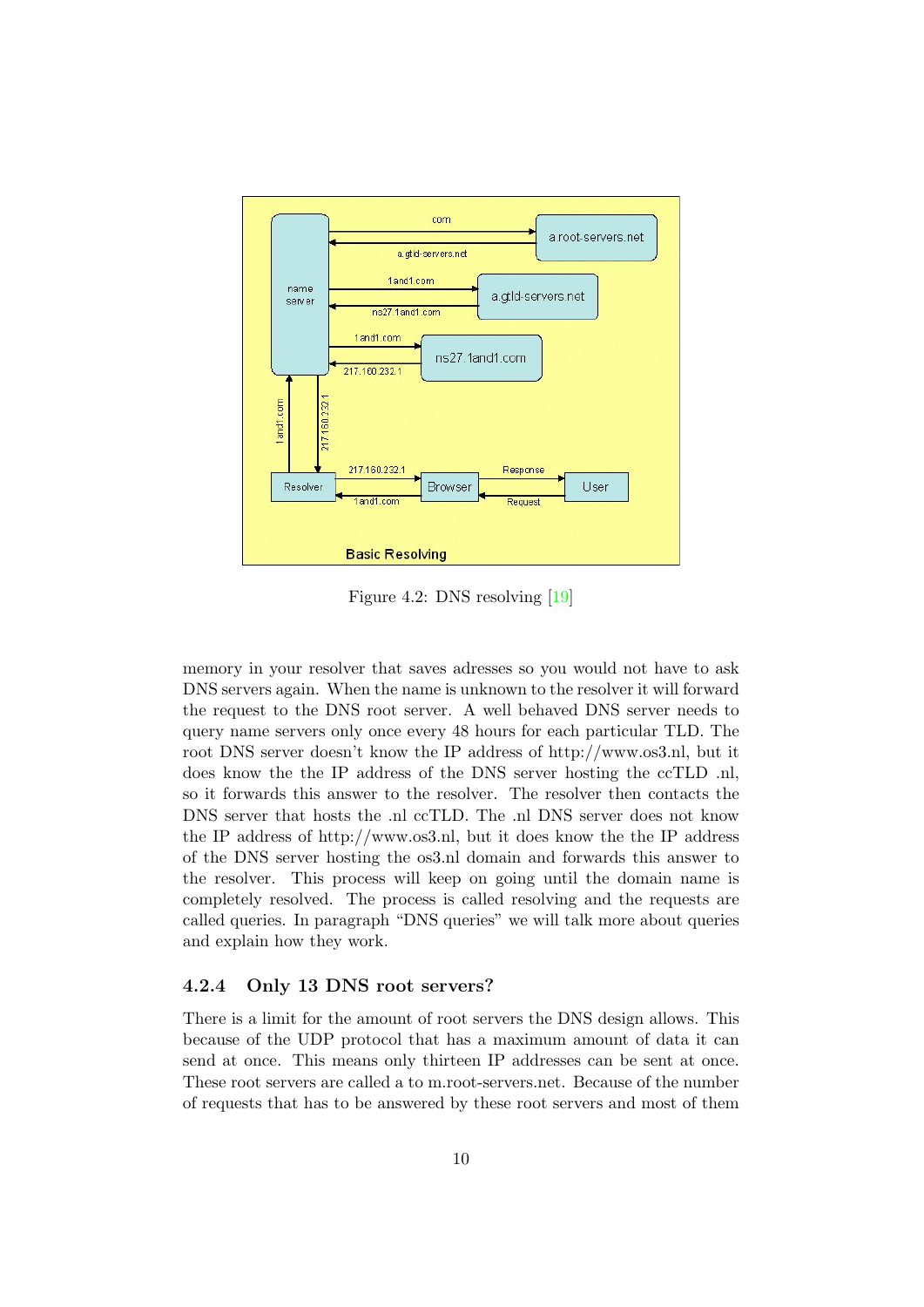(10) were in the United States, there was a need for more servers. This was implemented by using a model with global and local nodes which function as root servers and could be accessed by a routing mechanism called anycast. Global nodes should be public for everyone. A global node is similar to a DNS root server, it works like a mirror. Local nodes are initiated just for few network segments. This is done through the routing protocol BGP which is used to route traffic to the DNS root server. Local nodes can be advertised to only a few segments by setting the export-bgp option to "no". This will stop BGP advertising the local node to any other network.

### <span id="page-13-0"></span>4.3 DNS queries

In this paragraph we will go deeper in to queries. First we will explain what a query actually is, then we will make a distinction between valid queries and bogus queries. We will state a definition of a so called bogus query which we can use in our research chapter.

### <span id="page-13-1"></span>4.3.1 Purpose

Queries are messages which may be sent to a name server to provoke a response. The response by the name server either answers the question posed in the query, refers the requester to another set of name servers, or signals some error condition. Normally, users send queries to a resolver, which in turn sends it to a name server. There exist different types of queries, like standard queries, inverse queries and status queries, but we will only cover standard queries: the other types are outside the scope of this project.

#### <span id="page-13-2"></span>4.3.2 Standard queries

The majority of all DNS queries are standard queries. A standard query specifies a target domain name (QNAME), query type (QTYPE), and query class (QCLASS) and asks for resource records which match.

The QTYPE field may contain:

- <Any type>: matches just that type (like A or PTR).
- AXFR: special zone transfer QTYPE.
- MAILB: matches all mailbox related resource records.
- \*: matches all resource records types.

The QCLASS field may contain:

• <Any class>: matches just that class (like IN or CH).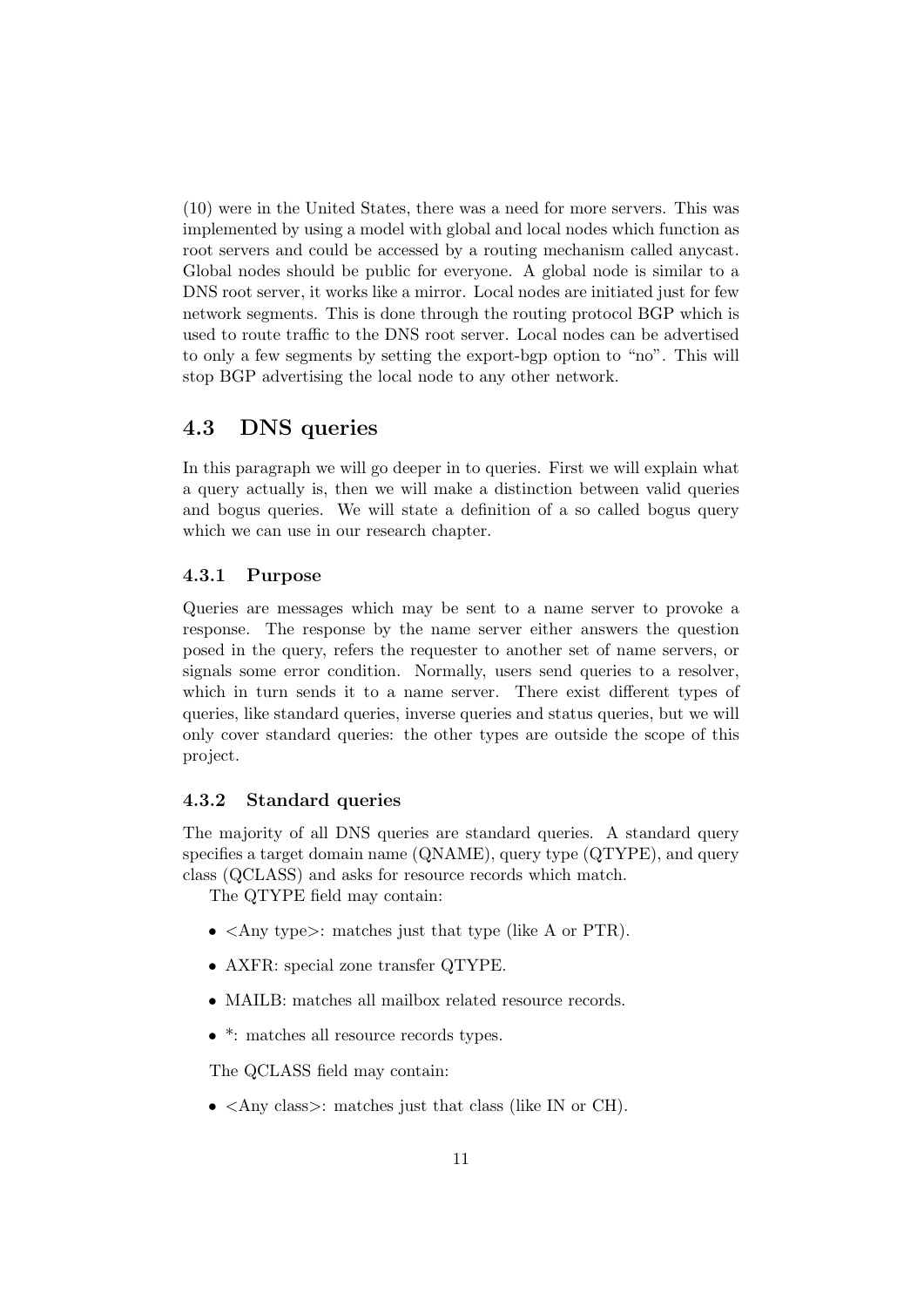• \*: matches all resource record classes.

So in essence the information in the domain name space discussed in the DNS operation paragraph, could be asked for with a query. It is possible that the answer of a name server to a resolver not is the asked information, but just a pointer to another DNS server which has the information.

Example: a user would like to email to info@os3.nl and could ask a resolver mail information about os3.nl. The resolver could send a query to a name server for QNAME=os3.nl, QTYPE=MX, QCLASS=IN. The name server could respond with the following resource record:

os3.nl. MX 10 mail.os3.nl.

At this moment the DNS server sends along additional information: the A record of mail.os3.nl, because it assumes the resolver would like to know this information (which is true):

mail.os3.nl. A x.y.0.10

### <span id="page-14-0"></span>4.3.3 Bogus queries

Now it is clear what is meant by a (standard) query and how it should be like, we can discuss about bogus queries. The amount of queries being sent to the DNS root servers is massive: several gigabytes of raw data per hour is no exception. Anyone connected to the internet could be sending these queries. Maybe you can imagine that not al queries sent are in the right or meant form: just a typing error could give a wrong result or an error from the DNS server. But these are not the only things that can go wrong. A small list of ways this can go wrong:

- The same query could be sent over and over again: normally the answer would be cached for a period of time. From the second query and above, you could be speaking of a bogus query: this is unnecessary.
- Someone is sending a query while the result should be a private IP address (like 10.0.0.1). DNS servers do not answer with private IP addresses: only with globally unique addresses. Such a query could be called a bogus query.
- A typing error: someone asking for www.os3.ml instead of www.os3.nl sends a query for something that does not exist. This also could be called a bogus query.

Beside these examples there are more, which we will discover in the research chapter. Now we can try to state a definition of a DNS bogus query, so we can select this kind of queries in the first part of our research.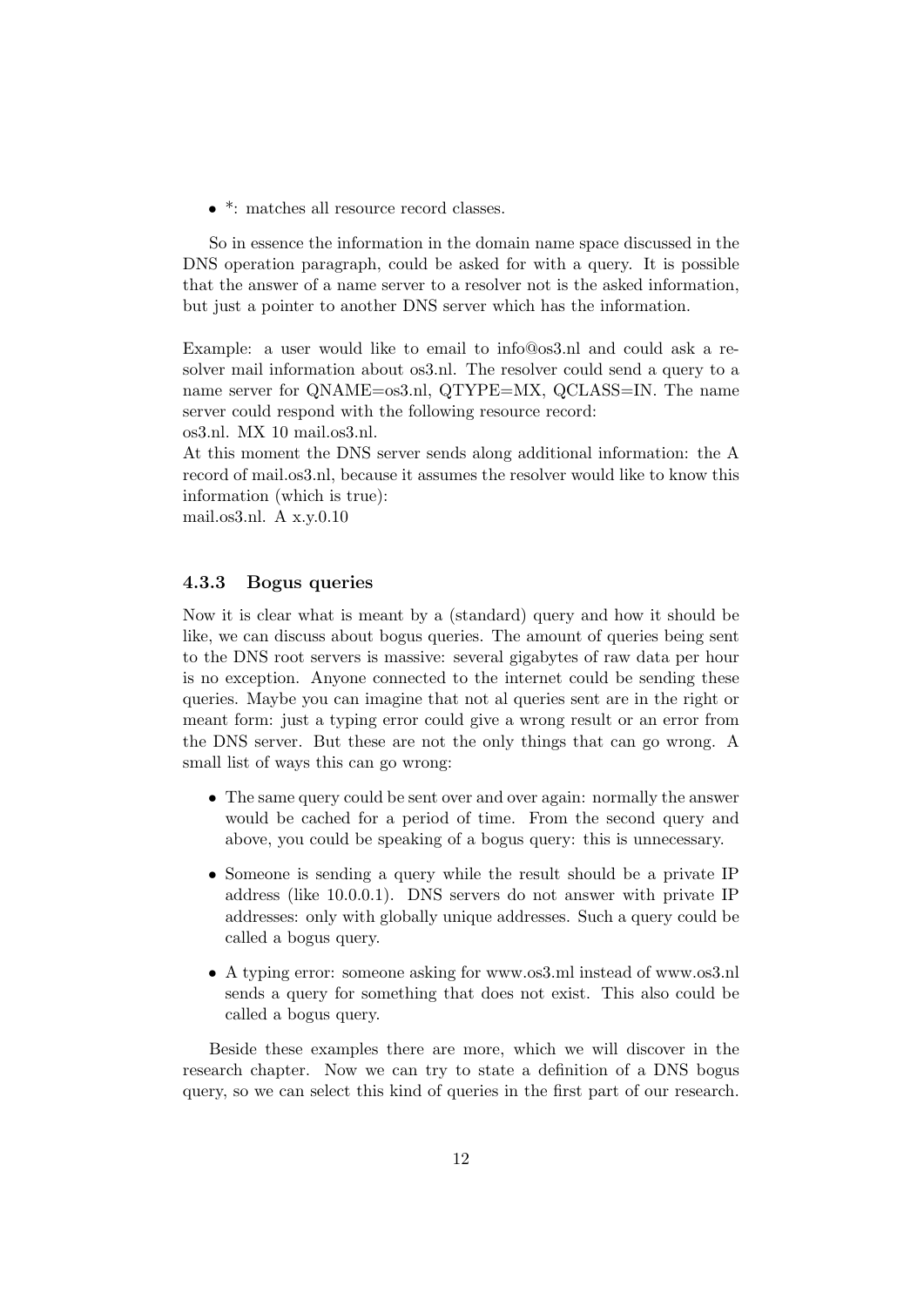We use the following definition: "A DNS bogus query is a query sent to a DNS server that should not be arriving at the DNS server.".

Note: bogus is easily mistaken by abuse. When we talk about bogus queries we mean queries that match our definition. When we look at abuse, it is always intended to be evil and initiated on purpose. Because it is difficult to separate bogus queries and abusive queries, we decide that when we search for bogus queries, we take in account all queries that should not be initiated, whether it was on purpose, generated by faulty software, or generated by mistake.

Now we understand the basics of DNS, DNS root servers and (bogus) queries, we can proceed with looking at related work.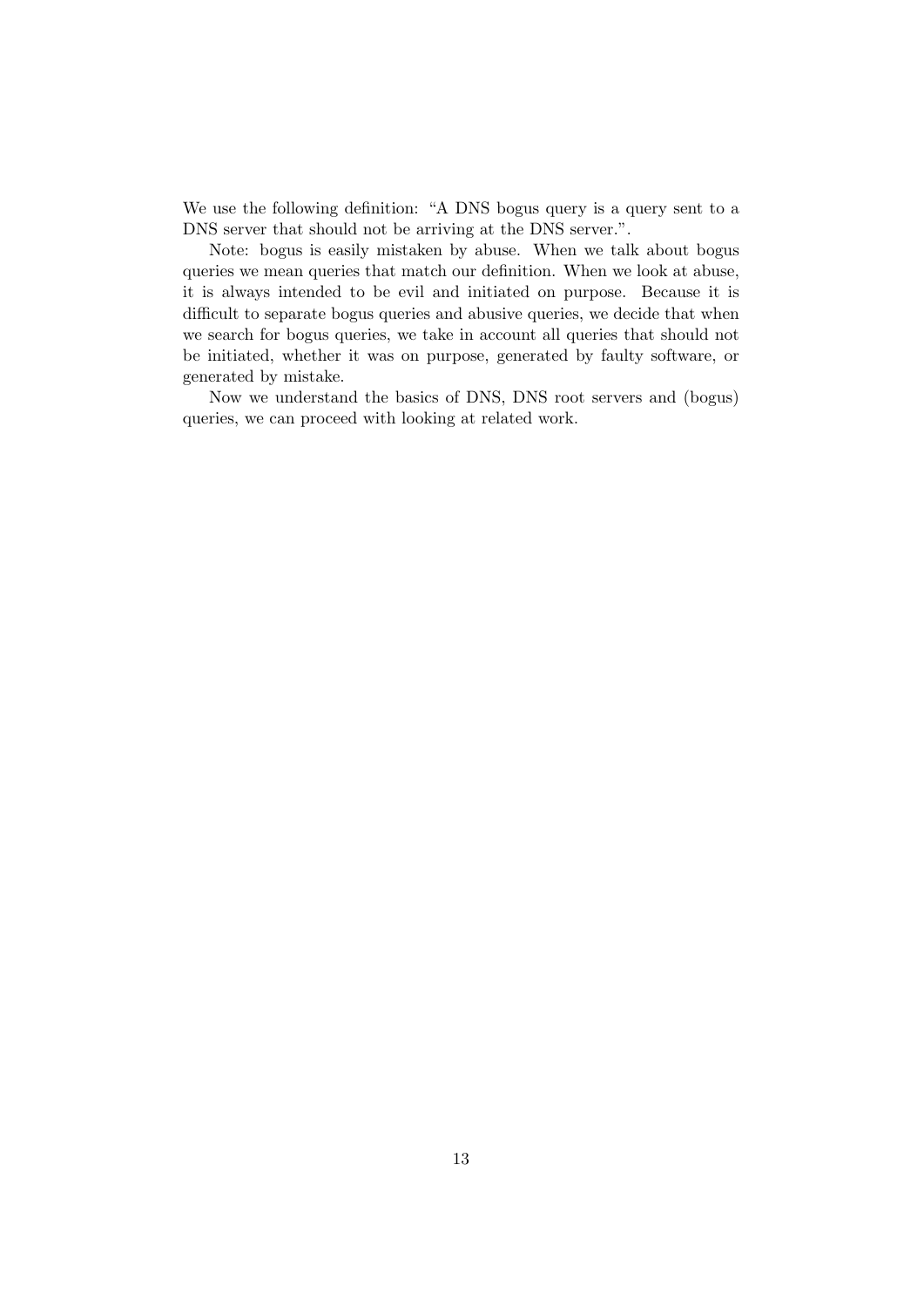## <span id="page-16-0"></span>Related work

In this chapter we will discuss papers about projects that are related to our project. Any insight which we will get from reading these papers we will surely use for our project.

- The reason we started this project was because we attended a guest presentation from Erik Romijn from RIPE NCC. He was asked to give a lecture about "Determining and improving performance of anycast for DNS root servers"  $[21]$ , which he was graduated on  $[20]$ . In his presentation he stated that: "Well known number is 98% bogus, however the author later said his model was overly simplistic." [\[21\]](#page-38-7). We were overwhelmed by this number of bogus queries and this caught our interest on the subject.
- While searching for related work on the DNS query field, we found a reasonably similar paper wrote by Duane Wessels and Marina Fomenkov [\[16\]](#page-38-0). The authors of the paper state that they have captured raw Tcpdump packets from the F-root server for the period of 24 hours. They only captured requests not responses. The server was authoritative for the edu, gov, arpa, in-addr.arpa and root-servers.net zones. This might have influenced the results of their research. The results showed that repeated queries are the biggest source of DNS pollution. Their answer to this problem would be informing organizations to use recursion on their name servers rather then blocking all incoming traffic, which generates repeated queries.
- We found another paper from Duane wessels and Marina Fomenkov in conjunction with Nevil Brownlee and KC Claffy [\[4\]](#page-37-5). In this paper they seek an answer for: "How does the choice of DNS caching software for local resolvers affect query load at the higher levels?" This could be useful information for our project, because we think quite a few problems are caused by DNS caching software. Their answer to their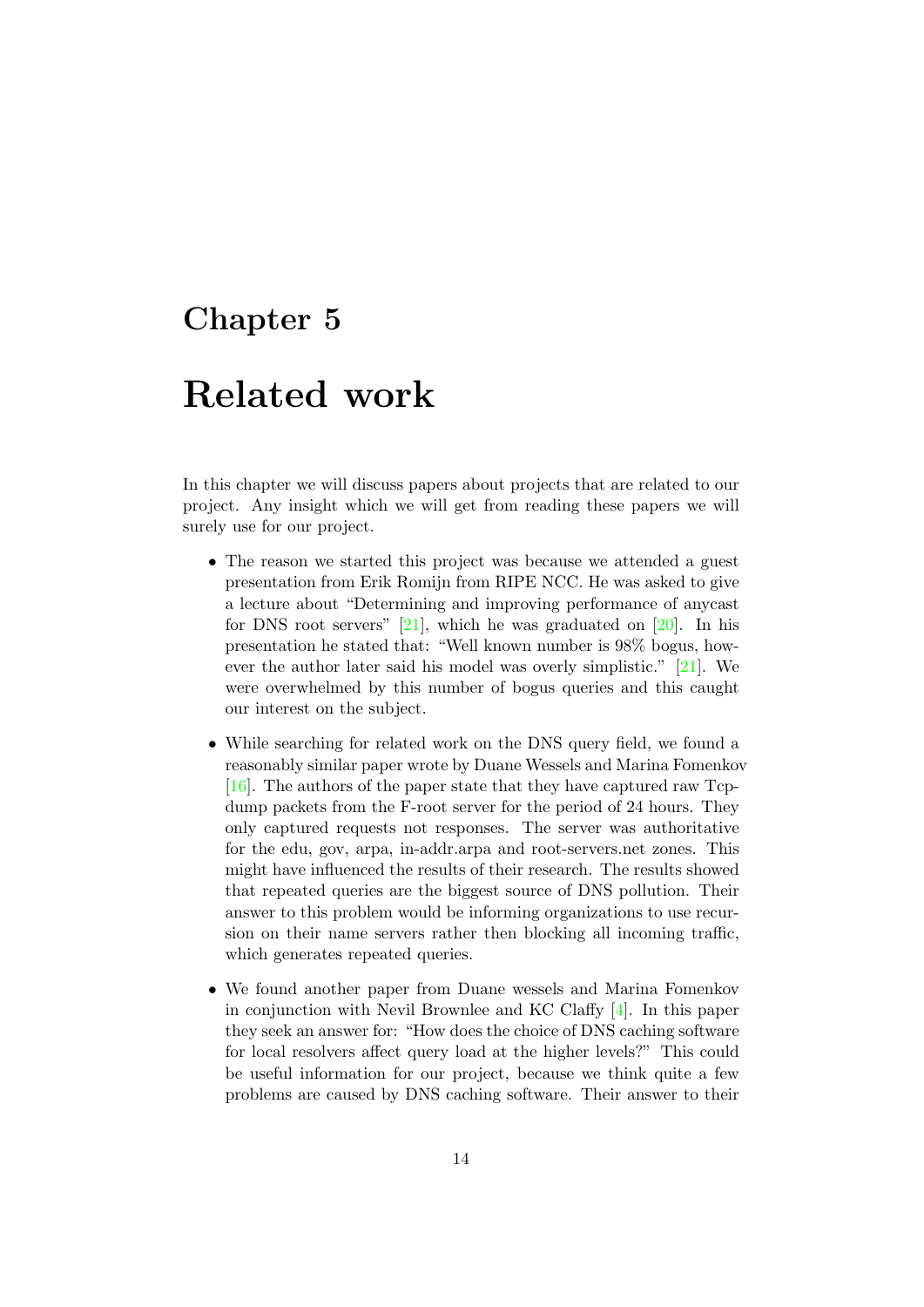research question is: "We believe that resolvers should implement exponential backoff algorithms when a nameserver stops responding. We feel strongly that more caching implementations should adopt BIND9s feature that avoids forwarding duplicate queries."

- From Duane Wessels we found one last article about bogus DNS queries [\[24\]](#page-38-9). This paper's subject is: "DNS pollution may not be causing any perceivable performance problems. The root servers seem well equipped to handle the load. Since DNS messages are small, the pollution does not contribute significantly to the total traffic generated by most organizations. Nonetheless, this paper provides a few reasons why network operators should take the time to investigate and fix these problems." This would be useful for our project, because we will also try to find solutions to DNS pollution by bogus DNS queries. The author has stated a few solutions for his research question, his solutions involved adjusting configurations of DNS resolvers.
- We found a paper about a specific bogus query: the reverse query of the private IP range described in RFC 1918 [\[3\]](#page-37-6). The problem with this kind of bogus queries is that it not only consumes resources, but it also jeopardizes security and privacy of users. The researchers found that over 97% of these bogus queries where generated by Windows machines. This research did not focus on what the impact would be on the root DNS servers. But the researchers state that this would probably be almost all because, usually a DNS update is followed by a SOA query.

Note: the 2nd, 3rd en 4th item are strongly related to each other. Actually these papers could be seen as follow-ups. Duane Wessels is (co-)author of all of these works.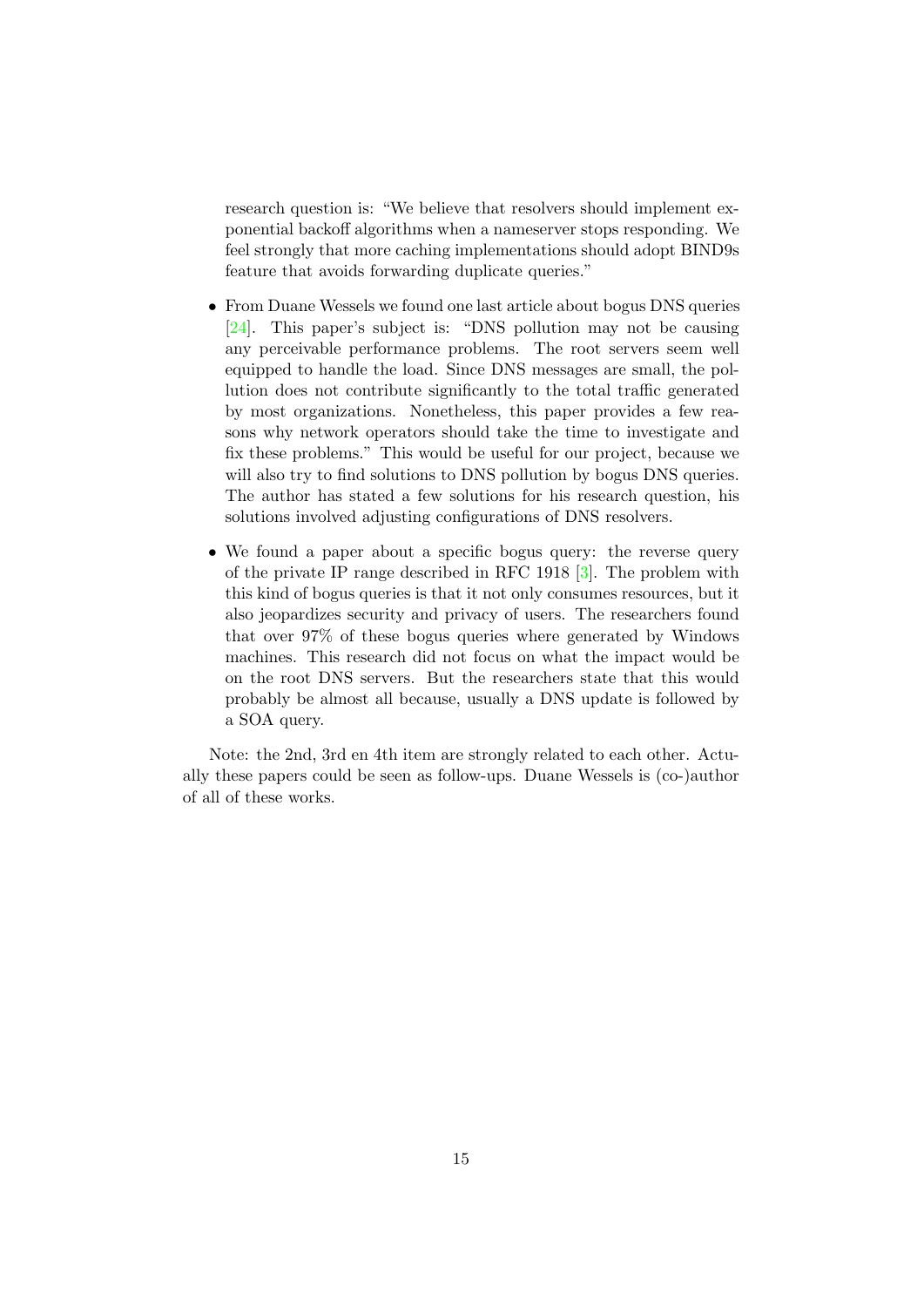# <span id="page-18-0"></span>Research

### <span id="page-18-1"></span>6.1 Environment

In this chapter we will describe the environment in which we will do our research. We will talk about the capture data and about the tools we used. After that we will describe our methodology.

#### <span id="page-18-2"></span>6.1.1 Capture data

In this section we will describe the properties of the capture data which we are going to work with.

We do not have the rights or possibilities to capture the DNS root servers ourselves. So we have been given the capture data. The data is coming from the K-root server. In figure [6.1](#page-19-0) you can see the locations of all K-root server nodes.

As you can see, the white blocks represent global nodes and the red nodes represent local nodes. The global nodes from left to right are in: Miami (US), London (GB), Amsterdam (NL), Delhi (IN) and Tokyo (JP). The data we work with is from two global nodes: AMS-IX (Amsterdam) and NAP (Miami).

The capture session has been done for approximately two hours with Tcpdump. This has been done during peak hours. Queries and also the responses are captured. In figure [6.2](#page-19-1) you can see the properties of the capture data.

#### <span id="page-18-3"></span>6.1.2 Tools

In this section we will describe the tools that we are going to use to analyze the capture data. We will use several tools. More information about the tools can be found on their websites. We also use self-made scripts for filtering. You can see them in Appendix [A.](#page-39-0)

A list of the tools we will use: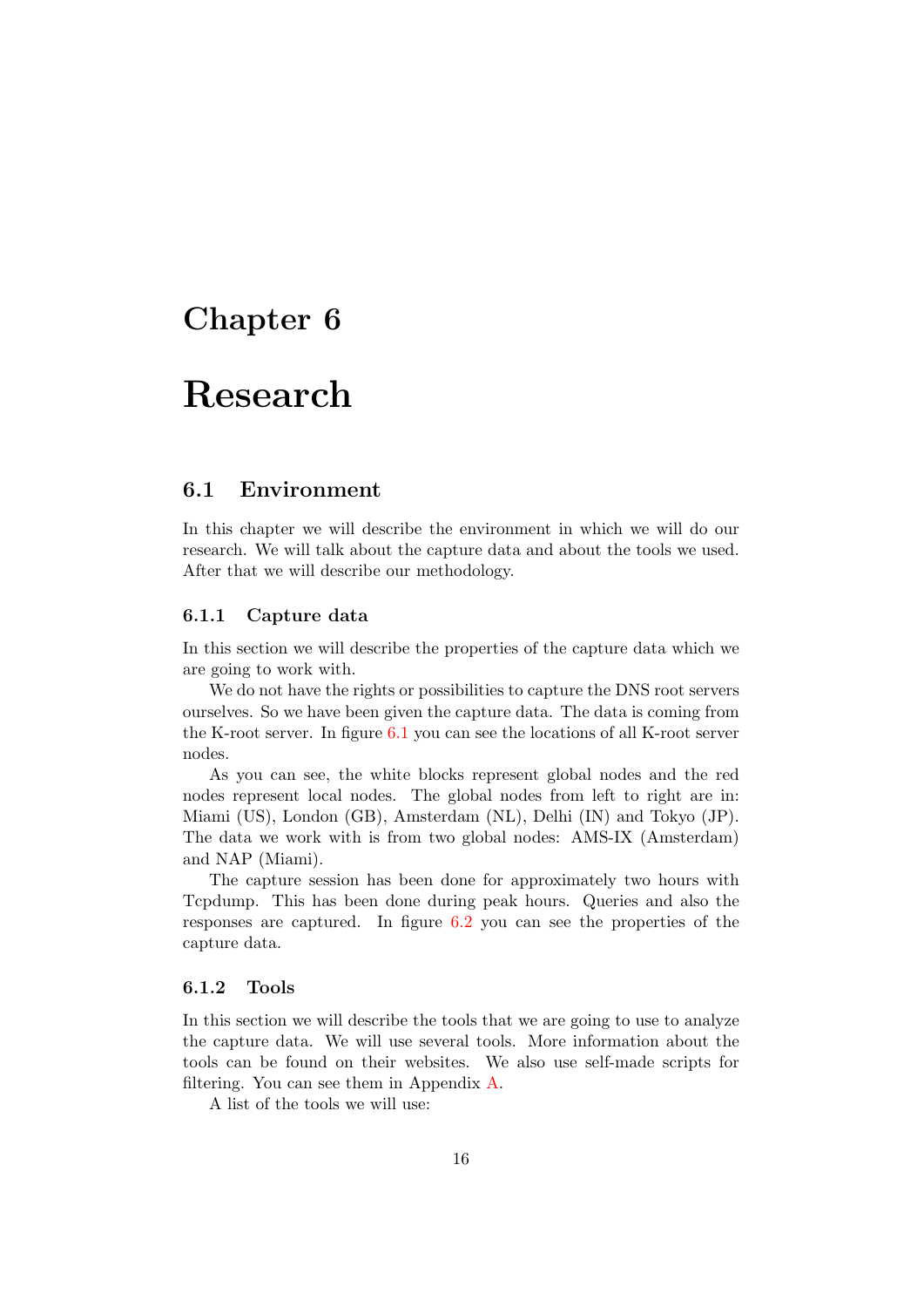

Figure 6.1: K-root locations [\[22\]](#page-38-10)

<span id="page-19-0"></span>

| Name                   | AMS-IX     | <b>NAP</b> |
|------------------------|------------|------------|
| Date                   | 20-12-2006 | 20-12-2006 |
| Start time             | 16:04:39   | 16:04:40   |
| End time               | 18:12:52   | 18:12:56   |
| Size of data           | 6.7 GB     | 8.1 GB     |
| Size $/$ second        | $0.89$ MB  | $1.08$ MB  |
| Size of queries        | 2.92 GB    | 2.64 GB    |
| Query entries          | 16805064   | 16195292   |
| Query entries / second | 2184       | 2104       |

<span id="page-19-1"></span>Figure 6.2: Properties of the capture data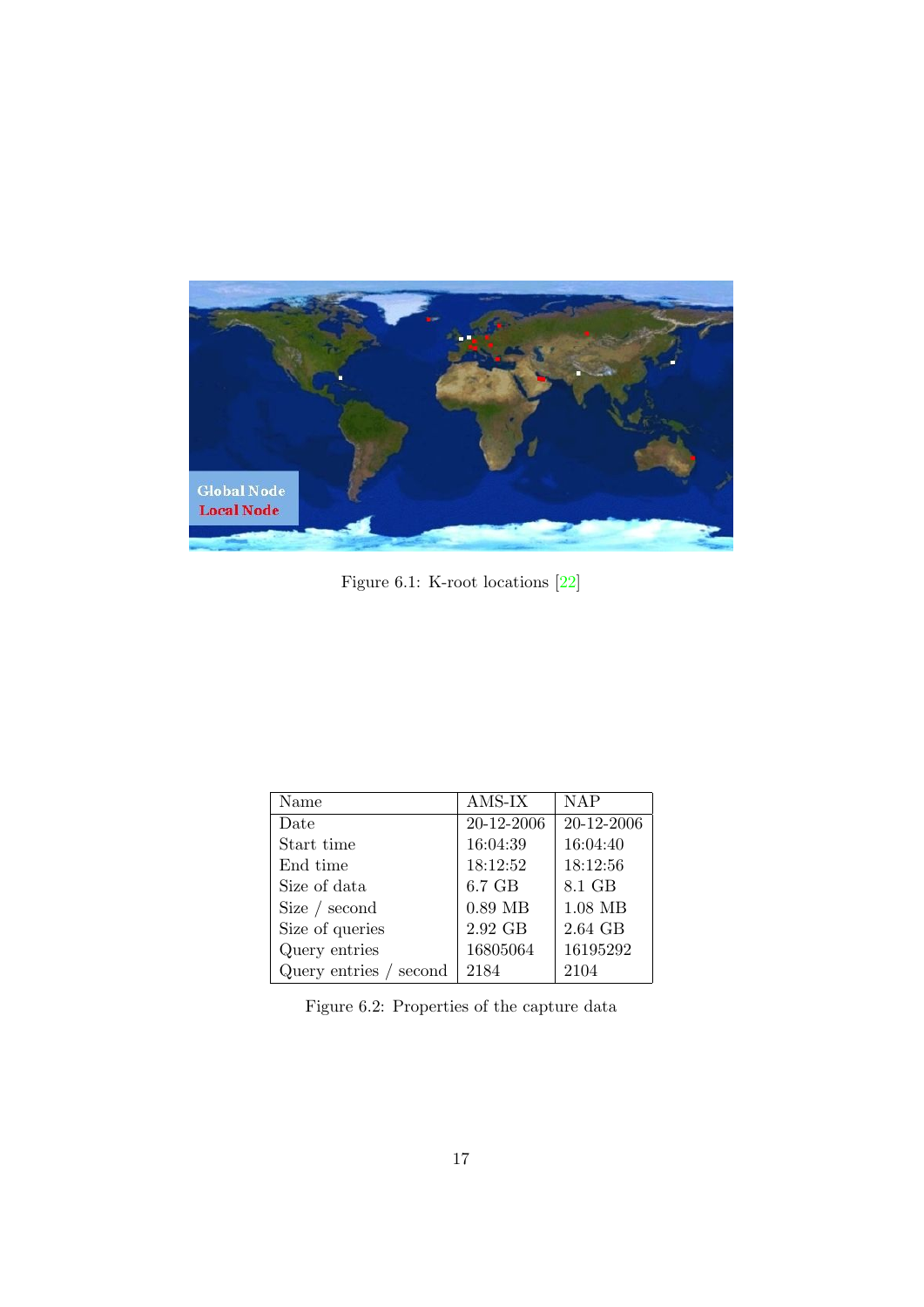- Tcpdump [\[23\]](#page-38-11): was used to capture the data. We did not do this ourselves. Further we use Tcpdump to read all the capture data and save the output as textfiles.
- Ethereal [\[7\]](#page-37-7): to open the capture files and see the raw data. This application is used for first analysis of DNS query messages. It shows header and payload data from queries in its absolute purest form. This application was already installed on the machines we could use for this project.
- dnstop  $[12]$ : an application that generates various tables of DNS statistics. It is possible to filter a few kinds of bogus queries and see the percentages from the IP addresses that generate the most queries. It is used for determining the top sources and aid in the analysis of those sources.
- merge.rb: a self-made Ruby script that combines multiple dnstop table overviews into one table overview. The reason we made this script was that we got the data in several tcpdump files instead of one big Tcpdump file. dnstop should be run on a Tcpdump file, so we got the same amount of dnstop output files as Tcpdump files. We want all these output files to be merged to one big dnstop output file. See Appendix [A](#page-39-0) for the script.
- bogusfilter.sh: this is a self-made shell script that combines multiple shell scripts and multiple Ruby scripts for filtering bogus queries out of the raw data. When this script is started it will produce several files: one file for each bogus category with only queries of the specific category and a file with remaining (non-bogus) queries which can be further analysed. See Appendix [A](#page-39-0) for the script.

### <span id="page-20-0"></span>6.1.3 Methodology

In this section we will describe how we are going to categorize and how we are going to use the tools. The following steps are involved in our research:

• Determining valid queries: we need to determine which conditions are required for a valid (non-bogus) query. This can be done by looking at the capture data with Ethereal at queries which we think show normal behaviour. If we would be unsure whether a query is normal, we will consult the appropriate RFCs. When we know what a normal query should look like, we can analyse the data for abnormal behaviour. By studying this abnormal behaviour we should be able to categorize the bogus queries.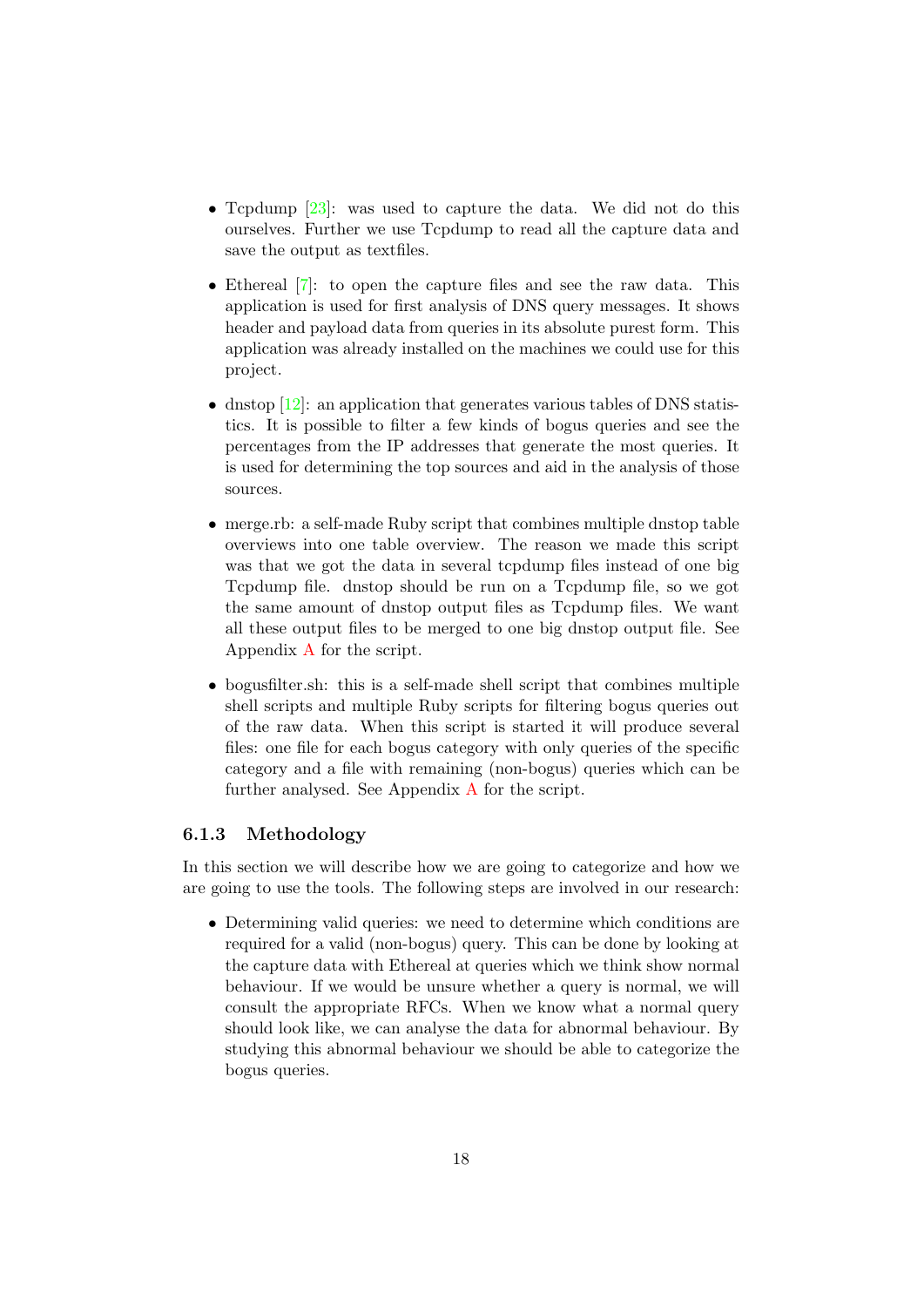- Determining bogus queries: now that we know what a valid query should look like, we can try to find queries that have different properties. We can look for bogus queries by loading the captured data in Ethereal and try to find protocol fields that do not match a valid query. With the application dnstop we will look at sources that generate most queries. These top sources will be searched for in Ethereal and we will look for abnormalities in this output. The purpose of using dnstop is to get a more clear idea about the kind of bogus queries generated and dnstop will aid in determining the bogus categories. Also dnstop can filter on a few known bogus queries, so this should give some quick results.
- Determining bogus categories: in this stage we have to define the bogus categories and describe what kind of characteristics the queries should have to match that category. With the results from determining valid queries, related work and Ethereal, we can decide which bogus categories exist. For analyzing purposes we want some files to be created with only these bogus categories and a file with none of these bogus categories. This will be done by writing filters for the captured data.
- Filtering raw data: when we know the categories of bogus queries, we can filter on these categories with a self written script (bogusfilter.sh). This will leave us with a few files containing all the bogus queries of each category. Also when we have filtered out some known bogus queries there will be less queries left after each filter, kind of acting like a chute. This will leave us with another file containing remaining queries. On this reduced data that will be left, we can do some more analysis and maybe find even more bogus queries.
- Statistics: when the filters are done creating the data files containing all the bogus queries per category, we can count the amount of queries and do some statistics on this data. We will try to find statistics like: the percentage of bogus queries per category, the percentage of valid queries etc.
- Determine possible causes: by looking at the data file generated by the bogusfilter script, we can try to find some causes for each category of bogus queries. Because we now have specific files for each category, we can narrow our view to abnormalities belonging with just that category. We find causes by looking at the internet, by looking at our related work and by debating with each other and maybe our supervisor.
- Determine possible solutions: now it is clear what are the reasons for each bogus category, we can try to find solutions. Depending on the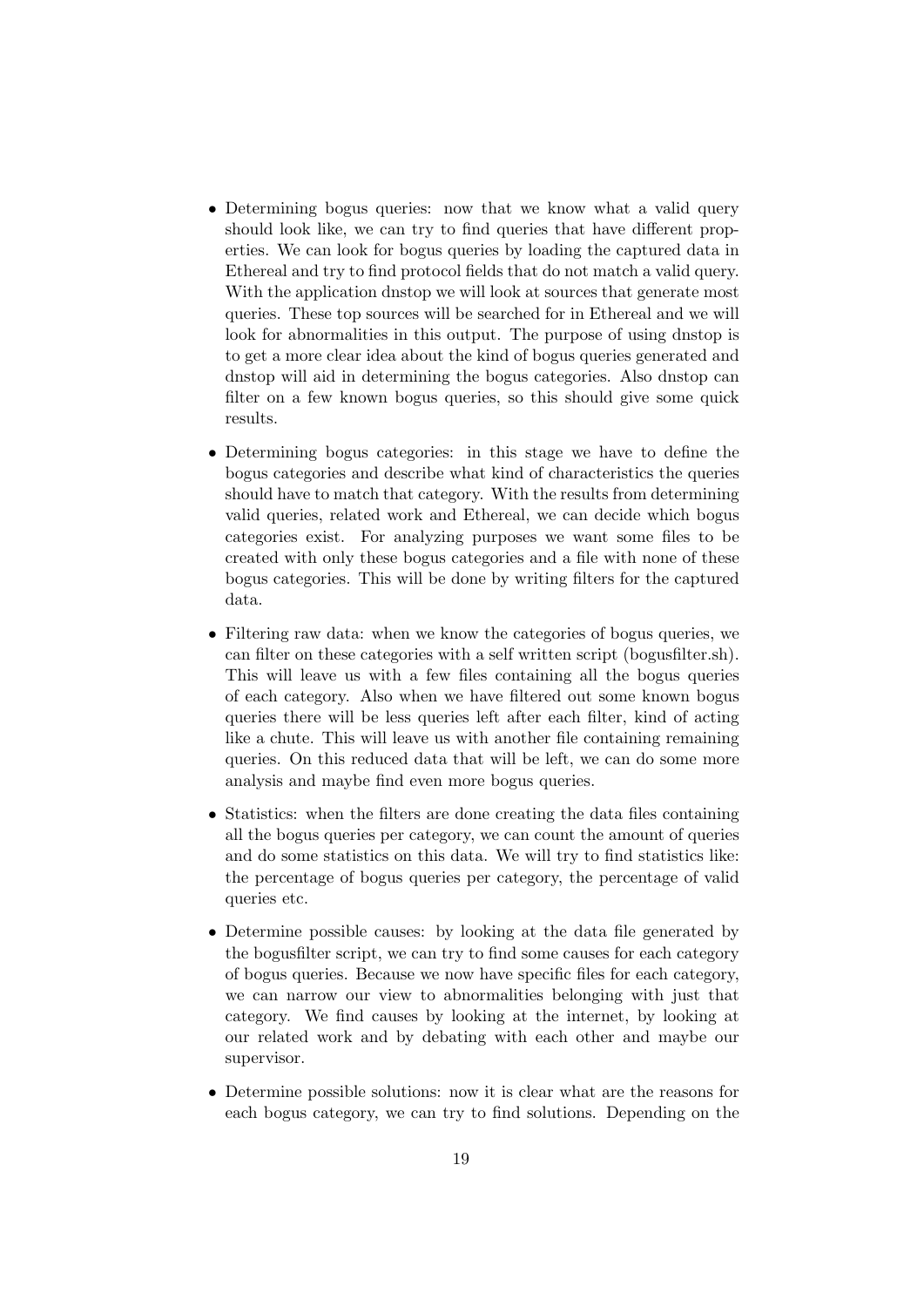| Level 1               | Level 2           | Value                      |
|-----------------------|-------------------|----------------------------|
| Transaction ID        |                   | 0 < X < 65535              |
| Flags                 | Response          | $= 0$                      |
|                       | Opcode            | $\{0 \mid 1 \mid 2\}$      |
|                       | Truncated         | $\{0   1\}$                |
|                       | Recursion desired | $\{0   1\}$                |
|                       | Z                 | $= 0$                      |
|                       | Non-auth. data OK | $= 0$                      |
| Questions             |                   | $=1$                       |
| Answer RRs            |                   | $= 0$                      |
| Authority RRs         |                   | $= 0$                      |
| <b>Additional RRs</b> |                   | $=\{0 1\}$                 |
| Queries               | Name              | $!=$ {local   invalid TLD} |
|                       | Type              | ${A   AAAA}$               |
|                       | Class             | $\{IN   CH   HS   ANY \}$  |
| Additional records    |                   | 0 < X < 65535              |

<span id="page-22-2"></span>Figure 6.3: Values of valid queries

causes, we describe solutions per category or otherwise solutions in general.

### <span id="page-22-0"></span>6.2 Categorize bogus queries

In this paragraph we are going to discuss the outcome of our analysis on the captured data. We will define the categories of bogus queries and do some statistics on those categories.

#### <span id="page-22-1"></span>6.2.1 Determining valid queries

When we determined how a valid query should look like, we looked at a few DNS queries in Ethereal and analyzed the structure of the headings and payload. We made a table with all possible header and payload information. This information can be found in figure [6.3](#page-22-2) The values in this table are referenced from the appropiate RFCs. When any value is outside this table range, we know for sure the query is a bogus query. When a value is inside this the range of the table it would be possible to be a valid query, but this does not guarantee it is a valid query. We did not use this table as a blueprint for deciding whether a query is valid or not, but just to get an overall idea on how a valid or bogus query could look like.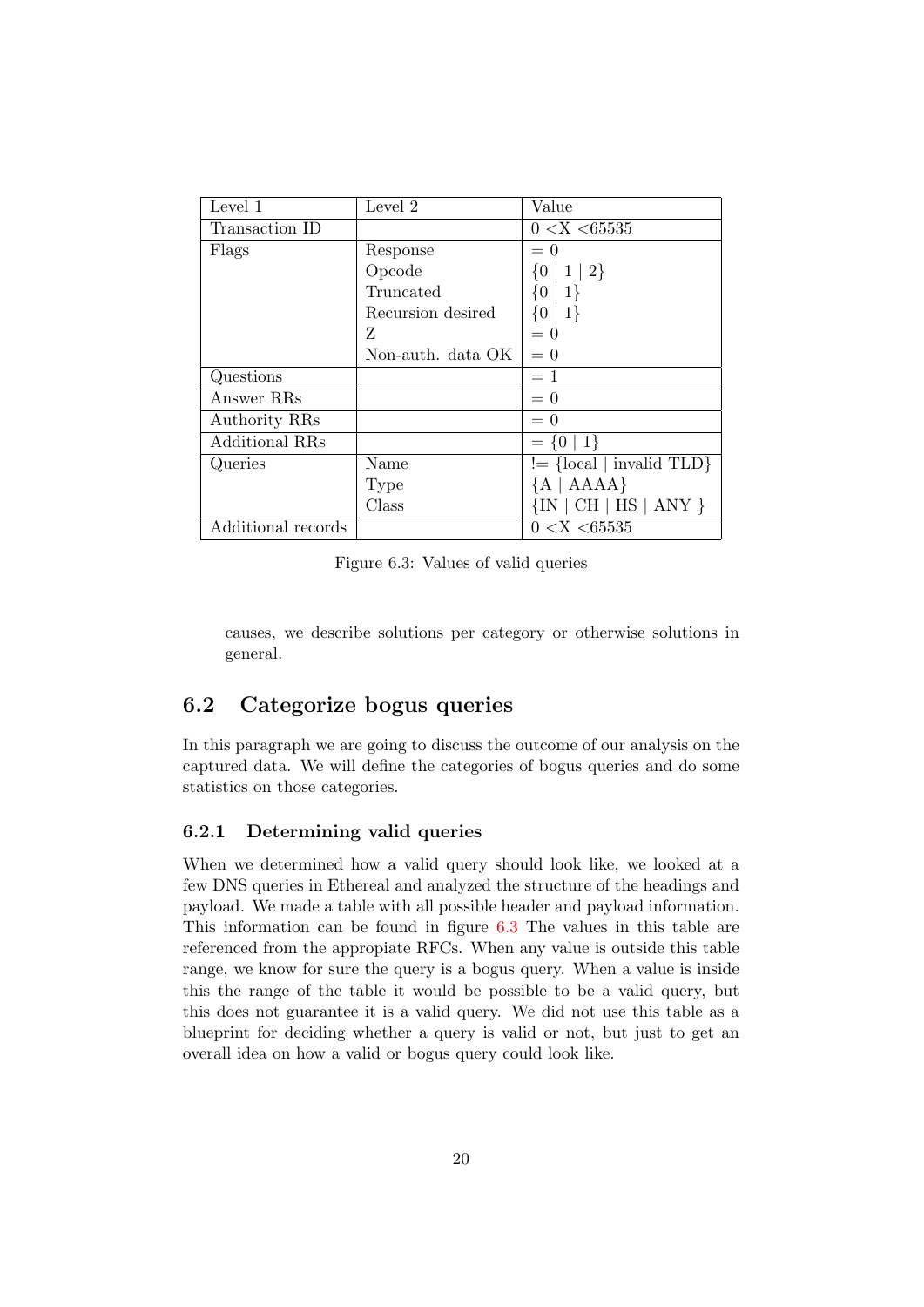### <span id="page-23-0"></span>6.2.2 Determining bogus queries

As mentioned before we looked at the data in Ethereal. Many queries could be recognised by invalid header fields or invalid payload information. But also we found that many sources were repeating the same queries for a period of time. When we used the application dnstop we found that some sources were sending much more queries to the AMS-IX server than others sources. On the NAP server the percentages were even higher. Also with dnstop, when filtering on a few known bogus categories, we found an astonishing number of queries generated by single sources. Sources that generate this much queries must be generating a lot of bogus queries, because a normal functioning DNS resolver should be querying the DNS root server only once every 48 hours for every TLD. When we analyzed these sources in Ethereal we found quite a few other bogus queries.

#### <span id="page-23-1"></span>6.2.3 Determining bogus categories

Now we will discuss every bogus category and try to cover all bogus queries. All bogus categories will be explained individually.

- A for A queries: normal operation for a DNS query would be to send a request for an IP address of a certain domain name by querying an A record. We found in our analysis that sometimes a query is done by asking an IP address of an IP address. In other words, the query asks an A record for an A record. We call this kind of bogus queries A for A queries. These kind of queries should never take place, because the DNS root server could never give a suitable reply.
- Private IP reverse queries: it is possible to query a DNS root server for a reverse translation. The resolver queries the DNS root server for a domain name of a certain IP address. Our analysis showed that there are a lot of queries to translate private IP addresses stated in RFC 1918 [\[6\]](#page-37-8). These kind of queries should never contain questions about the private IP range, because private IP addresses should never reach the public internet.
- Reserved IP reverse queries: this category is almost similar to private IP reverse queries. The difference in this category is that these IP addresses are not private IP addresses, but reserved IP addresses. The reserved addresses can be found in [\[11\]](#page-37-9), this is the last updated list from IANA. This list could be changed over time, but at this time it is accurate and there is no indication it will change on short notice. All reserved addresses should not be queried, because they are not in use. The same goes for reserved IPv6 addresses [\[10\]](#page-37-10), but due to limited time for this project we will not be filtering on reserved IPv6 addresses.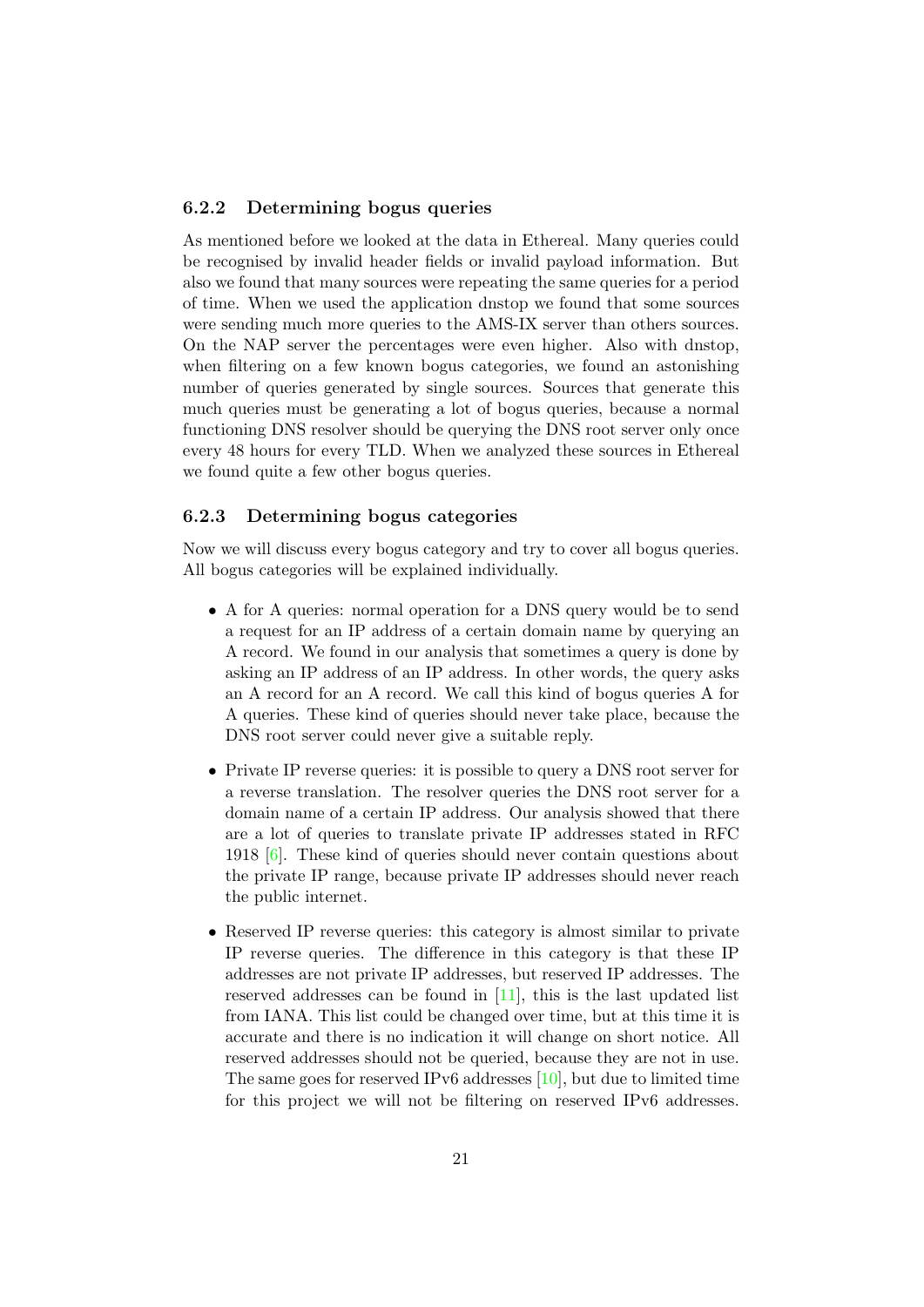Considering there will not be many queries for IPv6 addresses this should not be a big problem.

- Local domain queries: our next category we found is a query of the so called .local TLD. Local is meant for private use and should never go out on the public internet. We found a lot of these queries in several forms. The forms we found are: .local, .locale, .lokaal, .loc, .lan and .localhost.(domain, intra, invalid, workgroup). These are all refering to the same local domain in different forms. All should never reach the internet.
- Invalid TLD: like the .local domain category, this category will also look at TLD DNS queries. These TLDs include: domain, intra, invalid, workgroup, txt, html and speedport. The reason we made a new category for these kind of queries is that we think they may have different causes then the .local TLD queries. We found all sorts of wrong queries for TLDs. We take in account that a user that initiates a query could be making a typing error. The DNS system is highly fault tolerant and can handle typing errors, but we found some TLD queries that are queried so much that we want to analyse this category some more. No user makes this many typing errors and we suspect this is caused by something else.
- Identical query ID: every query has its own query ID. The query ID is a unique number, between 0 and 65535, assigned to the query at random. We found that some of the queries were sent with identical query ID's. At the rate the DNS root server received queries it could be possible to receive several requests with the same query ID. But when the requests are repeatedly asked with the same query ID from the same source, we know there is something wrong with the source of this query.
- Repeated queries: we found that some queries are repeatedly generated. Sometimes the sources of these queries generate traffic at a rate of over 1000 queries per second. It should be clear this is not normal behaviour for a resolver. Normal query rate would be one query for every TLD every 48 hours.
- No caching TLDs queries: this category we found actually after we executed some scripts. It looks a bit like the repeated queries category. The difference is that not the query is the same, but only the TLD is the same. We found a lot of queries from the same sources where continuously was asked for a certain TLD in a very short time.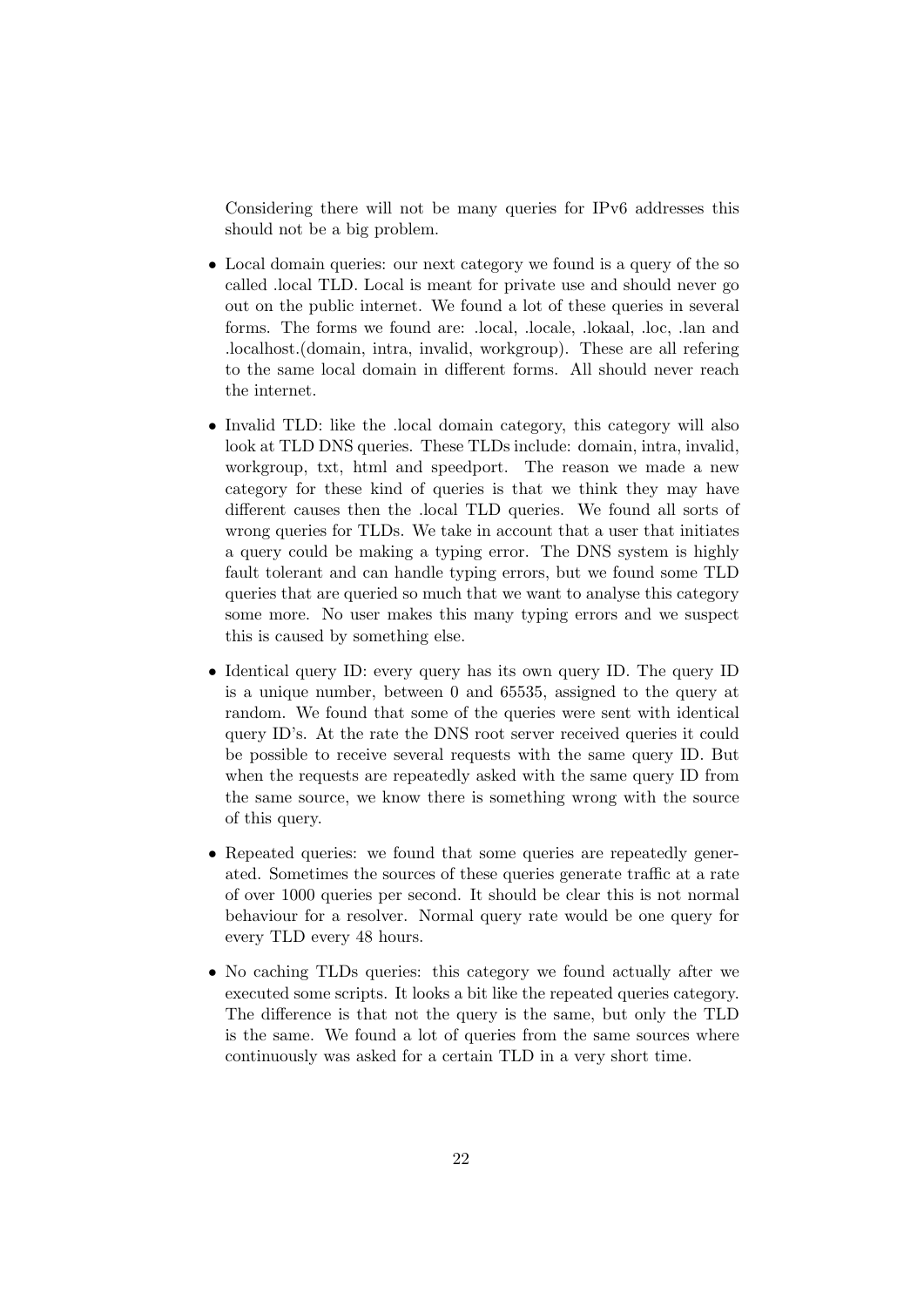#### <span id="page-25-0"></span>6.2.4 Filtering raw data

Now that we know what properties to look for when searching for bogus categories, we will write filters and apply them to the captured data. In this paragraph we will show samples of the filters that we wrote and give a short description about how they work. All filters can be viewed exactly as we applied them on the captured data in Appendix [A.](#page-39-0)

We viewed the captured data with Tcpdump and saved the data as textfiles. When the data is in plain text it is much simpler to filter on the data. We can use line editors like awk for simple filtering. For filters with more search arguments we use Ruby to do filter the data.

Because the captured data we got was divided in a few files, we have to cat the files together as one big file.

#### cat <multiple input files> > <output>

First, we wrote a filter for separating responses and no-responses. We will call this filter the no-responses filter. Filtering queries is needed so we can filter for bogus queries without getting responses. The input file used for this script is the catted output file as described above.

```
cat \langleinput> | awk 'BEGIN { FS = " > " };
{ if ( $2 !~ / q: / ) print $0; }' > <output>
```
We print the input and pipe this to awk. This filter uses " $>$ " as a delimiter, which separates every line in two parts. Every response repeats the query in its response message starting with " q: ", so when the second part of the line does not match " q: " it will be a response. Finally we print all lines that match the statement to a new output file.

All queries have a "?" for the actual question this will separate queries and no-queries. We will call this filter the query filter. The input file for this script is the output file from the no-respones filter as described above.

```
cat \langleinput> | awk 'BEGIN { FS = " > " };
{ if ( $2 \degree /? / ) print $0; }' > <output>
```
We print the input and pipe this to awk. This filter uses " $>$ " as a delimiter, which separates every line in two parts. We filter on "? ", so when the second part of the line matches "? " it will be a response. Finally we print all lines that match the statement to a new output file.

All of the following filters can have any input files as long as it is either the output file of the query filter or the output file of any of the following filters. So there is no particularly order in which the following filters should be run.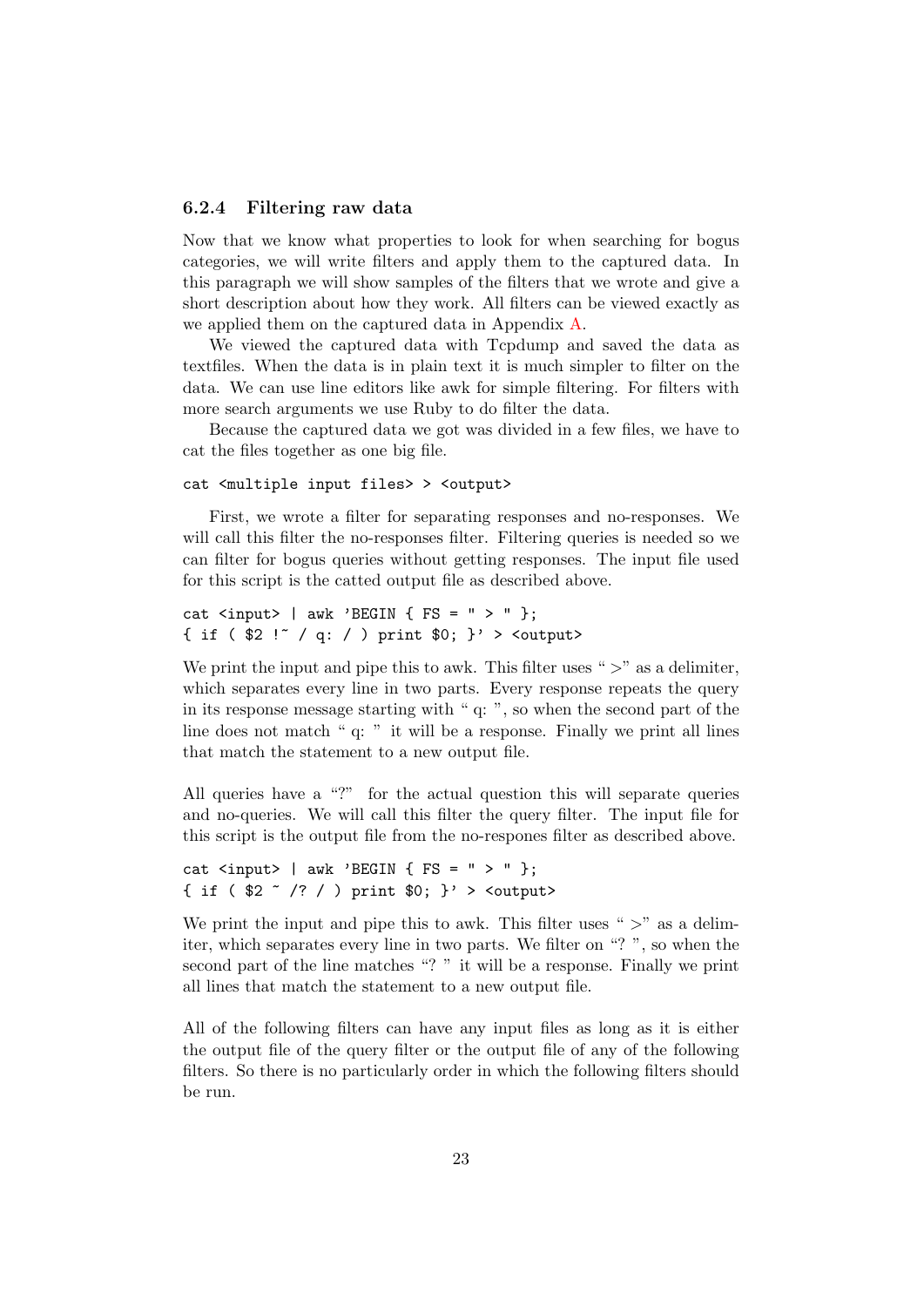This script will filter all A, A6 and AAAA queries that ask for IP addresses e.g A-for-A queries.

```
cat \langleinput> | awk --re-interval 'BEGIN { FS = " > " };
\{ \text{ if } (\$2 \text{ } ^{\circ} / A\{1,4\}6\{0,1\} \ [0-9]\{1,3\}. [0-9]\{1,3\}\setminus. [0-9]\{1,3\}\setminus. [0-9]\{1,3\}\setminus.
/ ) print 0; ' > <output>
```
We print the input and pipe this to awk. This filter uses " $>$ " as a delimiter, which separates every line in two parts. The second part must match A or AAAA, with or without a 6, ending with a question mark. After that the line must match an IP address. Finally we print all lines that match the statement to a new output file.

This script will filter all PTR queries that ask for private IP addresses.

```
cat \langleinput> | awk --re-interval 'BEGIN { FS = " > " };
{ if ( $2 ~ / PTR\?
[0-9]{1,3}\. [0-9]{1,3}\. [0-9]{1,3}\. ([0-9]{1,3}\.10||[0-9]{1,3}\.127||3[0-1]\.172||2[0-9]\.172||1[0-6]\.172
|168\rangle.192\rangle\langle.in-addr.\text{arpa.} / ) \text{print $0; } ' > <output>
```
We print the input and pipe this to awk. This filter uses " $>$ " as a delimiter, which separates every line in two parts. The second part must match "PTR?" and match a private IP address. Finally we print all lines that match the statement to a new output file.

This script will filter all PTR queries that ask for reserved IP addresses.

```
cat \langleinput> | awk --re-interval 'BEGIN { FS = " > " };
\{ if (<math>\$2 \ \textdegree / \backslash .(0||233||24[0-9]||25[0-5]) \backslash .in-addr \backslash .arpa \backslash ./ )print $0; }' > <output>
```
We print the input and pipe this to awk. This filter uses " $>$ " as a delimiter, which separates every line in two parts. The second part must match "PTR?" and match a reserved IP address. Finally we print all lines that match the statement to a new output file.

This script will filter .local queries.

```
cat \langleinput> | awk --re-interval 'BEGIN { FS = " > " };
{ if ( $2 \sim /\.local\. / || $2 \sim /\.localhost\. /
|| $2 ~ /\.lan\. / || $2 ~ /\.locale\. / || $2 ~ /\.home\. /
|| $2 ~ /\.localdomain\. / || $2 ~ /\.intra\. /
|| $2 ~ /\.loc\. / || $2 ~ /\.domain\. /
|| $2 ~ /\.workgroup\. / || $2 ~ /\.lokaal\. / )
print 0; \}' > <output>
```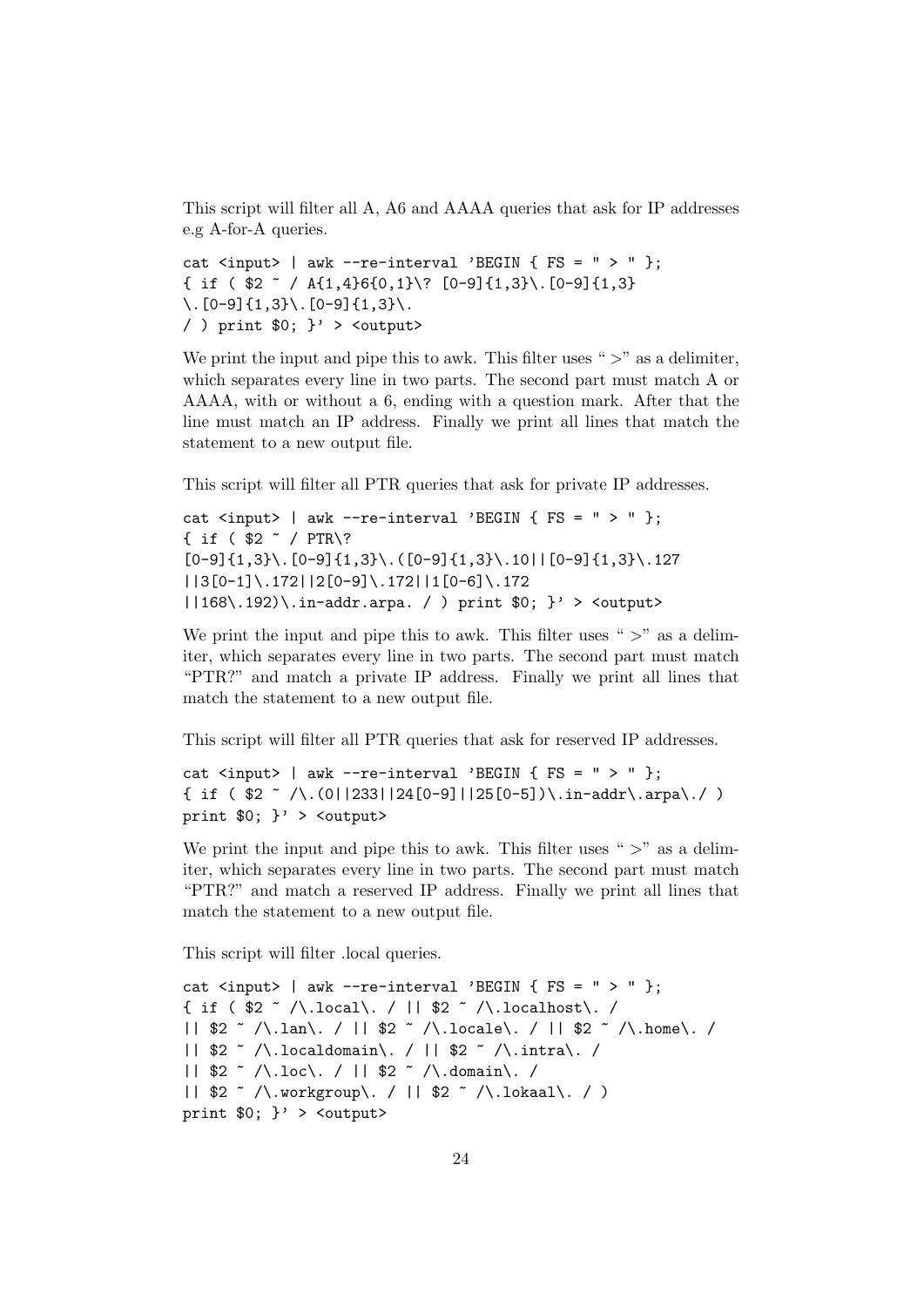We print the input and pipe this to awk. This filter uses " $>$ " as a delimiter, which separates every line in two parts. The second part must match .local, .localhost, .lan, .locale, .home, .localdomain, .intra, .loc, .domain, .workgroup or .lokaal and ending with ". ". Finally we print all lines that match the statement to a new output file.

This script will filter invalid TLD queries.

```
cat \langleinput> | awk --re-interval 'BEGIN { FS = " > " };
{ if ( $2 ~ /\.speedport_w_700v\. / || $2 ~ /\.invalid\. /
|| $2 ~ /\.site\. / || $2 ~ /\.belkin\. /
|| $2 ~ /\.speedport_w_500\. / || $2 ~ /\.txt\. /
|| $2 \sim /\.htm\. / htm) print $0; }' > <output>
```
We print the input and pipe this to awk. This filter uses " $>$ " as a delimiter, which separates every line in two parts. The second part must match .speedport w 700v, .invalid, .site, .belkin, .speedport w 500, .txt or .htm and ending with ". ". Finally we print all lines that match the statement to a new output file.

This script will filter all repeated queries. The code below is strongly simplified. For the complete code see Appendix [A.](#page-39-0) First we will make one directory for each letter in the alphabet and 0-9 plus one folder for all other signs.

```
@out_a = File.new("#{@@folder}/a", "w")
@out_b = File.new("#{@@folder}/b", "w")
...
```
Then the script will write every entry to a file which matches the first sign of the query. The reason why we do this is because we do not have enough memory to load every entry into one big array. We did this before and noticed because of swapping the script would take too long to finish (actually it did not finish at all). So we have to chop the input file in chunks.

```
case x[0,1]when /[aA]/@out_a.write(line)
   when /[bB]/
      @out_b.write(line)
   ...
```
The x in the code above stands for the asked data in the query, for example www.os3.nl. Now we can sort all queries based on this field.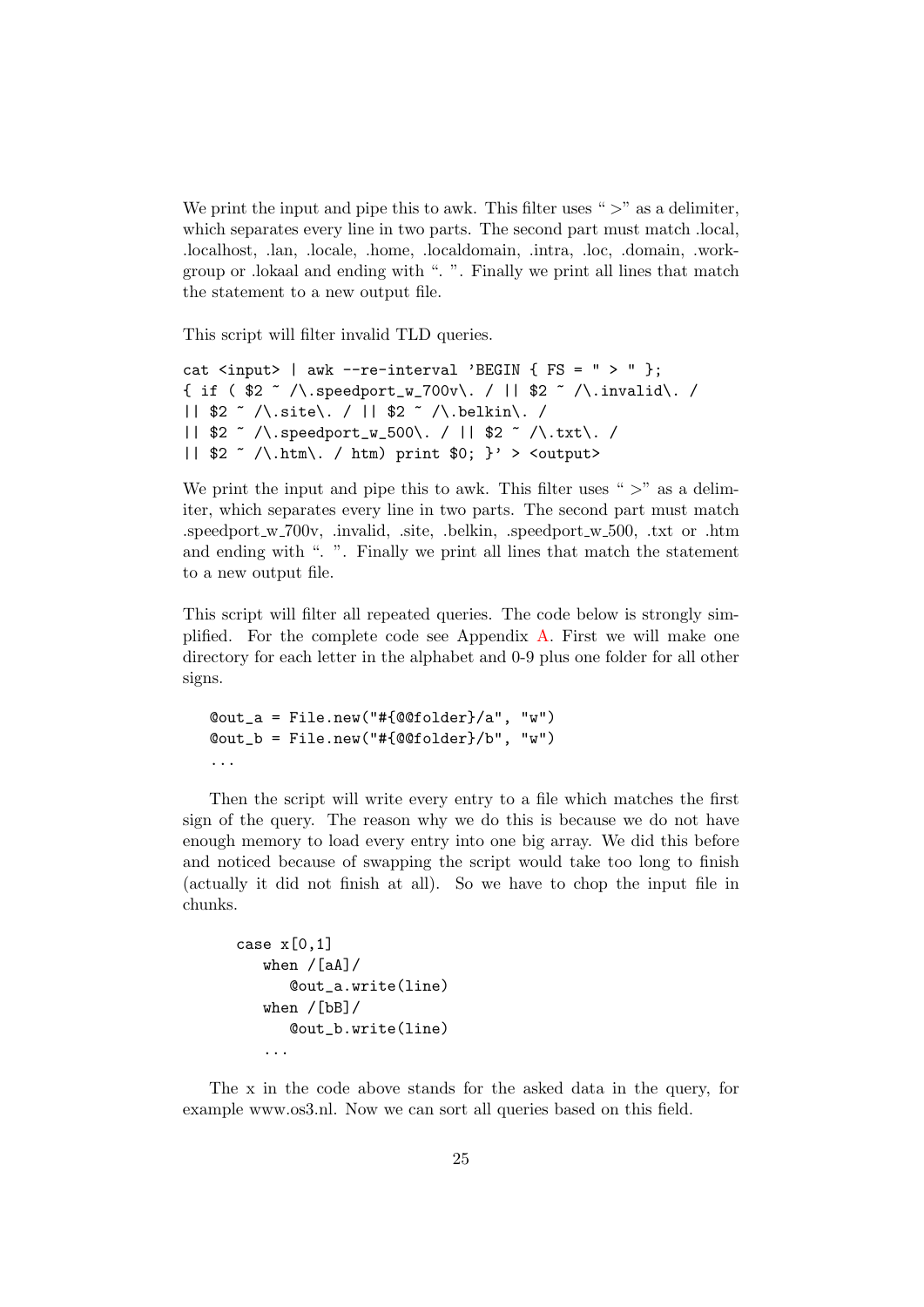```
@@sorted_by_query = @@file2.sort_by { |line|
   line.split(" > ")[1].split("? ")[1].split[0]
}
```
After that we can save all second (and above) same queries to a new array. After we have the new array, we can again sort, but now based on source IP address.

```
if ( @@new_query == @@old_query ) and
      ( @@new_source == @@old_source )
  then
     @@temp << line
  else
      @@nonbogus_temp << line
...
```
After that we sort on time and do some other things (again: look at [A](#page-39-0)ppendix  $\overline{A}$  if you are interested). Last thing we need to do is cat all files together.

We also made a script that filters the same query IDs. This filter looks a lot like the repeat filter. The most important change (but there are more) is that the file now is sorted by line.split[7].

After we executed all filters, we looked again at the file that remained with all queries that should not be bogus. We discovered that there were still many bogus queries and therefore we adjusted some filters a little bit (see Appendix  $\bf{A}$ : we added some more terms to the local domain and invalid TLD filters and we added the IGNORECASE option because a lot of bogus queries with capitals were found in the "no bogus" file. Also we added the split method in the repeat filter because the memory was overloaded. We also made a new script and found another category: no caching of TLDs bogus queries.

A note about the reserved IP addresses script: after we executed the script, we discovered the IANA webpage with reserved IP addresses [\[10\]](#page-37-10). So we did not fully filter the reserved IP addresses but the most important are filtered.

The script for the no caching of TLDs again is very similar to the repeated script. Now everything is sorted by line.split(" $>$ ")[1].split("?")[1].  $split[0].split("$ ." $)[-1].$ 

A note for this script: later we discovered that we made a mistake: the K-root server is authoritative for in-addr.arpa, which means that someone who is asking for 1.in-addr.arpa. and 2.in-addr.arpa. is NOT sending bogus queries! We adjusted the script in a way that this is taken into account. Later again, we discovered that K-root is also authoritative for .arpa., so the same story applies to this TLD. We did not have the time to adjust the script for this. However, we also think that the majority of .arpa is also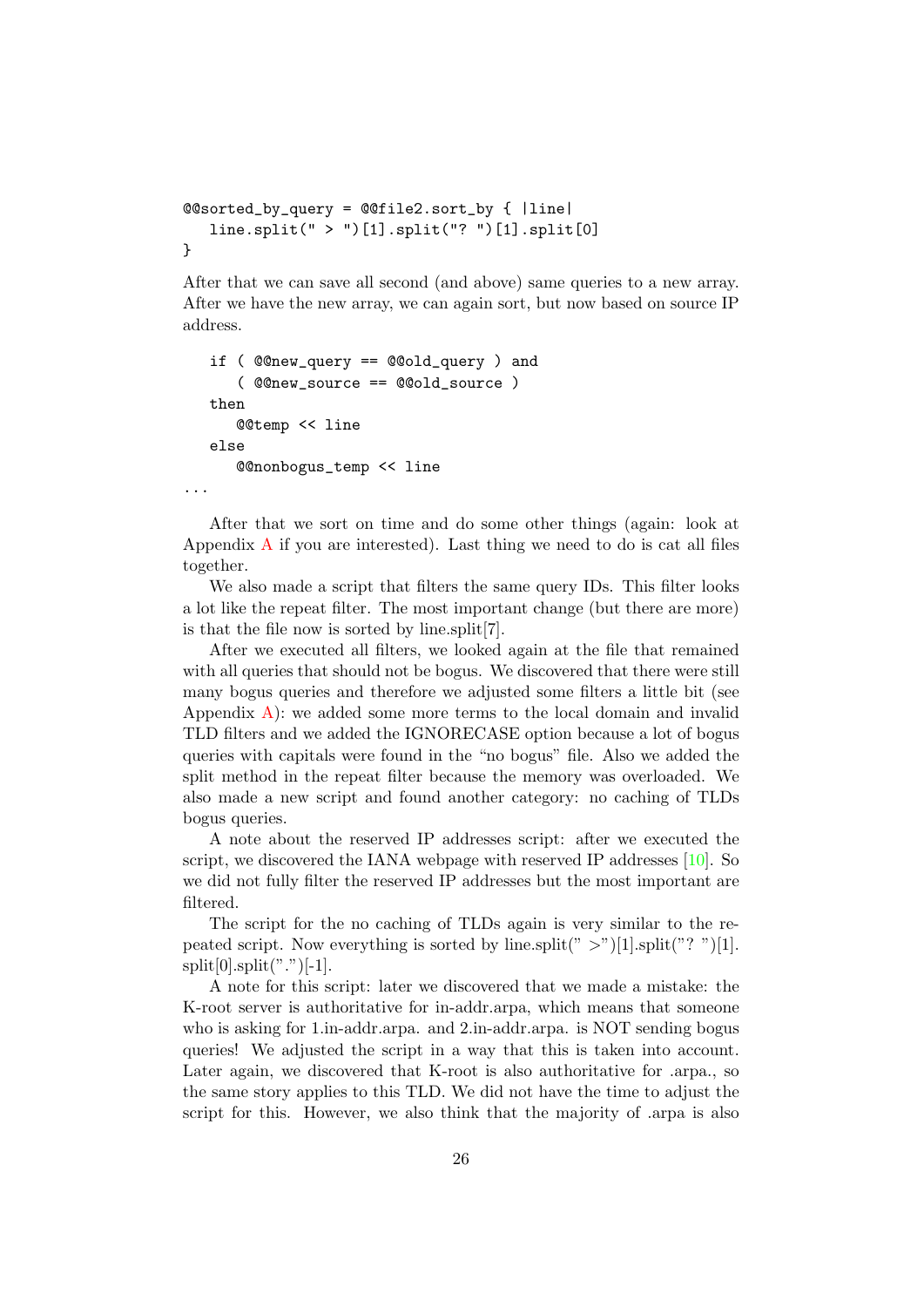| IP source      | AMS-IX count | AMS-IX $%$ | NAP count | NAP $%$ |
|----------------|--------------|------------|-----------|---------|
| Highest        | 447393       | 2.65       | 757420    | 4.66    |
| $\overline{2}$ | 195687       | 1.17       | 723621    | 4.46    |
| 3              | 168478       | 1.01       | 721755    | 4.45    |
| 4              | 168239       | 1.01       | 697172    | 4.31    |
| 5              | 165652       | 0.99       | 694569    | 4.29    |
| 6              | 163302       | 0.97       | 693983    | 4.29    |
| 7              | 157556       | 0.93       | 686758    | 4.26    |
| 8              | 131023       | 0.78       | 680628    | 4.20    |
| 9              | 126478       | 0.75       | 651120    | 4.01    |
| 10             | 84523        | 0.49       | 562632    | 3.47    |
| Total          | 1808331      | 10.75      | 6869658   | 42.40   |

<span id="page-29-1"></span>Figure 6.4: Top 10 speakers

in-addr.arpa, so the script would actually barely have problems with this issue. It should however be good to correct it for future work.

Here you can see the output of a command which proves that k-root is authoritative for .arpa. and in-addr.arpa.:

```
dig @k.root-servers.net arpa. axfr | awk
'{ if ( $5 \sim /k\.root-servers\.net\./ ) print $0; }'
arpa. 518400 IN NS k.root-servers.net.
in-addr.arpa. 86400 IN NS k.root-servers.net.
```
### <span id="page-29-0"></span>6.2.5 Statistics

In this section we will analyze how much bogus queries are actually received by the DNS root servers.

When we applied the filters on the captured data it leaves us with a few files containing the bogus queries. By counting the number of entries in those files and counting the overall number of queries, we can calculate percentages of how many queries are bogus. Note that one query could be of several bogus categories. Summing up all bogus percentages will not be the same as calculating all bogus queries. For calculating bogus queries, we take 100 percent and substract the amount of non-bogus queries.

When we analyzed the queries in dnstop we can see the IP sources that generate most queries. In figure [6.4](#page-29-1) and [6.5](#page-30-0) we have listed the results from dnstop. Note that all sources are anonymized for privacy reasons. In figure [6.6](#page-30-1) are all percentages of each category listed.

When we want to run all scripts, we noticed some failures occur and we had to repeatedly adjust the scripts. Because it takes a very long time (a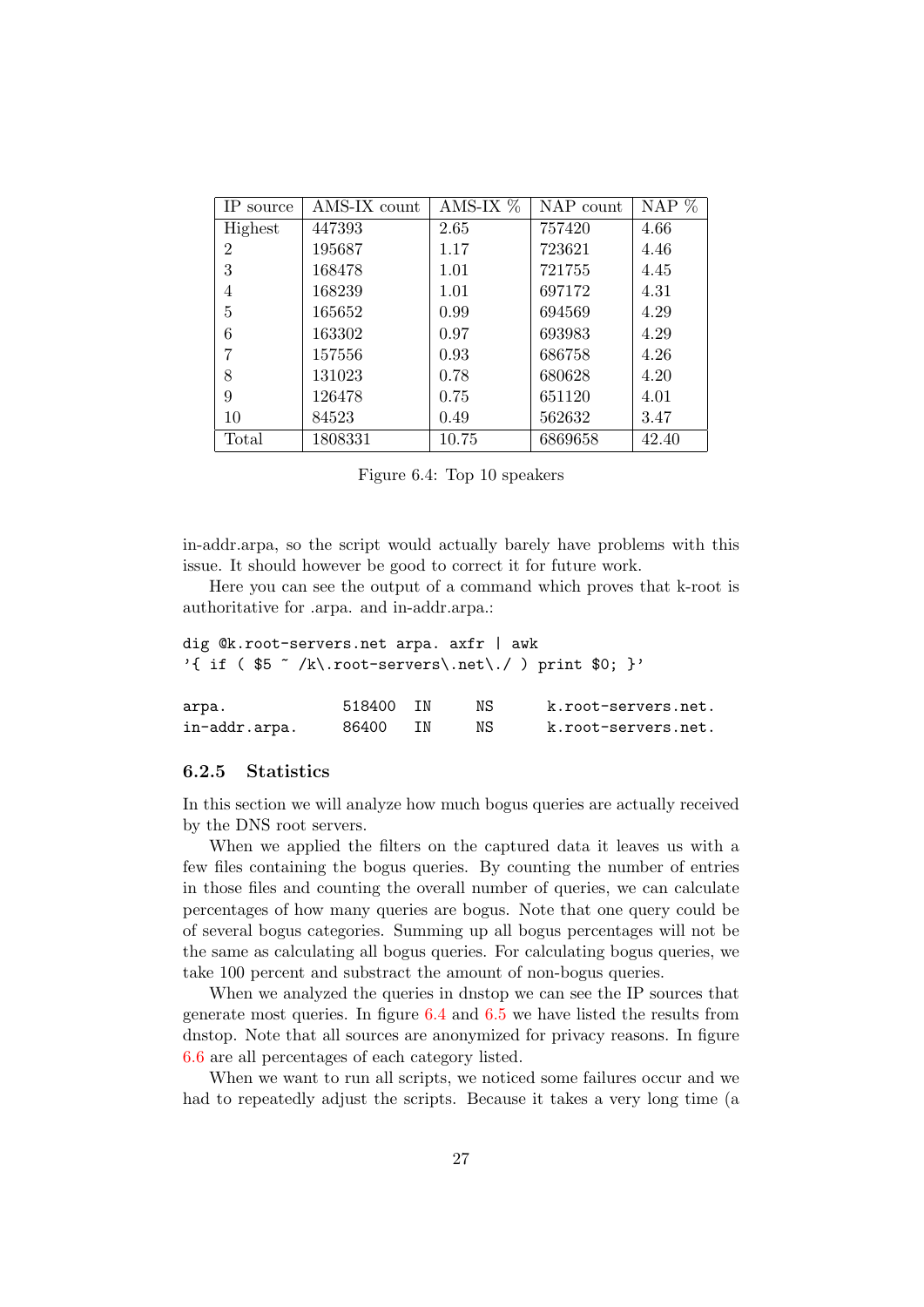| IP source      | AMS-IX count | AMS-IX $%$ | NAP count | NAP % |
|----------------|--------------|------------|-----------|-------|
| Highest        | 681727       | 4.04       | 8478012   | 52.31 |
| $\overline{2}$ | 577292       | 3.47       | 2992605   | 18.46 |
| 3              | 447393       | 2.65       | 139708    | 0.86  |
| 4              | 294325       | 1.75       | 135134    | 0.84  |
| 5              | 227768       | 1.38       | 75047     | 0.45  |
| 6              | 195687       | 1.17       | 73931     | 0.43  |
| 7              | 157556       | 0.93       | 58221     | 0.42  |
| 8              | 136035       | 0.81       | 53062     | 0.33  |
| 9              | 130583       | 0.78       | 49092     | 0.31  |
| 10             | 116550       | 0.69       | 47559     | 0.30  |
| Total          | 2964916      | 17.67      | 12102371  | 74.71 |

<span id="page-30-0"></span>Figure 6.5: Top 10 speakers based on 3 octets

| Category         | AMS-IX count | AMS-IX $%$ | NAP count | NAP %  |
|------------------|--------------|------------|-----------|--------|
| $A$ -for- $A$    | 1287476      | 7.66       | 280584    | 1.73   |
| Private reverse  | 113483       | 0.68       | 27261     | 0.17   |
| Reserved IP      | 34705        | 0.20       | 5353      | 0.03   |
| Local domain     | 2119363      | 12.61      | 408912    | 2.52   |
| Invalid TLD      | 574026       | 3.42       | 95023     | 0.59   |
| Repeated queries | 4779070      | 28.44      | 1914330   | 11.82  |
| Total no-bogus   | 3243987      | 19.30      | 13822295  | 85.35  |
| Total bogus      | 13561077     | 80.70      | 2372997   | 14.65  |
| Total            | 16805064     | 100.00     | 16195292  | 100.00 |

<span id="page-30-1"></span>Figure 6.6: Percentages of bogus queries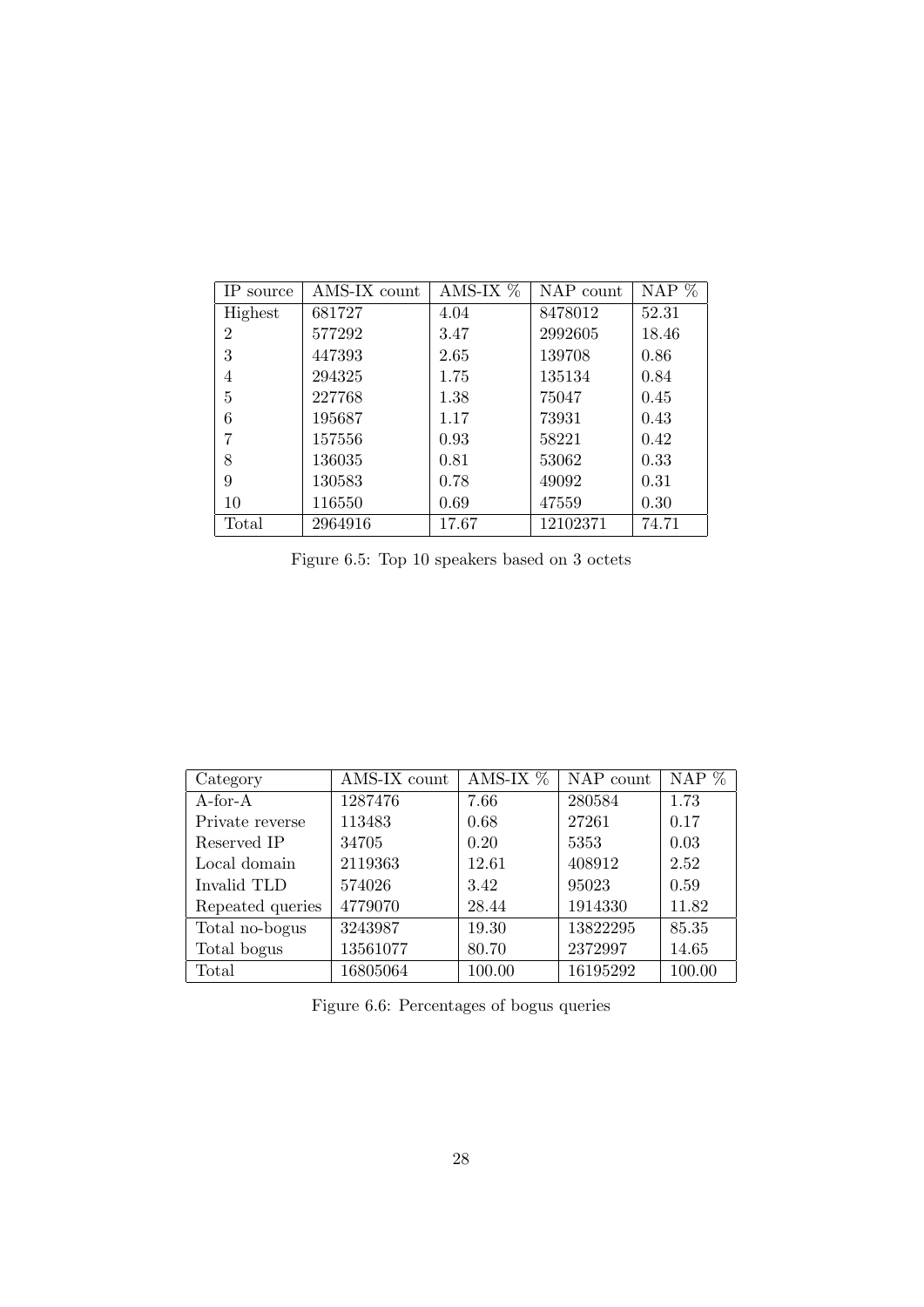few days) to run all scripts, and our time was limited, we did not have the possibility to run the same query ID script and the no caching of TLDs script for all data files. We did however filter the no caching of TLDs bogus queries on the AMS-IX file that had been filtered already by the other awk scripts. In other words: we know how many queries for the AMS-IX are bogus and non bogus, but we do not know how many queries for the AMS-IX are no caching of TLDs bogus queries.

In the figures a few remarkable results can be found:

- For the AMS-IX server 80.7% is bogus and for the NAP server  $14.65\%$ bogus.
- The repeated queries occur by far the most of all bogus categories: 28.44% for the AMS-IX server and 11.82% for the NAP server.
- For the AMS-IX server the top 10 IP addresses are responsible for 10.75% of all queries. For the NAP server the top 10 IP addresses are responsible for 42.40%.
- For the AMS-IX server the top 10 IP addresses if we only look at the first 3 octets, are responsible for 17.67% of all queries. For the NAP server the top 10 IP addresses are responsible for 74.71%.
- Our filters show that the AMS-IX server gets more bogus queries than the NAP server. We have an explanation for this (but cannot prove it because of lack of time): the statistics show that for AMS-IX the largest categories are repeated queries and no caching of TLDs queries. These numbers are lower for the NAP server. But the case is that more than  $52.31\%$  of all queries for the NAP server is coming from an x.v.112 (so only looking at the first 3 octets). Our scripts however are checking for the complete source address (4 octets). When we talk about octets we do not mean class a, b or c addresses but range of addresses. With 3 octets this could be an other prefix than /24.

### <span id="page-31-0"></span>6.3 Determine possible causes

Now it is clear how many bogus queries we found in each category, we describe some possible causes for each category. There may be more possible causes, but we describe the most important ones. After that we will look at the top IP sources and determine in which bogus category they fall in.

Possible causes for each bogus category:

• A for A queries: this kind of bogus query is often caused by an old Microsoft Windows NT bug in the stub resolver. This bug was fixed in Windows NT Service Pack 2, so it does not occur as often as other bugs.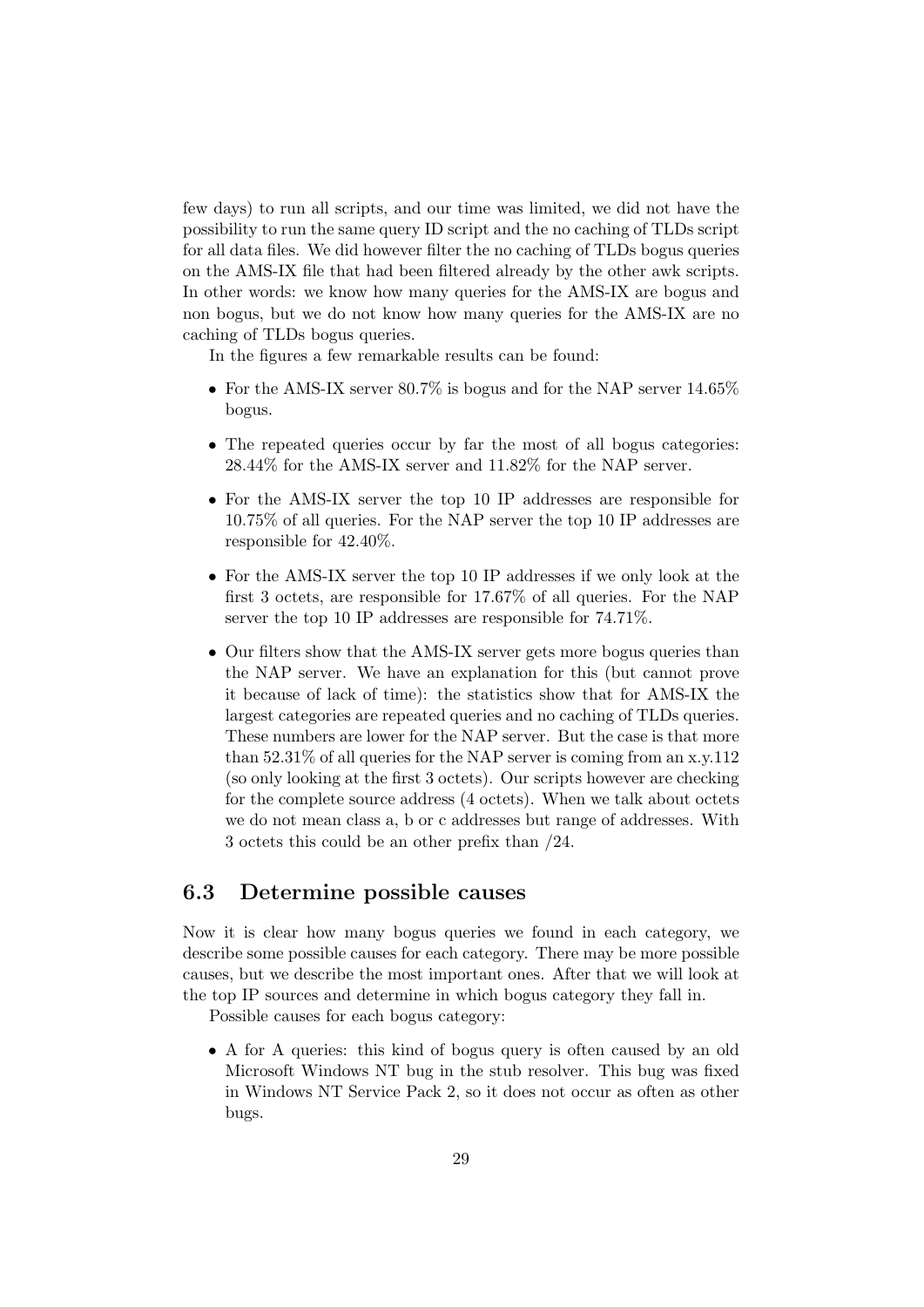- Private IP reverse queries: these bogus queries could be caused by different kinds of software, like SMTP or HTTP servers, that are sending reverse queries for validation or other purposes.
- Invalid IP reverse queries: these ones could be caused by abuse. Especially queries to the 0- and 255-range. Another reason could be testing purposes if one has asked, for example, 250.0.0.1.
- Local domain queries: normally names like "local" and "localhost" should be hardcoded in the operating system to the loopback interface. This may be missing on some systems which causes them to ask the DNS server where names like this could be found.
- Invalid TLD queries: very often these are caused by faults in software or devices, like modems. A lot of queries can be seen for speedport, which is a certain modem. Internally something probably has been coded wrong, so that a query is sent for the speedport TLD, which does not exist.
- Identical query IDs queries: often these were caused by applications that do not conform to the appropriate standards.
- Repeated queries: these kind of bogus queries are often caused by (misconfigured) firewalls: they do not let through the answers of DNS servers. The result is that the resolver, sending the query, send the same query over and over again because it gets no answer.
- No caching TLDs queries: a big part of these kind of queries are obviously overlapping with the previous category, but another big part is caused by incorrect Time To Live (TTL) values in the DNS configuration of resolvers.

Now we will look at the top IP sources for the first 3 octets (anonymized) and try to explain why they are sending so much queries. First for the AMS-IX server: x.y.150: this IP is responsible for 4.04% of all incoming AMS-IX queries. Most of the queries are repeated and no cached TLD bogus queries.

And now for the NAP server: x.y.112: this IP is responsible for 52.31% of all incoming AMS-IX queries. Most of the queries are also repeated and no cached TLD bogus queries. This number is remarkably high, so we decided to look up the IP address in the RIPE NCC Whois database [\[25\]](#page-38-13). We found a source that indeed covered the whole range of IP addresses we found in the dnstop output. The owner of the address was a hosting company (we do not mention names) in Ukraine. We searched for this company and found several references to some spamming business. We think the hosting company probably has a spamming company as a client.

We clearly can see that the most bogus queries fall in the categories repeated queries and no cached TLD queries.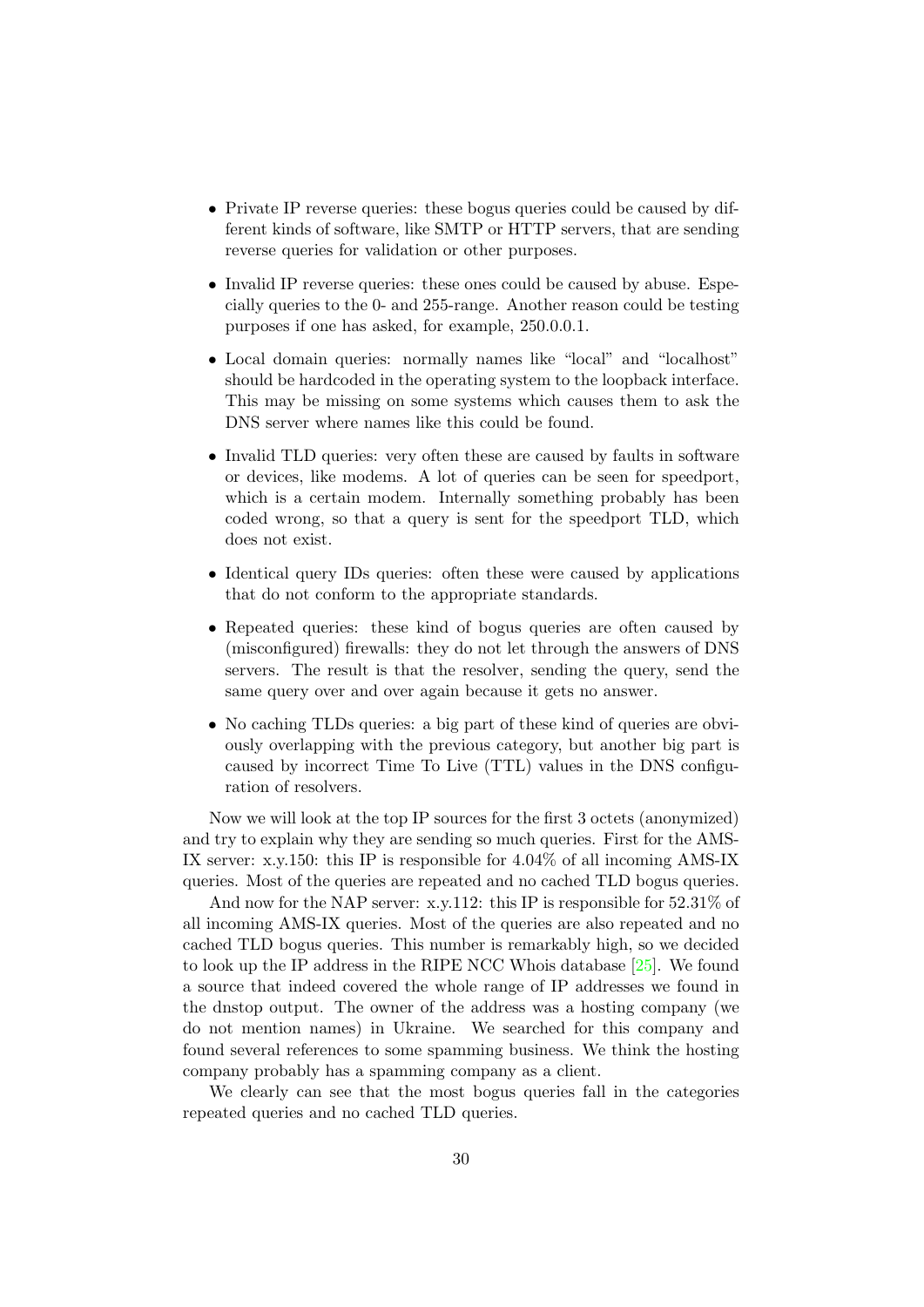### <span id="page-33-0"></span>6.4 Determine possible solutions

Now we have seen some causes for the bogus queries, we will talk about possible solutions. First we will describe some possible solutions:

- Install and use stable applications and update them when (security) bugs have been resolved. This will decrease A for A queries, private IP reverse queries and identical query IDs queries.
- Use stable hardware and update firmware when (security) bugs are resolved. This will reduce invalid TLD queries.
- Configure your software appropriately. Local names should be added to for example the hostsfile and firewalls should be configured to let through query responses. This will reduce local domain queries and repeated queries. DNS servers should also be configured correctly. An appropriate TTL value causes a reduction of the "no caching of TLDs" queries.
- In addition to the previous items: soft- en hardware vendors could be contacted to fix bugs that are causing problems. This could be a good solution.
- Another mechanism, which could be implemented on root servers itself, could be access lists. IP addresses that cause a lot of bogus queries, simply could be blocked. After the system administrator has corrected the failures, the IP address can be given access again. This solution may sound simple, but in fact it probably is not a very good one (but we feel we should mention it): a lot of queries are indeed bogus, but there also are a lot of valid queries from top IP sources. These valid queries would not get an answer, which is ethically not right: a DNS root server always should respond to a valid query.
- Another solution, which also could be implemented at the server side, is the so called (u)RPF, or (Unicast) Reverse Path Forwarding. In short: this is a technique that is used on routers. It checks the source IP address from where the traffic (like a DNS query) is coming. Then the router checks its routing table for the IP range where the traffic is coming from: if the route back to the source is not going to the same interface as the incoming traffic, then it is assumed the traffic is not valid (or could be a bogus query). Besides the same argument from the previous solution that it probably not is ethical, because of blocking a few valid queries, there is another argument for not implementing this solution: Each incoming packet has to be checked and therefore the load on the DNS server actually would increase. This of course is the opposite we want to accomplish in the first place: reducing the load at the DNS server.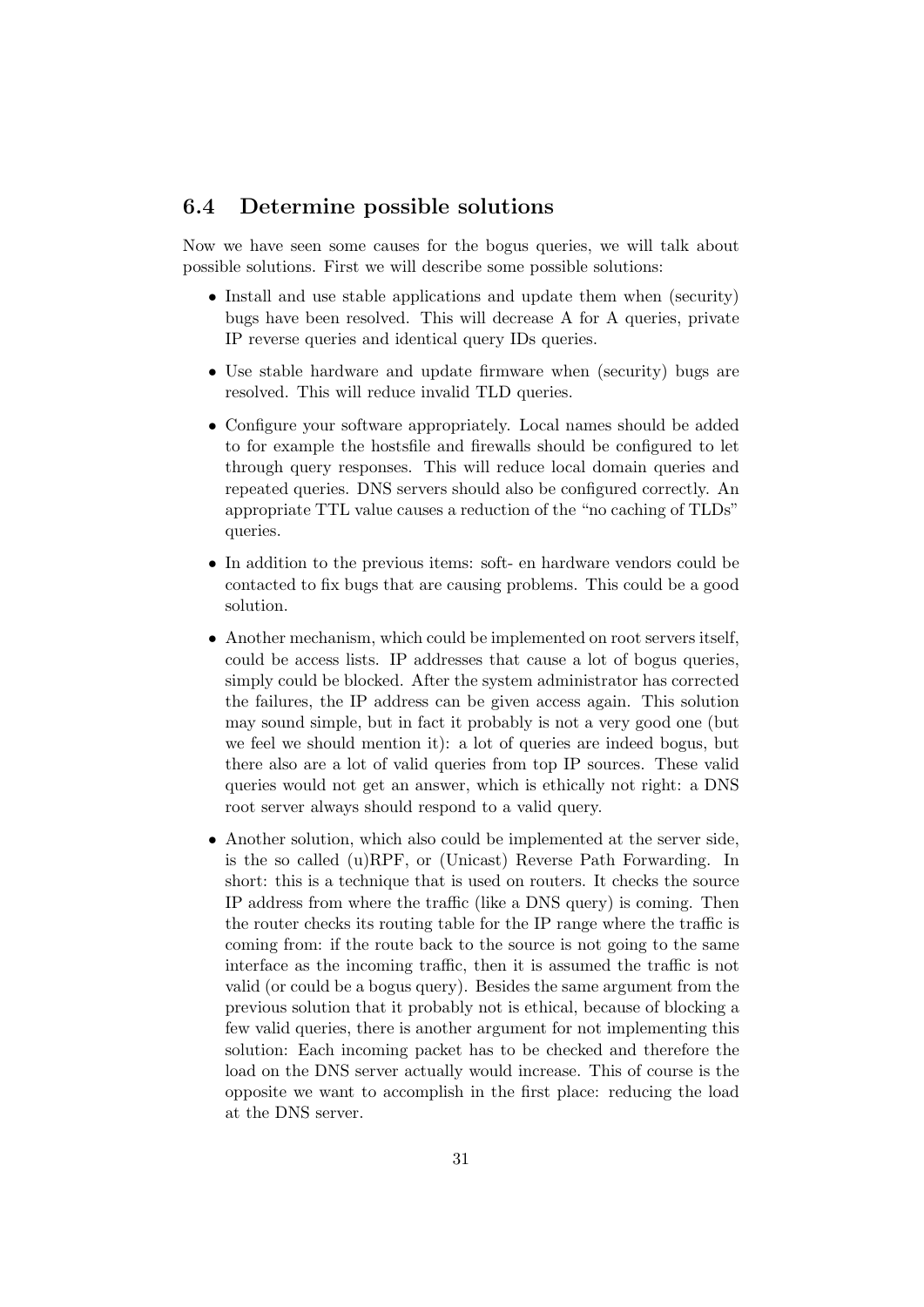- There also is a solution not directly technically: simply contact the owner of a source IP address that is generating a lot of queries and ask him/her to take measures. This probably would be a good solution, which is kind of ironical, seen the more technical viewpoint in this report. We have talked about this solution with some DNS operators from RIPE NCC: if there would be a lot of traffic that is causing problems at the DNS root server, then this is a logical solution. Note: because the DNS root servers can cope with massive amount of queries, problems do not occur much. Often, this solution would only be used if the traffic is really causing problems.
- Another very pragmatic solution for the server side which at the moment often is used: just add more power. If a DNS server is having problems because of a large amount of queries, a simple solution is to add more machines and load balance. This solution is the most useful, because it is cheap and fast and therefore preferred.

We can see that there are a few solutions for the "client side" and a few for the "server side", but a few of them are hard or impossible or not ethical to implement. The best solutions are: contacting software vendors about bugs, contacting owners of top sources and simply placing additional servers.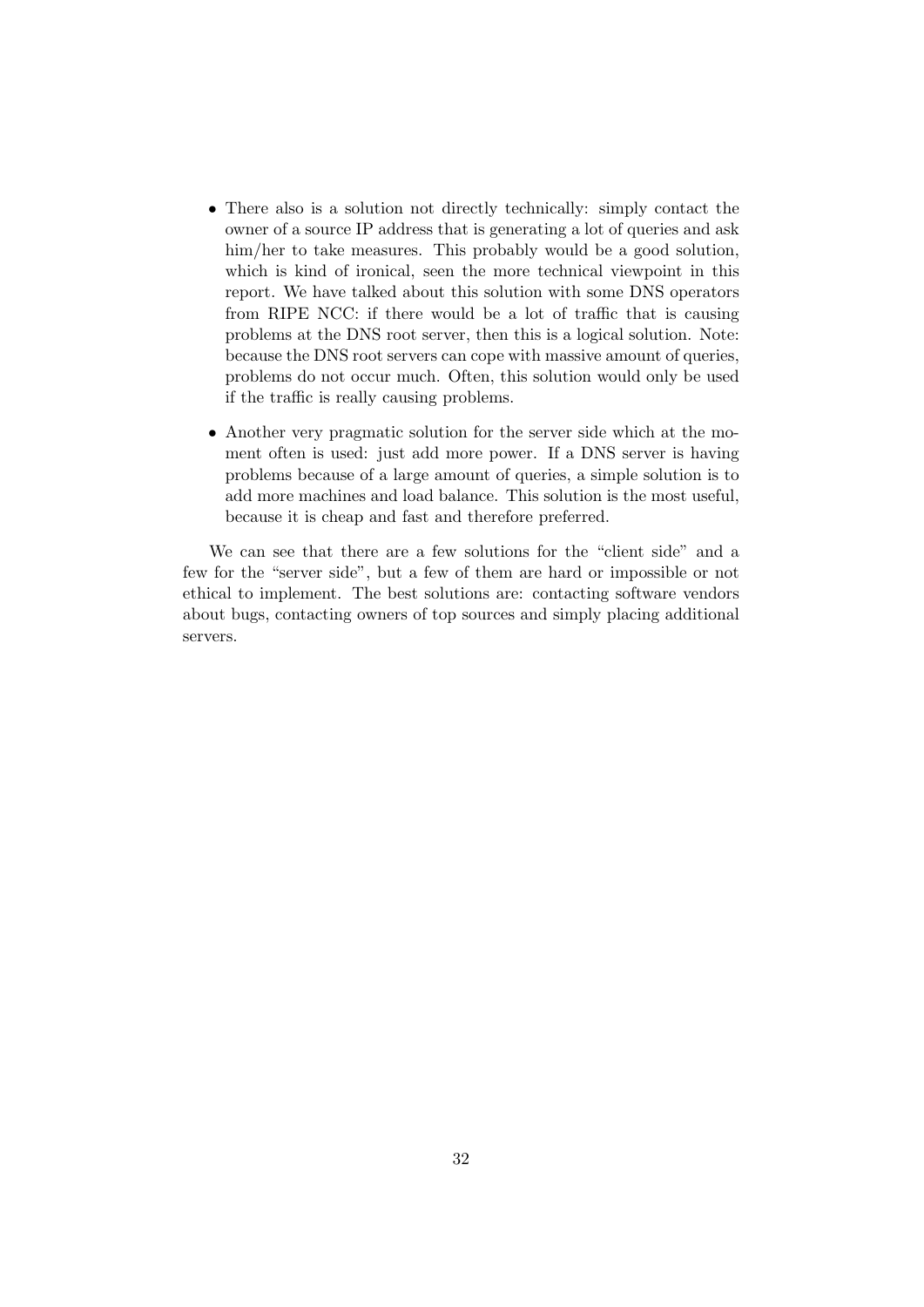# <span id="page-35-0"></span>Conclusion

We discovered some interesting things about the captured data:

- For the AMS-IX server  $80.7\%$  is bogus and for the NAP server  $14.65\%$ bogus.
- For the AMS-IX server the top 10 IP addresses are responsible for 10.75% of all queries. For the NAP server the top 10 IP addresses are responsible for 42.40%.
- Our filters show that the AMS-IX server gets more bogus queries than the NAP server. We have an explanation for this (but cannot prove it because of lack of time): our scripts are checking complete source IP addresses, while 52.31% of all queries for the NAP server is coming from a 3 octet source (x.y.112).

So in the end we can answer our research question: "What are the possibilities to reduce the amount of bogus queries arriving at the DNS root servers?". Answer: we described a few possible solutions. Solutions for the "client" and "server" side. The most useful solutions:

- Contact software vendors about software bugs: if certain bugs that cause a lot of bogus queries would be fixed, that would decrease the amount of bogus queries.
- Contact owners of IP addresses that are causing massive amounts of bogus queries and tell them to take measures.
- What however in most cases is the most useful solution, because it is cheap and fast: just place additional servers to cope with the amount of bogus queries.

We can see that the final result maybe is a bit unexpected. The amount of bogus queries actually is not reduced at all: the problems that could come with the bogus queries are simply avoided by placing additional servers.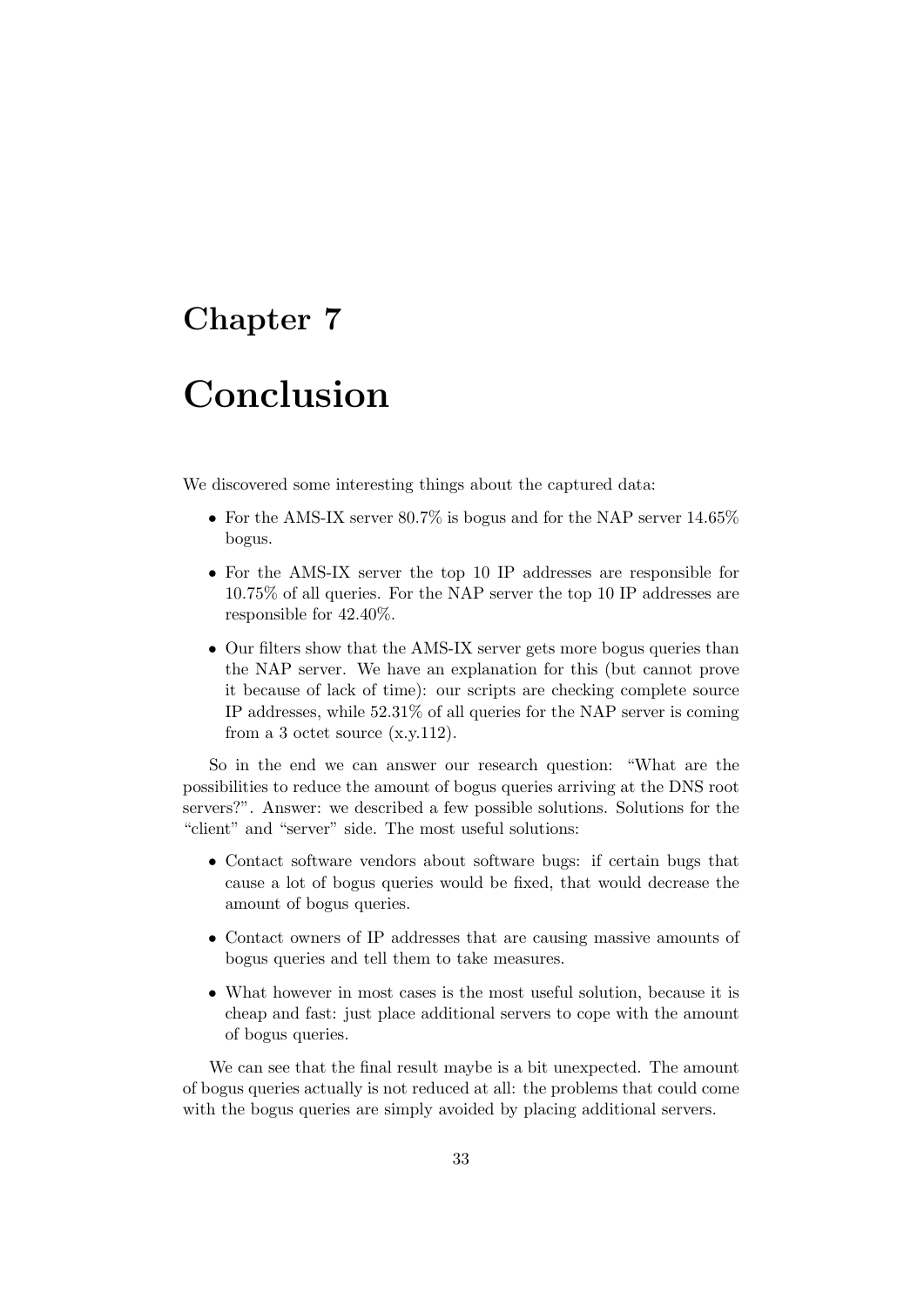## <span id="page-36-0"></span>Future work

There is still a lot of work that could be done on the field of bogus queries. We will now mention a few areas for future research:

- In our research we made some scripts that filter queries for each category of bogus queries we made earlier. It could be useful to make scripts that filter queries based on specific causes, like software failures and maybe others.
- Maybe it would be a good idea to do research on which exact applications produce the highest amount of queries. This should be done in an organised matter where the sources are researched in a structural manner. It would be interesting to know which exact applications are causing bogus queries.
- We can imagine there is an interest for RIPE NCC to do continuous monitoring of DNS bogus queries. The scripts and tools we made for this project could be helpful in accomplishing this. With such a project there should be made a design for an automated system that checks for bogus queries every day.
- Our scripts could be fine-tuned. Especially the script for TLDs that are not cached: in this script it should be taken into account for which (arpa-)domains the specific DNS root server is authoritative. The repeated script, no caching of TLDs script and same query ID script could be adjusted so that the source IP addresses could also be checked on only 3 octets.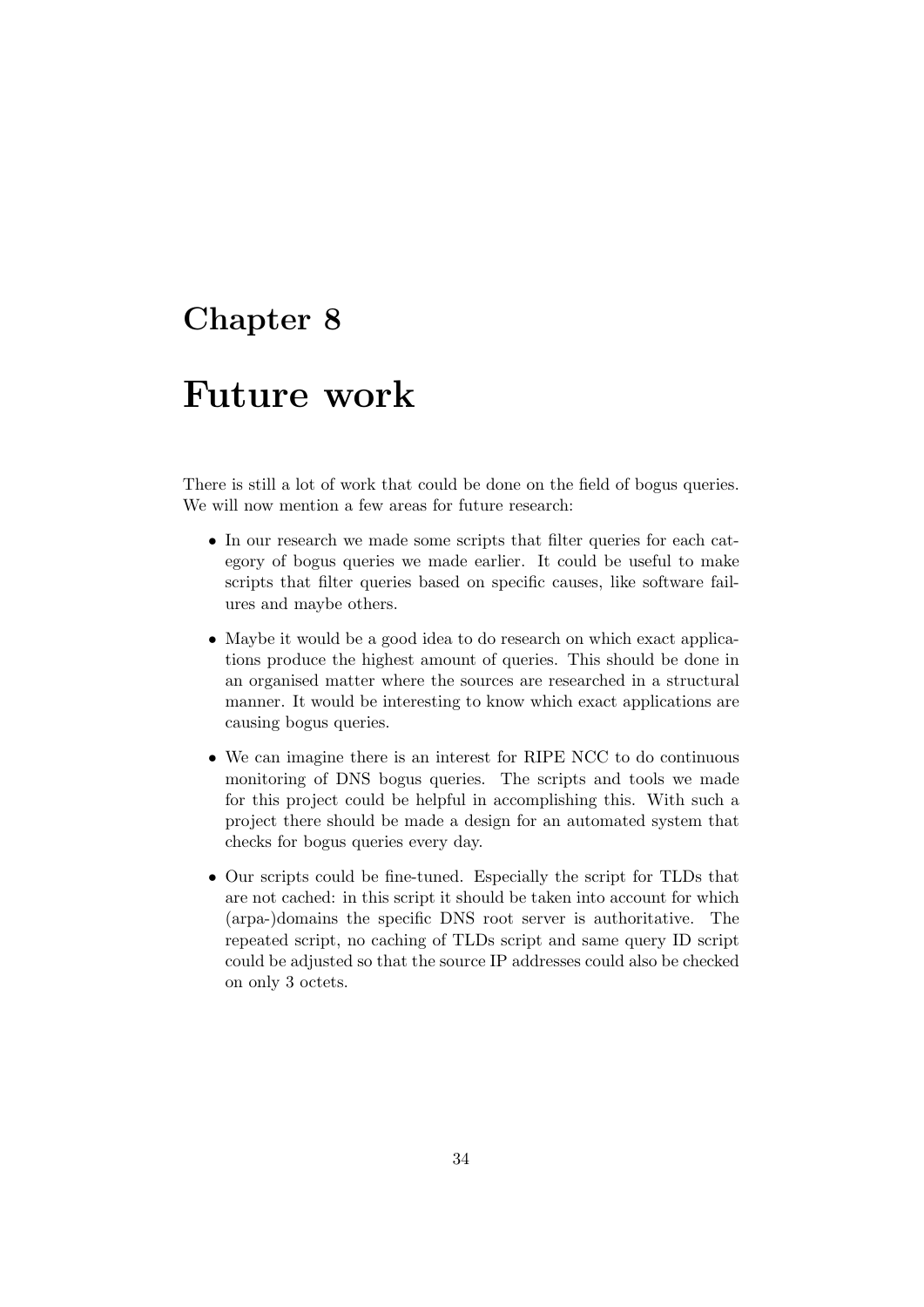# Bibliography

- <span id="page-37-1"></span>[1] Internet Assigned Numbers Authority. <http://www.iana.org>.
- <span id="page-37-2"></span>[2] Réseau IP Européen Network Coordination Centre. [http://www.ripe.](http://www.ripe.net) [net](http://www.ripe.net).
- <span id="page-37-6"></span>[3] Andre Broido Hao Shang Marina Fomenkov Young Hyun KC Claffy. The windows of private dns updates. CAIDA, SDSC, 2006. [http://www.caida.org/publications/papers/2006/](http://www.caida.org/publications/papers/2006/private_dns_updates/private_dns_updates.pdf) [private\\_dns\\_updates/private\\_dns\\_updates.pdf](http://www.caida.org/publications/papers/2006/private_dns_updates/private_dns_updates.pdf).
- <span id="page-37-5"></span>[4] Duane Wessels Marina Fomenkov Nevil Brownlee KC Claffy. Measurements and laboratory simulations of the upper dns hierarchy. CAIDA, San Diego Supercomputer Center, University of California, 2004. [http://dns.measurement-factory.com/writings/](http://dns.measurement-factory.com/writings/wessels-pam2004-paper.pdf) [wessels-pam2004-paper.pdf](http://dns.measurement-factory.com/writings/wessels-pam2004-paper.pdf).
- <span id="page-37-3"></span>[5] IANA country code top level domains. [http://www.iana.org/](http://www.iana.org/root-whois) [root-whois](http://www.iana.org/root-whois).
- <span id="page-37-8"></span>[6] Y. Rekhter B. Moskowitz D. Karrenberg G. J. de Groot E. Lear. Address allocation for private internets. Cisco Systems Chrysler Corp. RIPE NCC Silicon Graphics, Inc., 1996. [http://www.ietf.org/rfc/](http://www.ietf.org/rfc/rfc1918.txt) [rfc1918.txt](http://www.ietf.org/rfc/rfc1918.txt).
- <span id="page-37-7"></span>[7] Ethereal. <http://www.ethereal.com>.
- <span id="page-37-0"></span>[8] Internet Corporation for Assigned Names and Numbers. [http://www.](http://www.icann.org) [icann.org](http://www.icann.org).
- <span id="page-37-4"></span>[9] IANA global top level domains. [http://www.iana.org/gtld/gtld.](http://www.iana.org/gtld/gtld.htm) [htm](http://www.iana.org/gtld/gtld.htm).
- <span id="page-37-10"></span>[10] IANA. Internet protocol v6 address space. IANA, 2006. [http://www.](http://www.iana.org/assignments/ipv6-address-space) [iana.org/assignments/ipv6-address-space](http://www.iana.org/assignments/ipv6-address-space).
- <span id="page-37-9"></span>[11] IANA. Internet protocol v4 address space. IANA, 2007. [http://www.](http://www.iana.org/assignments/ipv4-address-space) [iana.org/assignments/ipv4-address-space](http://www.iana.org/assignments/ipv4-address-space).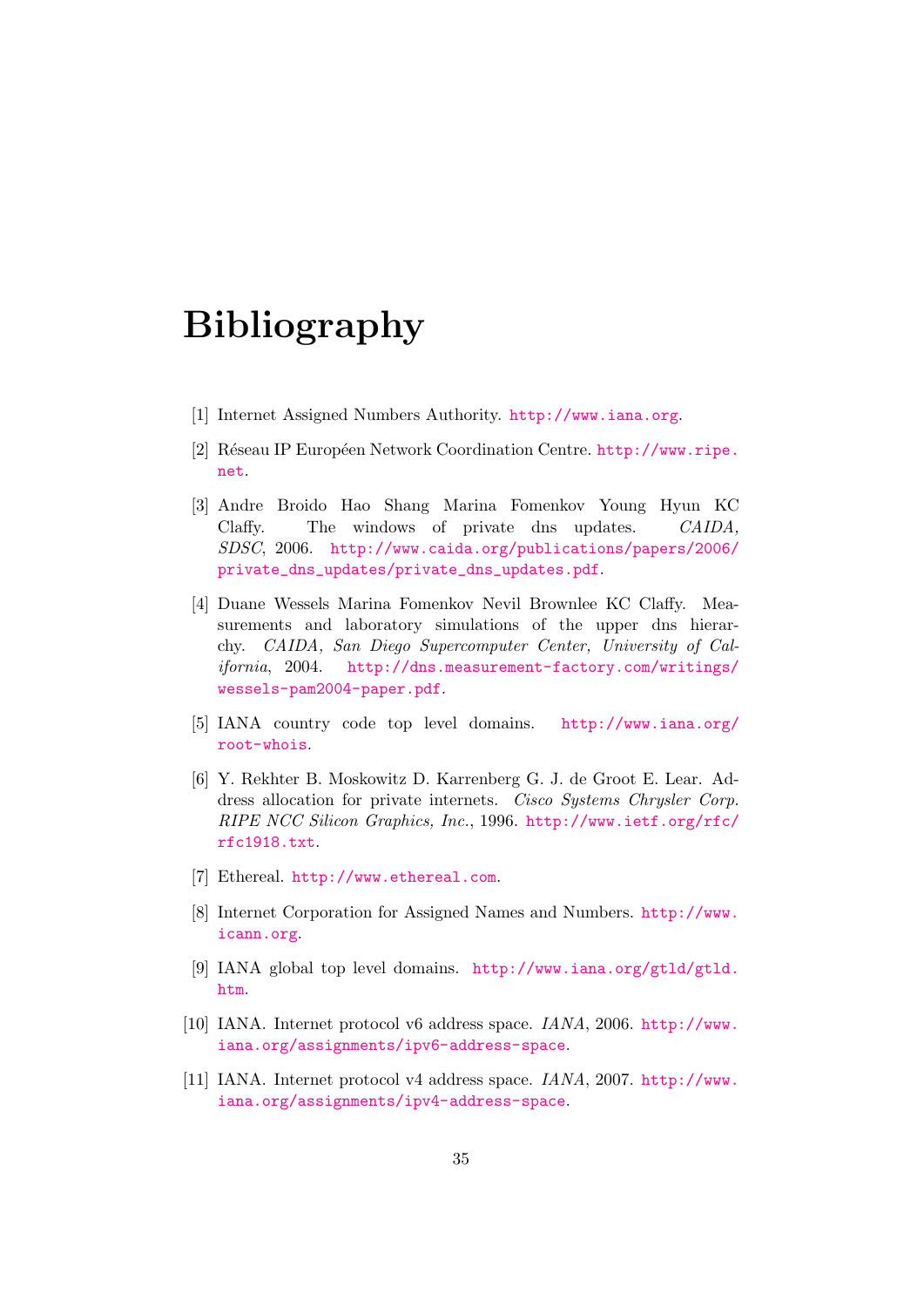- <span id="page-38-12"></span>[12] The Measurement Factory Inc. [http://dns.measurement-factory.](http://dns.measurement-factory.com) [com](http://dns.measurement-factory.com).
- <span id="page-38-1"></span>[13] Daniel Karrenberg. The internet domain name system explained for non-experts. ISOC, 2004. [http://www.isoc.org/briefings/016/](http://www.isoc.org/briefings/016/briefing16.pdf) [briefing16.pdf](http://www.isoc.org/briefings/016/briefing16.pdf).
- <span id="page-38-4"></span>[14] Daniel Karrenberg. Dns root name servers explained for non-experts. ISOC, 2005. [http://www.isoc.org/briefings/019/briefing19.](http://www.isoc.org/briefings/019/briefing19.pdf) [pdf](http://www.isoc.org/briefings/019/briefing19.pdf).
- <span id="page-38-6"></span>[15] Dr. John C. Klensin. Internationalizing top-level domain names: Another look. ISOC, 2004. [http://www.isoc.org/briefings/018/](http://www.isoc.org/briefings/018/briefing18.pdf) [briefing18.pdf](http://www.isoc.org/briefings/018/briefing18.pdf).
- <span id="page-38-0"></span>[16] Wessels Duane Fomenkov Marina. Wow, that's a lot of packets. CAIDA, San Diego Supercomputer Center, University of California, 2003. [http://dns.measurement-factory.com/writings/](http://dns.measurement-factory.com/writings/wessels-pam2003-paper.pdf) [wessels-pam2003-paper.pdf](http://dns.measurement-factory.com/writings/wessels-pam2003-paper.pdf).
- <span id="page-38-2"></span>[17] P. Mockapetris. Domain names - concepts and facilities. USC/Information Scienses Institute, 1987. [http://www.ietf.org/](http://www.ietf.org/rfc/rfc1034.txt) [rfc/rfc1034.txt](http://www.ietf.org/rfc/rfc1034.txt).
- <span id="page-38-3"></span>[18] P. Mockapetris. Domain names - implementation and specification. USC/Information Scienses Institute, 1987. [http://www.ietf.org/](http://www.ietf.org/rfc/rfc1035.txt) [rfc/rfc1035.txt](http://www.ietf.org/rfc/rfc1035.txt).
- <span id="page-38-5"></span>[19] Oneandone. <http://faq.oneandone.co.uk>.
- <span id="page-38-8"></span>[20] Erik Romijn. Determining and improving performance of anycast for dns root servers. Hogeschool van Amsterdam, 2006. [http://www.](http://www.uname.nl/wp-content/uploads/other/thesis/thesis.pdf) [uname.nl/wp-content/uploads/other/thesis/thesis.pdf](http://www.uname.nl/wp-content/uploads/other/thesis/thesis.pdf).
- <span id="page-38-7"></span>[21] Erik Romijn. Dns root servers. Hogeschool van Amsterdam, 2006. [http://homepages.staff.os3.nl/~karst/web/2006-2007/](http://homepages.staff.os3.nl/~karst/web/2006-2007/CIA/DNS_root_Romijn.pdf) [CIA/DNS\\_root\\_Romijn.pdf](http://homepages.staff.os3.nl/~karst/web/2006-2007/CIA/DNS_root_Romijn.pdf).
- <span id="page-38-10"></span>[22] DNS K root server. <http://k.root-servers.org>.
- <span id="page-38-11"></span>[23] Tcpdump. <http://www.tcpdump.org/>.
- <span id="page-38-9"></span>[24] Duane Wessels. Is your caching resolver polluting the internet? CAIDA, The Measurement Factory Inc., 2004. [http://dns.](http://dns.measurement-factory.com/writings/wessels-netts2004-paper.pdf) [measurement-factory.com/writings/wessels-netts2004-paper.](http://dns.measurement-factory.com/writings/wessels-netts2004-paper.pdf) [pdf](http://dns.measurement-factory.com/writings/wessels-netts2004-paper.pdf).
- <span id="page-38-13"></span>[25] RIPE NCC whois database. <http://www.ripe.net/whois>.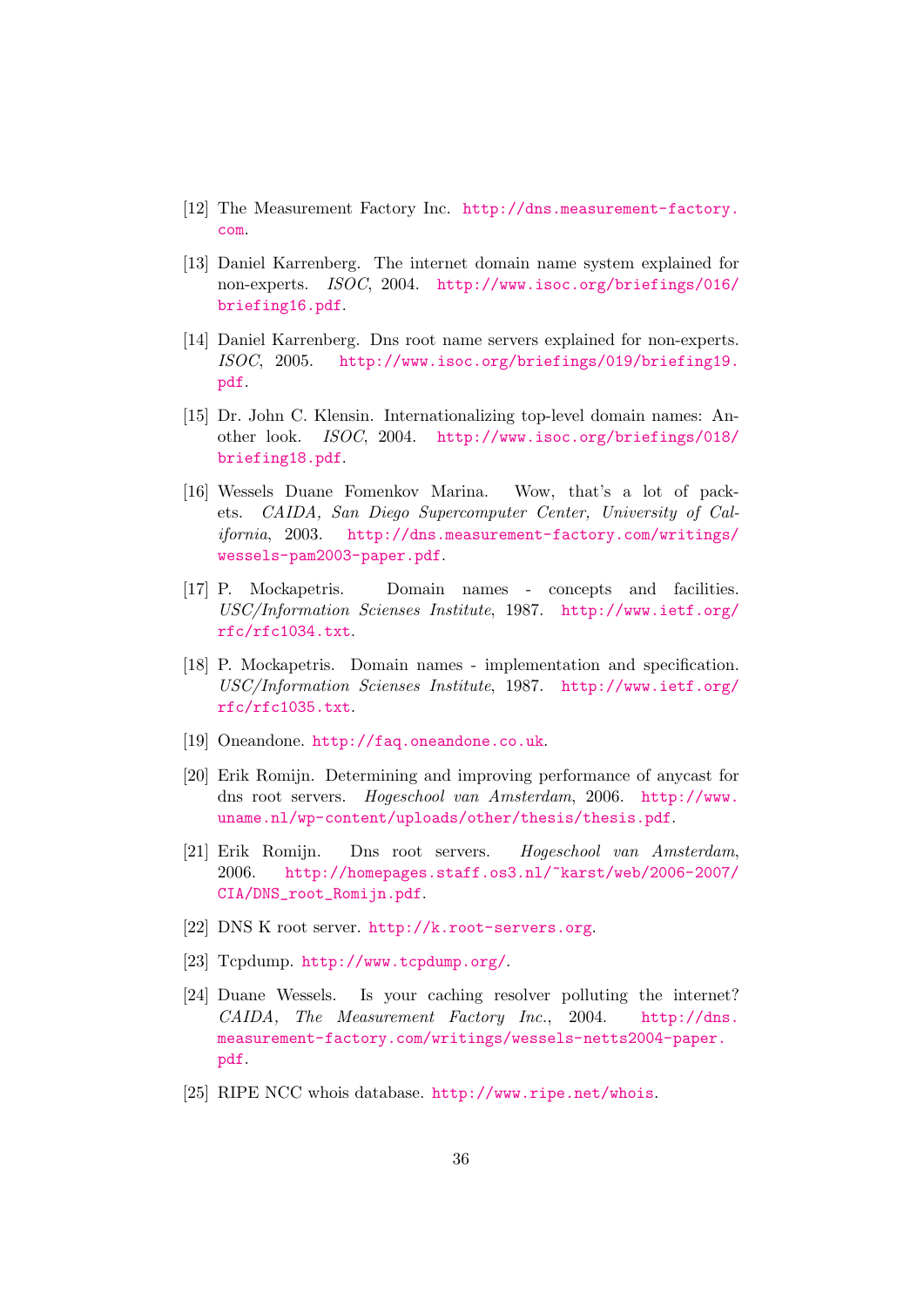## <span id="page-39-0"></span>Appendix A

# Scripts

## <span id="page-39-1"></span>A.1 Merge.rb

```
#!/usr/bin/ruby -w
def create
  print "Name of the file (without dot and number): "
  @@name = gets.chomp
  print "Number of files to merge (always starting with 01): "
  @@n = gets.chomp.to_i
  print "Number of octets in IP address {3|4}: "
  @@octets = gets.chomp.to_i
   i = 1nr = "@@sources = []
  @@destinations = []
  @@query = []
  @@opcode = []
  @@tld = []
   while i <= @@n
     if i < 10 then
        nr = "0" + i.to_selse
        nr = i.to_send
     file = File.open("#{@@name}.#{nr}", "r")
     @section = ""
     file.each { |line|
        next if not line
         if ( line.split[0] == "Query" ) and
            ( line.split[1] == "Type" )
```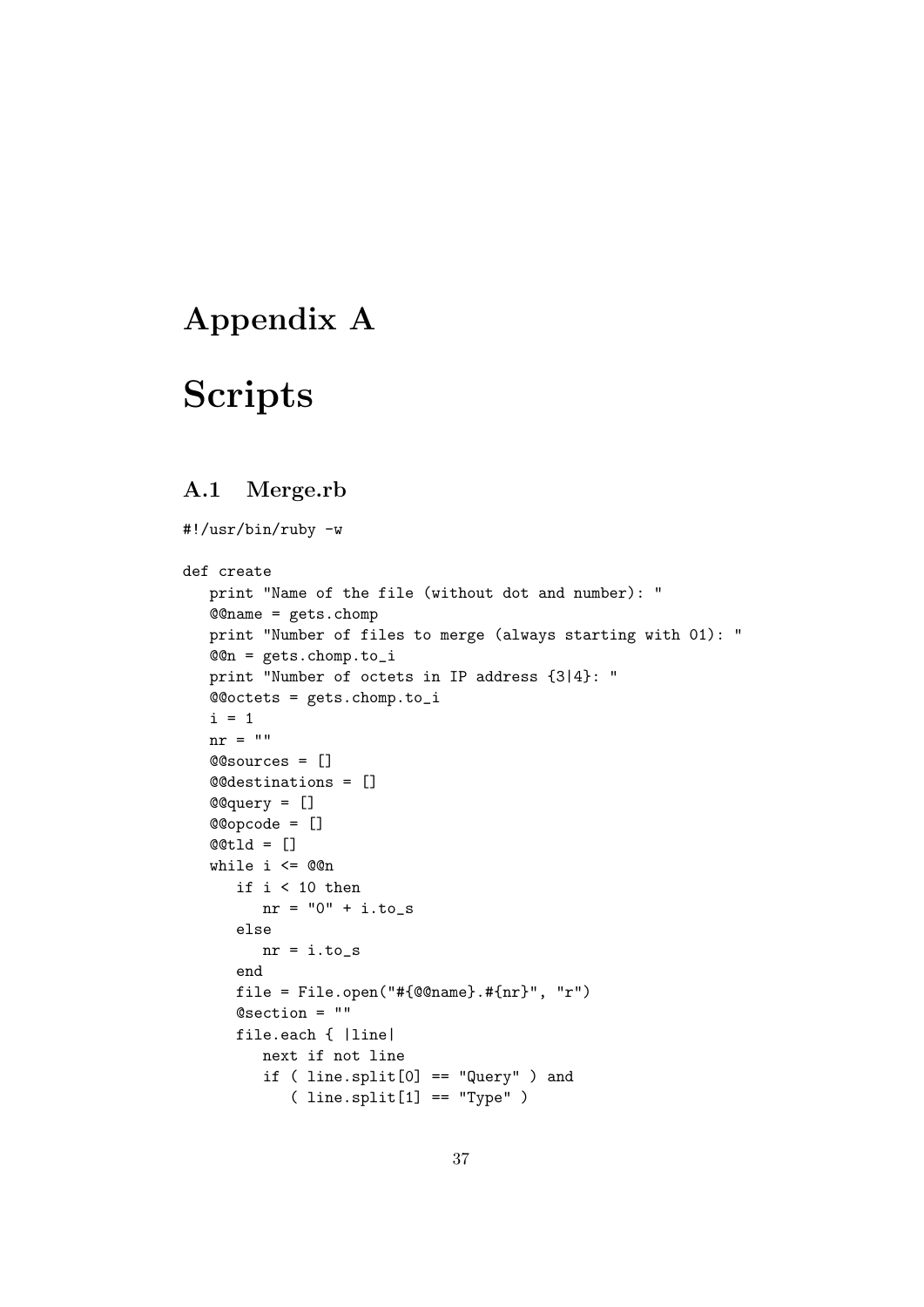```
then
   x = "Query Type"
else
   x = line.split[0]end
next if not x
next if line["---"] == "---"next if line["You must"] == "You must"
next if line["collect"] == "collect"
if ( x == "Sources" ) or
   ( x == "Destinations" ) or
   ( x == "Query Type" ) or
   ( x == "Opcode" ) or
   (x == "TLD" )then
   @section = x
end
case @section
   when "Sources"
      if @@octets == 3 then
         if not x == "Sources" then
            ip = x.split(" .")line2 = [ip[0].to_i,ip[1].to_i,
                      ip[2].to_i,
                      line.split[1],
                      line.split[2]
                    ]
            @@sources << line2
         end
      else
         if not x == "Sources" then
            ip = x.split(".")line2 = [ip[0].to_i,ip[1].to_i,
                      ip[2].to_i,
                      ip[3].to_i,
                      line.split[1],
                      line.split[2]
                    ]
            @@sources << line2
         end
      end
   when "Destinations"
```

```
38
```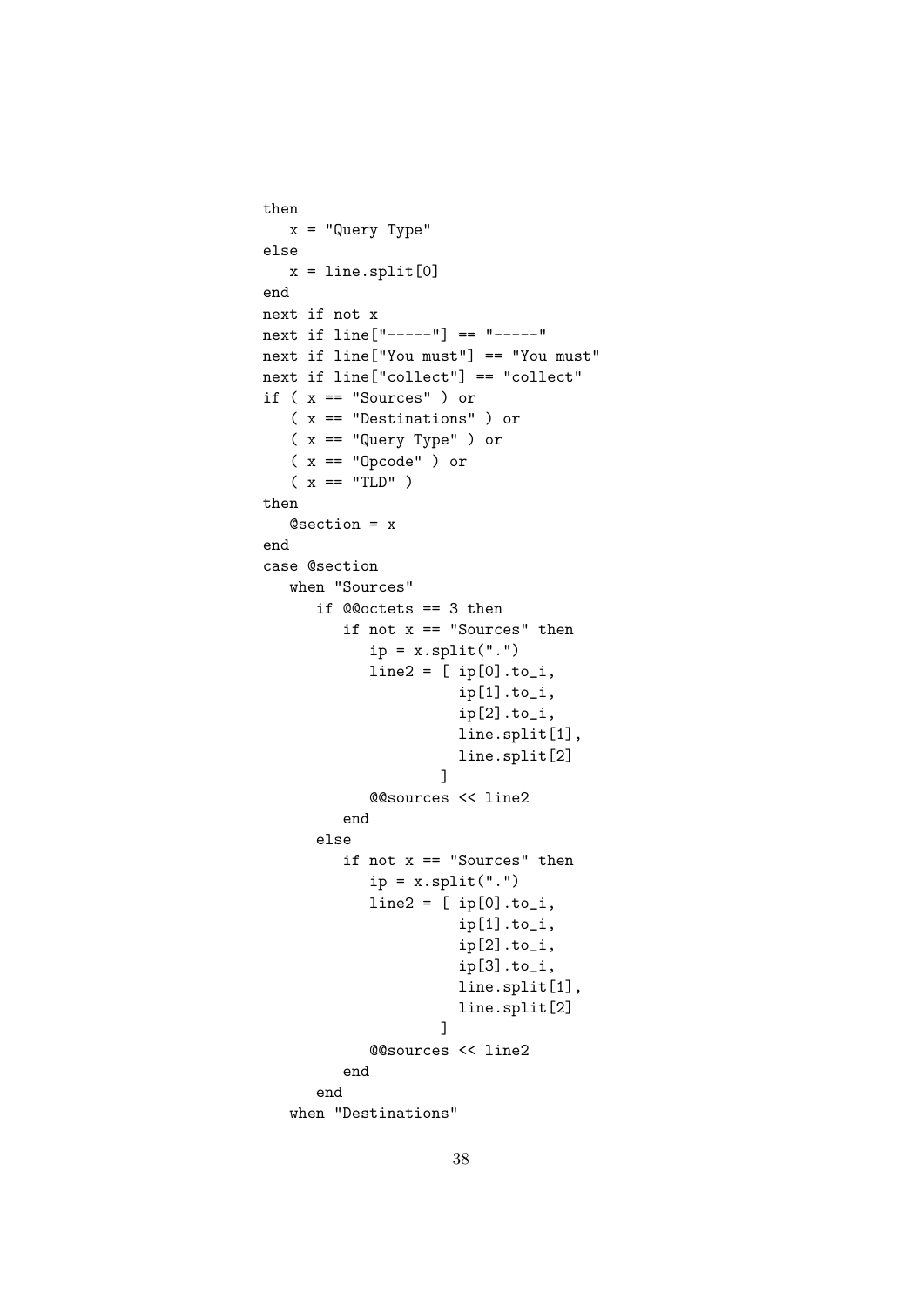```
if @@octets == 3 then
                  if not x == "Destinations" then
                     ip = x.split(".")line2 = [ip[0].to_i,ip[1].to_i,
                               ip[2].to_i,
                               line.split[1],
                               line.split[2]
                             ]
                     @@destinations << line2
                  end
               else
                  if not x == "Destinations" then
                     ip = x.split(".")line2 = [ip[0].to_i,ip[1].to_i,
                               ip[2].to_i,
                               ip[3].to_i,
                               line.split[1],
                               line.split[2]
                             ]
                     @@destinations << line2
                  end
               end
            when "Query Type"
               if not x == "Query Type" then@@query << line.split
               end
            when "Opcode"
               if not x == "Opcode" then
                  @@opcode << line.split
               end
            when "TLD"
               if not x == "TLD" then
                  @@tld << line.split
               end
            else
               puts "No valid sections found in file!"
         end
      }
      i + = 1end
end
```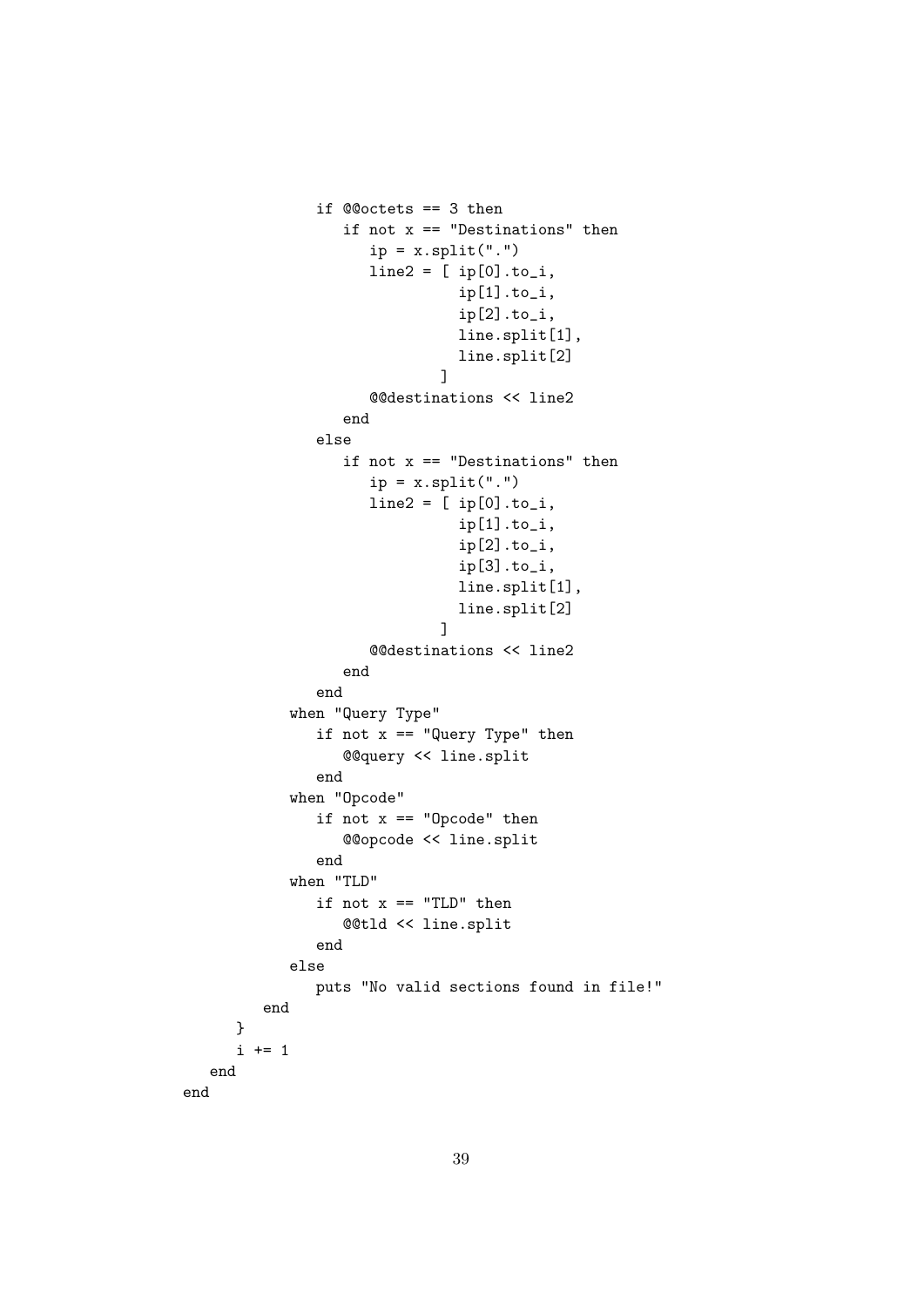```
def merge(section, name)
   all = section
   all.sort!
   @all2 = []
   @all3 = []
   @all4 = []
   \text{Gold}<sub>-ip</sub> = -1@old_count = 0
   \text{Gold\_perc} = -1@new_i p = -1@new_count = -1@new\_perc = -1if ( name == "Source" ) or ( name == "Destination" ) then
      if @@octets == 3 then
         all.each { |line|
             ip = line[0,3]. join(".")@all4 << [ip, line[3], line[4]]
         }
      else
         all.each { |line|
             ip = line[0,4]. join(".")
             @all4 << [ip, line[4], line[5]]
         }
      end
   else
      \text{Call4} = \text{all}end
   @all4.each { |line|
      @new_i p = line[0]@new_count = line[1].to_i@new\_perc = line[2].to_fif @new_ip == @old_ip then
         @old_count += @new_count
          if @old_perc == -1 then
             @old_perc = @new_perc
          else
             @old_perc += @new_perc
          end
      else
          @old_perc /= @@n
          @old_perc = (100 * @old_perc).round / 100.0
          if \text{Gold}<sub>-</sub>ip == -1 then
             @old_ip = @new_ip
```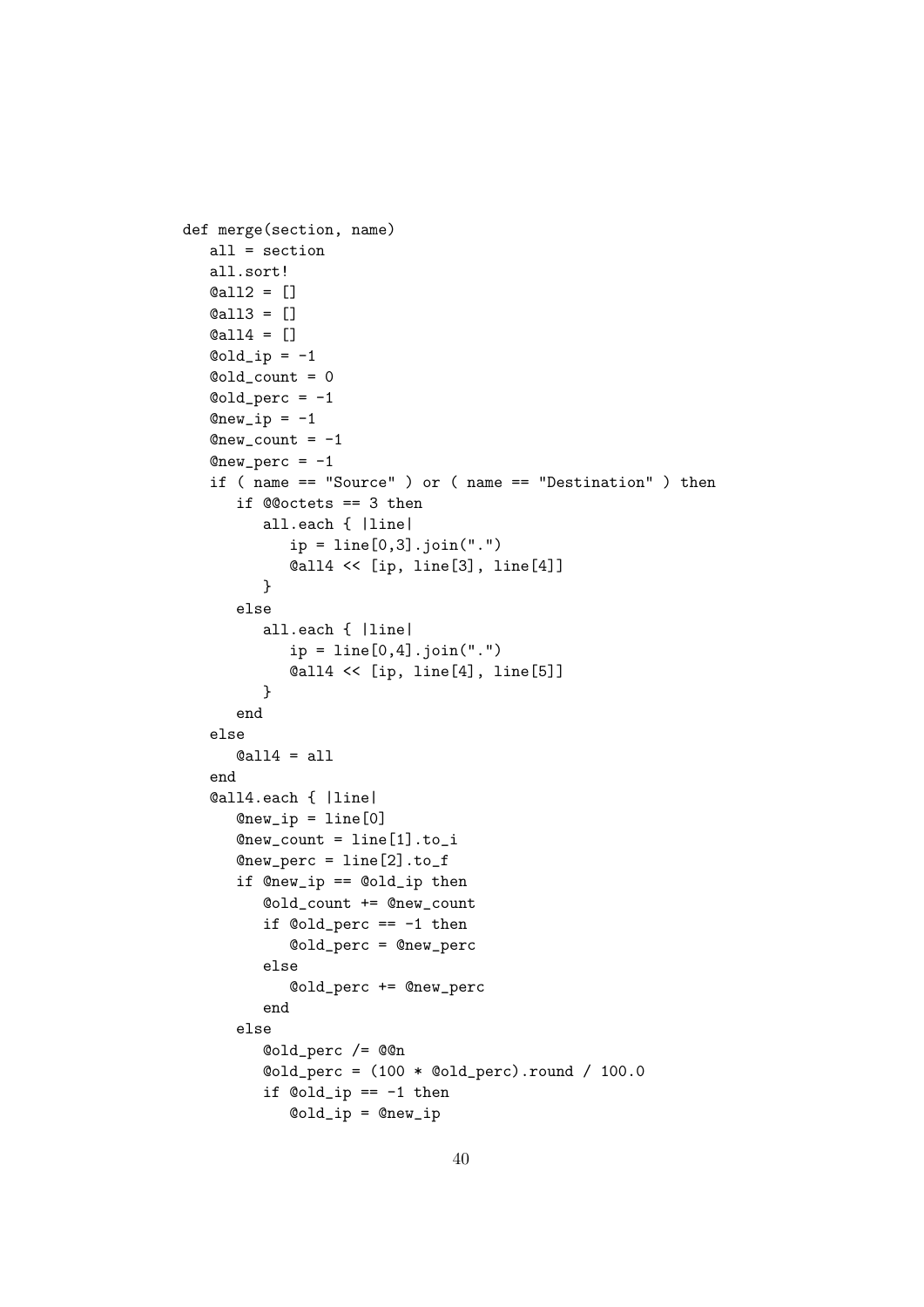```
@old_count = @new_count
            @old_perc = @new_perc
         end
         @all2 << [@old_ip, @old_count, @old_perc]
         @old_ip = @new_ip
         @old_count = @new_count
         @old_perc = @new_perc
      end
   }
   @@total << [name.center(17), "Count".center(17), "%".center(17)]
   @@total << ["-----------------------------------------------"]
   \text{Call3} = \text{Call2.sort_by} \{ \text{line} \mid 1 - \text{line}[1] \}@all3.each { |line| @@total << line }
   @@total << ["", "", ""]
end
@@total = []
create
merge(@@sources, "Source")
merge(@@destinations, "Destination")
merge(@@query, "Query Type")
merge(@@opcode, "Opcode")
merge(@@tld, "TLD")
if not @@octets == 3 then
   @@octets = 4
end
@@out = File.new("#{@@name}#{@@octets}.txt", "w")
@@total.each { |line|
   @@out.write("#{line[0].center(17)}
                 #{line[1].to_s.center(17)}
                 #{line[2].to_s.center(17)}\n")
}
puts "Result written to #{@@name}#{@@octets}.txt"
```
### <span id="page-43-0"></span>A.2 Bogusfilter.sh

#!/bin/sh

# rename files below 10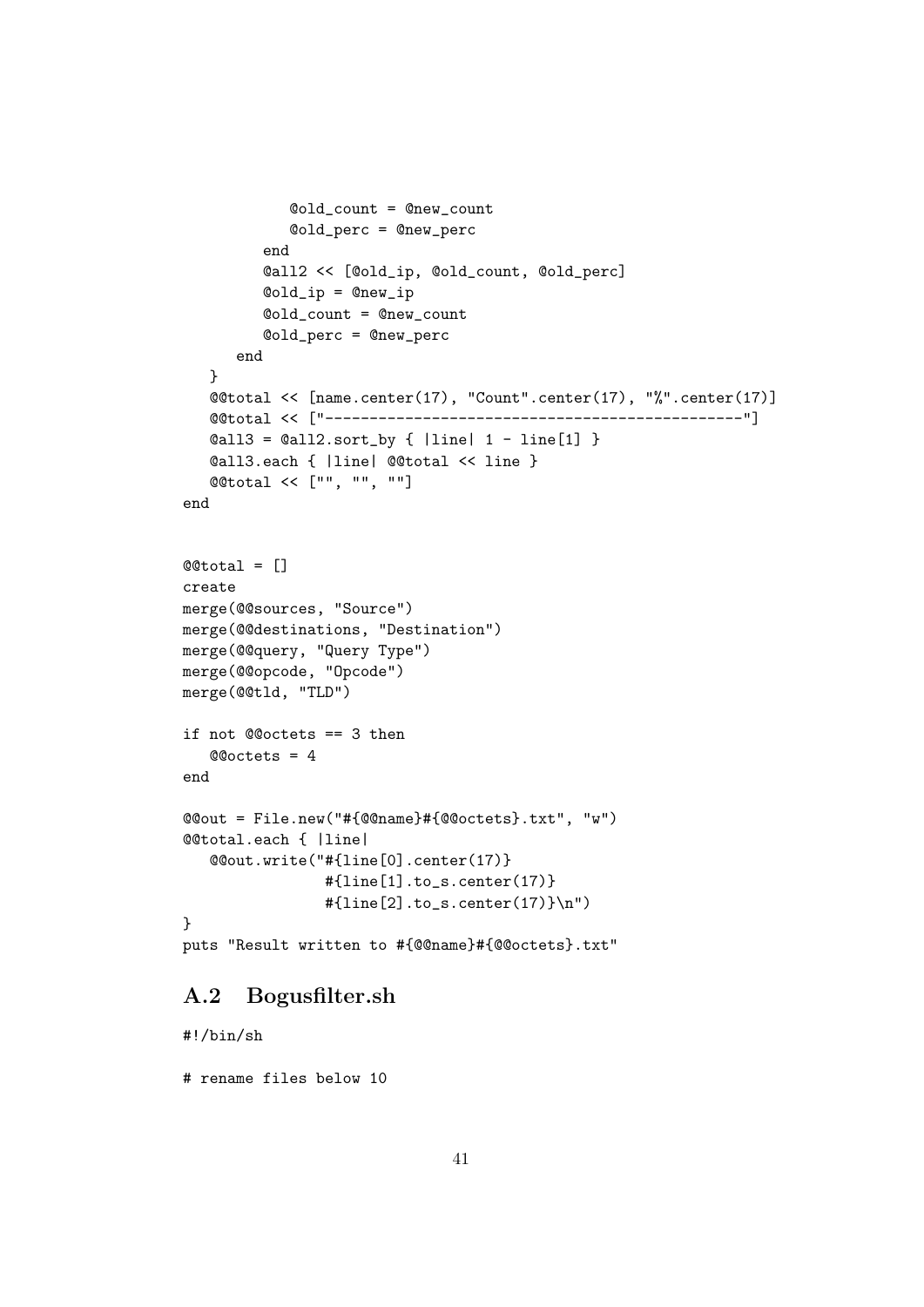```
for (( i = 1; i \le 9; i++)do
   mv amsix.0$i amsix.$i
   mv nap.0$i nap.$i
done
# bz2 to txt
for (( i = 1; i \le 9; i++)do
   bzcat tcpdump.k.ams-ix.0$i.bz2 | tcpdump -n -r - -vv > amsix.0$i
done
for (( i = 10; i \le 15; i++)do
   bzcat tcpdump.k.ams-ix.$i.bz2 | tcpdump -n -r - -vv > amsix.$i
done
for (( i = 1; i \le 9; i++)do
   bzcat tcpdump.k.nap.0$i.bz2 | tcpdump -n -r - -vv > nap.0$i
done
for (( i = 10; i<=18; i++ ))
do
   bzcat tcpdump.k.nap.$i.bz2 | tcpdump -n -r - -vv > nap.$i
done
echo -e "seperating responses and no-responses...\n"
# separate respones and no-responses
for (( i = 1; i \le 15; i++)do
   cat amsix.$i | awk 'BEGIN { FS = " > " } ;
   { if ( $2 !" / q: / ) print $0; }' > amsix.no-responses.$i
done
#for (( i = 1; i \le 15; i++)#do
# cat amsix.$i | awk 'BEGIN { FS = " > " };# \{ \text{if } (\$2 \text{ }^{\sim}/\text{ }q: / \text{)} \text{ print } \$0; \}' > amsix.responses.$i
```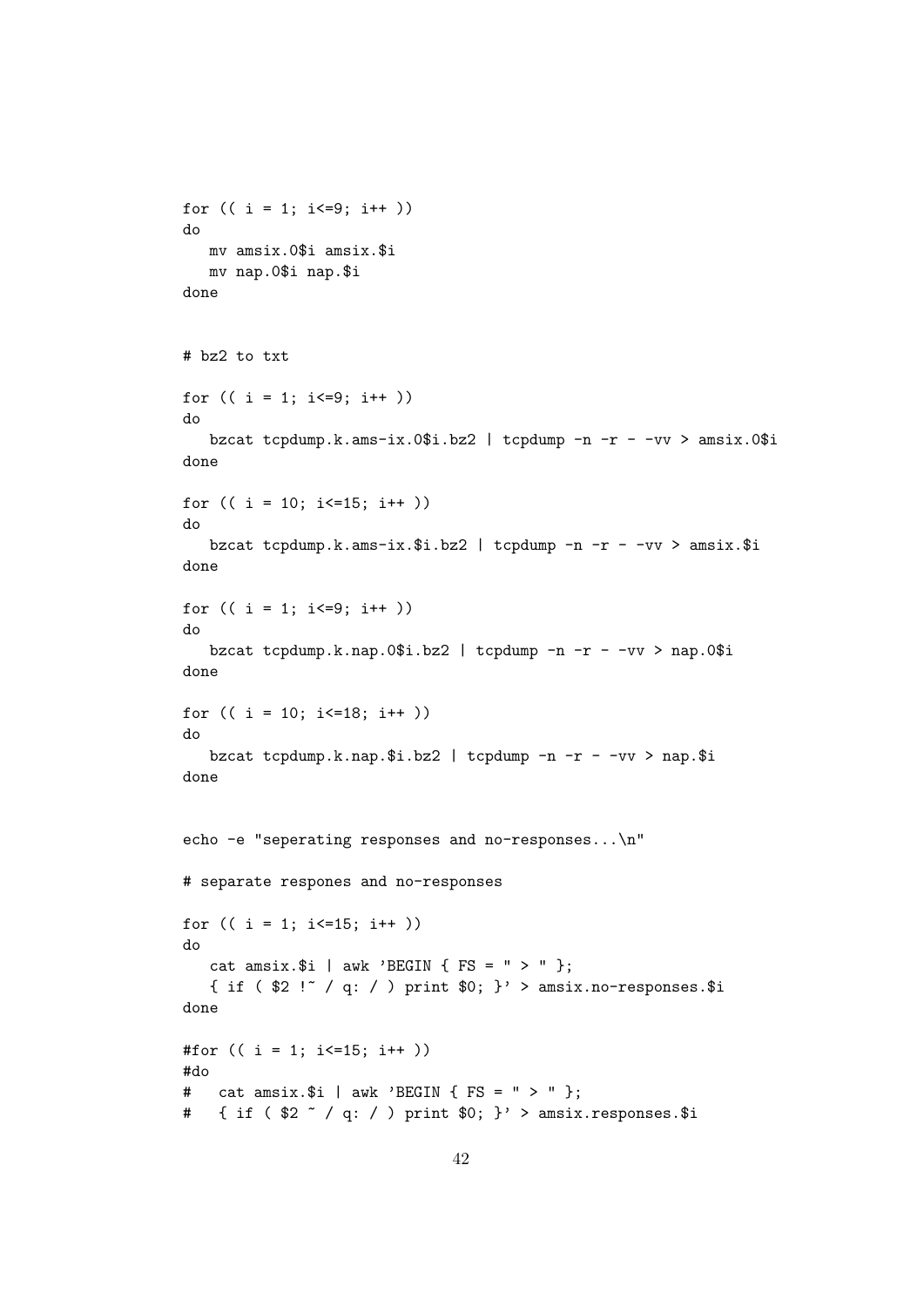```
#done
```

```
for (( i = 1; i \le 18; i++)do
   cat nap.$i | awk 'BEGIN { FS = " > " };
   { if ( $2 !~ / q: / ) print $0; }' > nap.no-responses.$i
done
#for (( i = 1; i<=18; i++ ))
#do
# cat nap.$i | awk 'BEGIN { FS = " > " };
# { if ($2 \degree / q: / ) print $0; }' > nap.responses.$i
#done
echo -e "catting files...\n"
# cat
cat amsix.no-responses.* > amsix.no-responses.all
for (( i = 1; i<=15; i++ ))
do
   rm amsix.no-responses.$i
done
cat nap.no-responses.* > nap.no-responses.all
for (( i = 1; i \le 18; i++)do
   rm nap.no-responses.$i
done
echo -e "filtering queries...\n"
# queries
cat amsix.no-responses.all | awk 'BEGIN \{ FS = " > " };{ if ( $2 \tilde{ } /? / ) print $0; }' > amsix.queries.all
cat nap.no-responses.all | awk 'BEGIN { FS = " > " };
{ if ( $2 \tilde{ } /? / ) print $0; }' > nap.queries.all
rm amsix.no-responses.all
rm nap.no-responses.all
```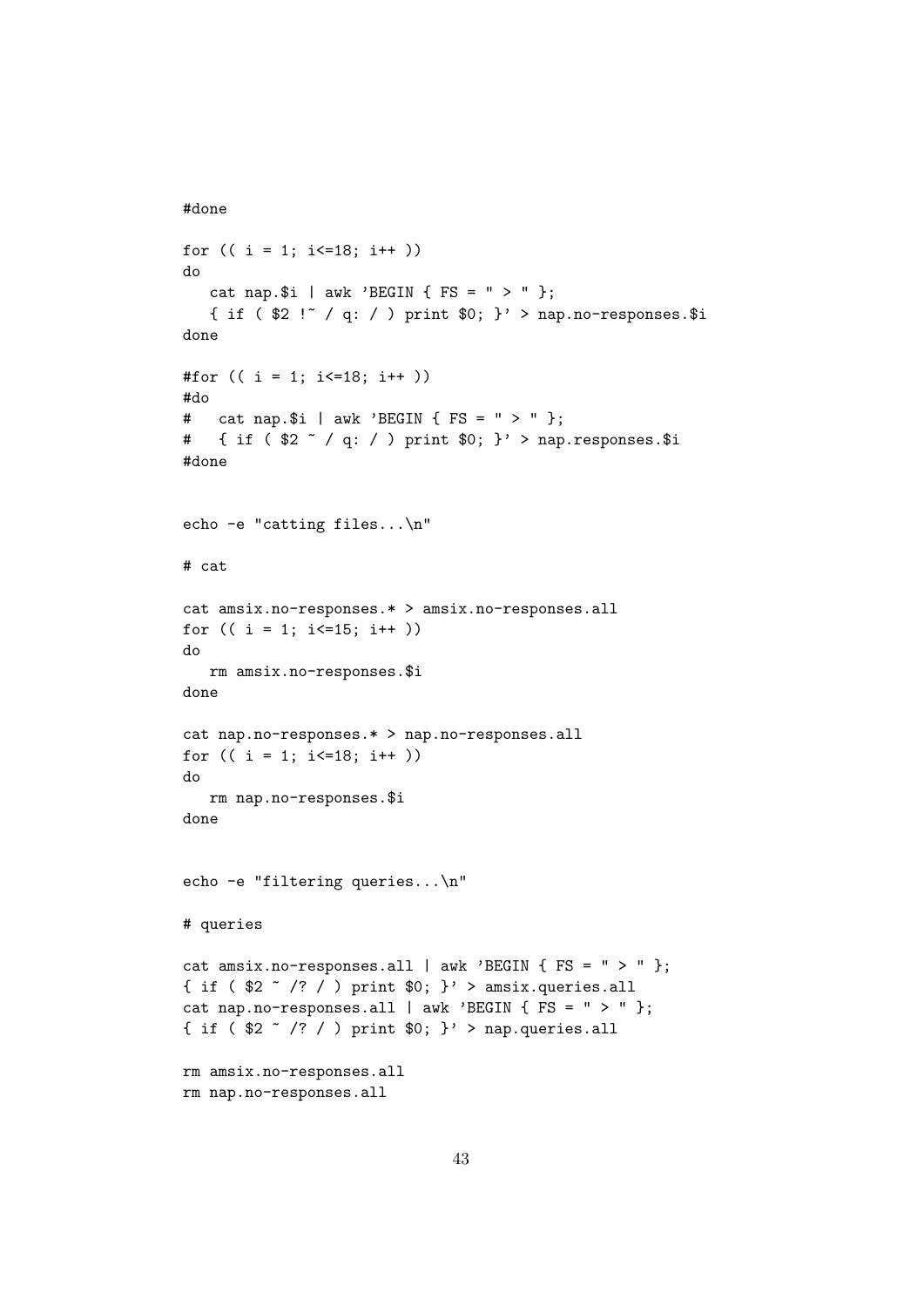echo -e "filtering a for a queries...\n"

# A-A filter

```
cat amsix.queries.all | awk --re-interval 'BEGIN { FS = " > " };
\{ \text{ if } (\$2 \text{ } ^\circ \text{/ } A\{1,4\}6\{0,1\} \} [0-9]\{1,3\}, [0-9]\{1,3\}, [0-9]\{1,3\}\langle .[0-9]\{1,3\}\rangle. / ) print $0; }' > amsix.queries.afora.all
cat amsix.queries.all | awk --re-interval 'BEGIN { FS = " > " };
\{ if ( \2 ! \}/ A\{1,4\}6\{0,1\}\? [0-9]\{1,3\}\.[0-9]\{1,3\}\.[0-9]\{1,3\}\.[0-9]{1,3}\\. / ) print $0; }' > amsix.queries.no-bogus.all
```

```
cat nap.queries.all | awk --re-interval 'BEGIN { FS = " > " };
\{ \text{ if } (\$2 \text{ } ^\circ / A\{1,4\}6\{0,1\} \ [0-9]\{1,3\} \. [0-9]\{1,3\}. [0-9]\{1,3\}\langle .[0-9]\{1,3\}\rangle. / ) print $0; } > nap.queries.afora.all
cat nap.queries.all | awk --re-interval 'BEGIN { FS = " > " };
\{ if ( \2 ! \}/ A\{1,4\}6\{0,1\}\? [0-9]\{1,3\}\.[0-9]\{1,3\}\.[0-9]\{1,3\}\langle .[0-9]\{1,3\}\rangle. / ) print $0; } > nap.queries.no-bogus.all
```
echo -e "filtering private ip reverse queries...\n"

```
# private ip reverse filter
```

```
cat amsix.queries.all | awk --re-interval 'BEGIN { FS = " > " };
{ IGNORECASE = 1 }; { if ( $2 \text{ } ^{\circ} / PTR\? [0-9]{1,3}\.[0-9]{1,3}\.
([0-9]{1,3}\.10||[0-9]{1,3}\.127||3[0-1]\.172||2[0-9]\.172||1[0-6]\.172||168\.192)\.in-addr.arpa. / ) print $0; }'
> amsix.queries.private.all
```

```
#cat amsix.queries.all | awk --re-interval 'BEGIN { FS = " > " };
{ IGNORECASE = 1 }; { if ( $2 ' '' / PTR\? [0-9]{1,3}\. [0-9]{1,3}\.
([0-9]{1,3}\.10||[0-9]{1,3}\.127||3[0-1]\,.172||2[0-9]\,.172||1[0-6]\.172||168\.192)\.in-addr.arpa. / ) print $0; }'
> amsix.queries.no-private.all
```

```
cat nap.queries.all | awk --re-interval 'BEGIN { FS = " > " };
{ IGNORECASE = 1 }; { if ( $2 \degree / PTR\? [0-9]{1,3}\.[0-9]{1,3}\.
([0-9]{1,3}\.\10||[0-9]{1,3}\.\127||3[0-1]\.\172||2[0-9]\.\172||1[0-6]\.172||168\.192)\.in-addr.arpa. / ) print $0; }'
> nap.queries.private.all
```

```
#cat nap.no-responses.all | awk --re-interval 'BEGIN \{ FS = " > " \};{ IGNORECASE = 1 }; { if ( $2 ' '' / PTR\? [0-9]{1,3}\. [0-9]{1,3}\.
```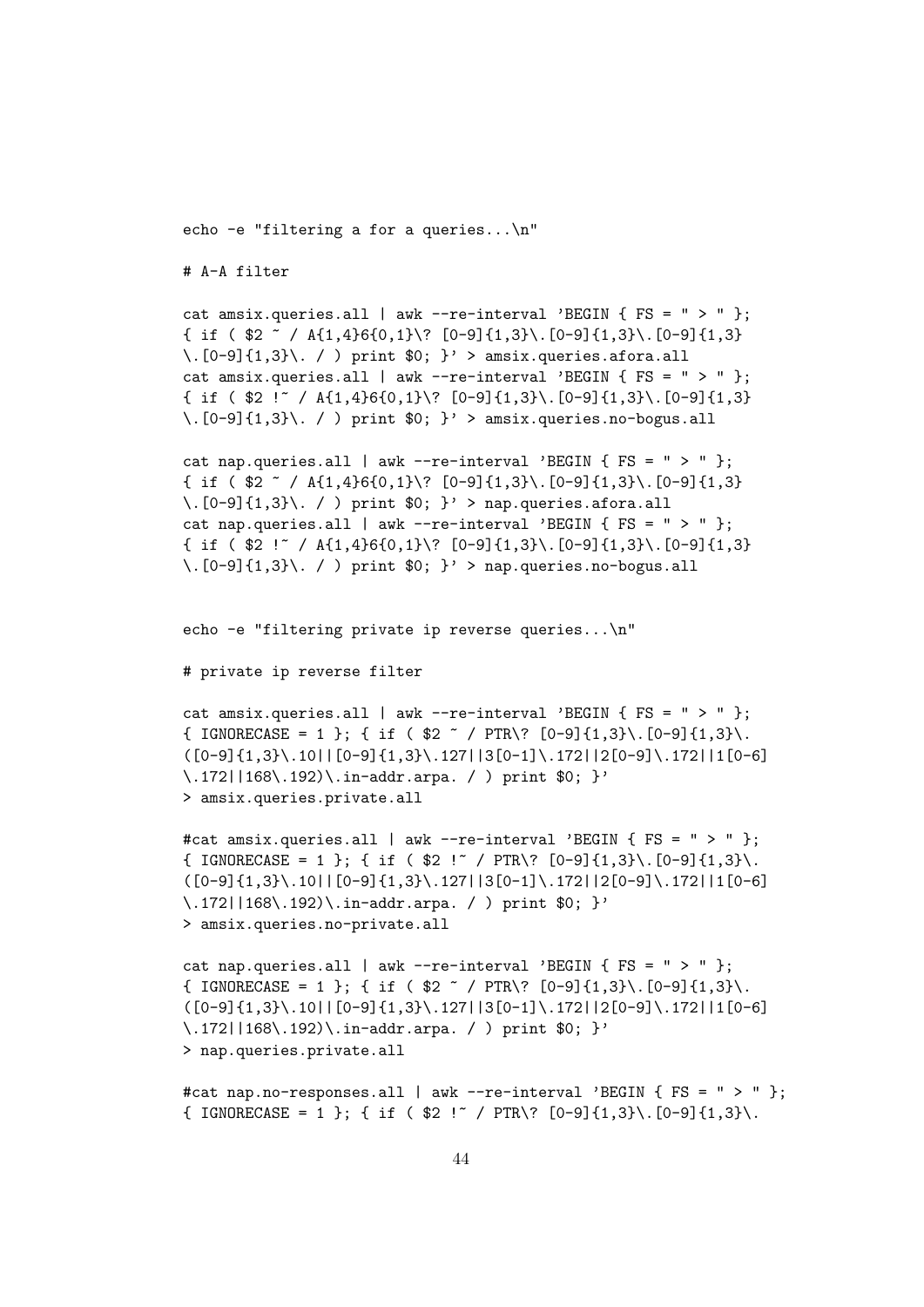```
([0-9]{1,3}\.10||[0-9]{1,3}\.127||3[0-1]\.172||2[0-9]\.172||1[0-6]
\172||168\r192\rangle\ .in-addr.arpa. / ) print $0; }'
> nap.no-responses.no-private.all
# extra for filtering
cat amsix.queries.no-bogus.all | awk --re-interval 'BEGIN
{ FS = " > " }; { IGNORECASE = 1 }; { if ( $2 !~
/ PTR\? [0-9]{1,3}\.[0-9]{1,3}\.([0-9]{1,3}\.10||[0-9]{1,3}
\.127||3[0-1]\.172||2[0-9]\.172||1[0-6]\.172||168\.192)
\.in-addr.arpa. / ) print $0; }' > amsix.queries.no-bogus2.all
rm amsix.queries.no-bogus.all
mv amsix.queries.no-bogus2.all amsix.queries.no-bogus.all
cat nap.queries.no-bogus.all | awk --re-interval 'BEGIN
{ FS = " > " }; { IGNORECASE = 1 }; { if ( $2 !~
/ PTR\? [0-9]{1,3}\.[0-9]{1,3}\.([0-9]{1,3}\.10||[0-9]{1,3}
\.127||3[0-1]\.172||2[0-9]\.172||1[0-6]\.172||168\.192)
\.in-addr.arpa. / ) print $0; }' > nap.queries.no-bogus2.all
rm nap.queries.no-bogus.all
mv nap.queries.no-bogus2.all nap.queries.no-bogus.all
echo -e "filtering local domain queries...\n"
# local domain filter
cat amsix.queries.all | awk --re-interval 'BEGIN { FS = " > " } ;
{ IGNORECASE = 1 }; { if ( 2^{\circ} /\.local\. / || 2^{\circ} /\.localhost\. /
|| $2 ~ /\.lan\. / || $2 ~ /\.locale\. / || $2 ~ /\.home\. /
|| $2 ~ /\.localdomain\. / || $2 ~ /\.intra\. / || $2 ~ /\.loc\. /
|| $2 ~ /\.domain\. / || $2 ~ /\.workgroup\. / || $2 ~ /\.lokaal\. / )
print $0; }' > amsix.queries.local.all
#cat amsix.queries.all | awk --re-interval 'BEGIN { FS = " > " };{ IGNORECASE = 1 }; { if ( $2 !" /\.local\. / && $2 !" /\.localhost\. /
&& $2 !~ /\.lan\. / && $2 !~ /\.locale\. / && $2 !~ /\.home\. /
&& $2 !~ /\.localdomain\. / && $2 !~ /\.intra\. / && $2 !~ /\.loc\. /
&& $2 !~ /\.domain\. / && $2 !~ /\.workgroup\. / && $2 !~ /\.lokaal\. / )
print $0; }' > amsix.queries.no-local.all
cat nap.queries.all | awk --re-interval 'BEGIN { FS = " > " };
```

```
45
```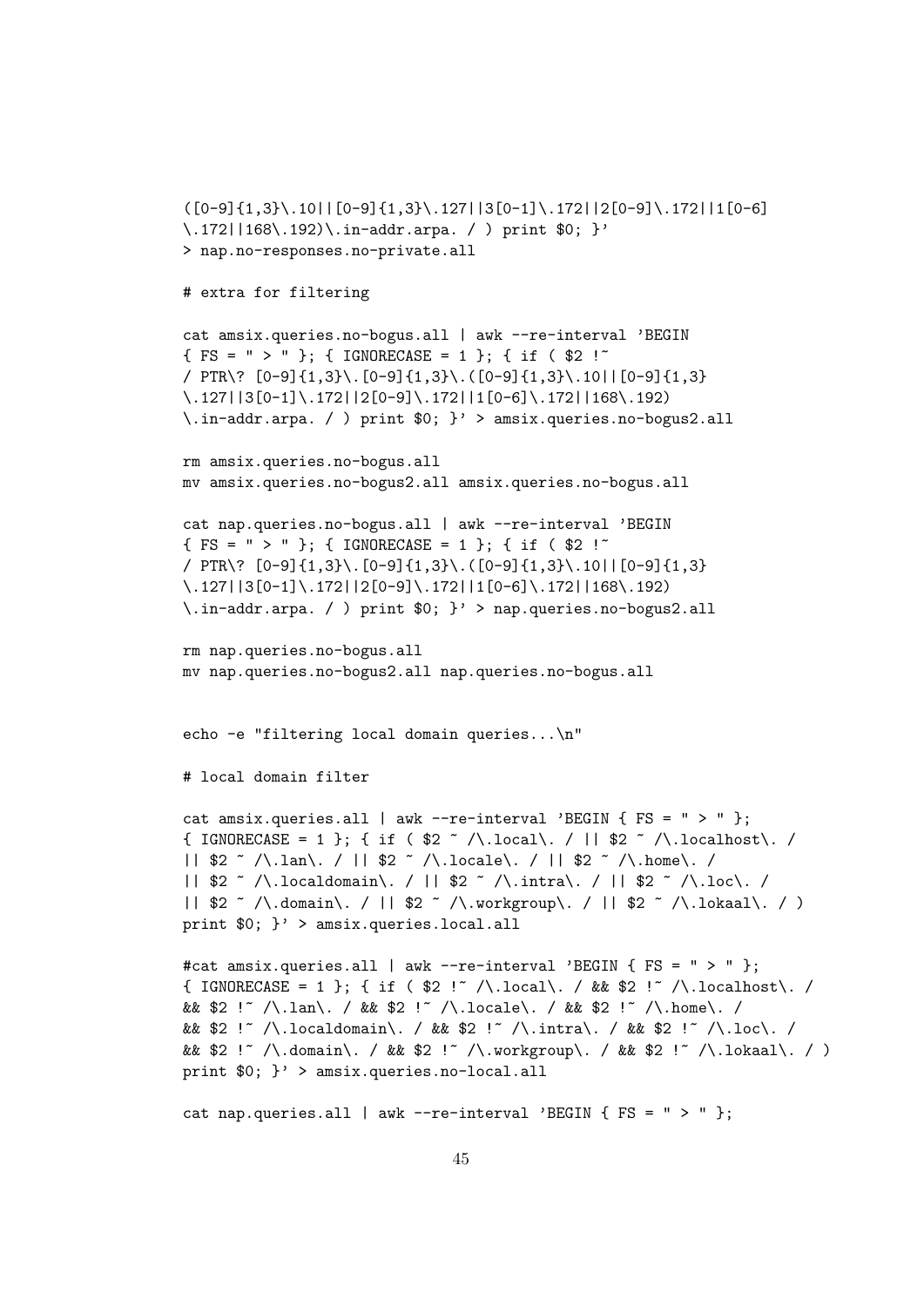```
{ IGNORECASE = 1 }; { if ( $2 ~ /\.local\. / || $2 ~ /\.localhost\. /
|| $2 ~ /\.lan\. / || $2 ~ /\.locale\. / || $2 ~ /\.home\. /
|| $2 ~ /\.localdomain\. / || $2 ~ /\.intra\. / || $2 ~ /\.loc\. /
|| $2 \sim /\.domain\. / || $2 \sim /\.workgroup\. / || $2 \sim /\.lokaal\. / )
print $0; }' > nap.queries.local.all
#cat nap.no-responses.all | awk --re-interval 'BEGIN { FS = " > " };
{ IGNORECASE = 1 }; { if ( 2!^{\circ} /\.local\. / && 2!^{\circ} /\.localhost\. /
&& $2 !" /\.lan\. / && $2 !" /\.locale\. / && $2 !" /\.home\. /
&& $2 !~ /\.localdomain\. / && $2 !~ /\.intra\. / && $2 !~ /\.loc\. /
&& $2 !~ /\.domain\. / && $2 !~ /\.workgroup\. / && $2 !~ /\.lokaal\. / )
print $0; }' > nap.queries.no-local.all
# extra for filtering
cat amsix.queries.no-bogus.all | awk --re-interval 'BEGIN { FS = " > " };
{ IGNORECASE = 1 }; { if ( $2 !~ /\.local\. / && $2 !~ /\.localhost\. /
&& $2 !" /\.lan\. / && $2 !" /\.locale\. / && $2 !" /\.home\. /
&& $2 !~ /\.localdomain\. / && $2 !~ /\.intra\. / && $2 !~ /\.loc\. /
&& $2 !~ /\.domain\. / && $2 !~ /\.workgroup\. / && $2 !~ /\.lokaal\. / )
print $0; }' > amsix.queries.no-bogus2.all
rm amsix.queries.no-bogus.all
mv amsix.queries.no-bogus2.all amsix.queries.no-bogus.all
cat nap.queries.no-bogus.all | awk --re-interval 'BEGIN { FS = " > " };{ IGNORECASE = 1 }; { if ( $2 !" /\.local\. / && $2 !" /\.localhost\. /
&& $2 !~ /\.lan\. / && $2 !~ /\.locale\. / && $2 !~ /\.home\. /
&& $2 !~ /\.localdomain\. / && $2 !~ /\.intra\. / && $2 !~ /\.loc\. /
&& $2 !~ /\.domain\. / && $2 !~ /\.workgroup\. / && $2 !~ /\.lokaal\. / )
print $0; }' > nap.queries.no-bogus2.all
rm nap.queries.no-bogus.all
mv nap.queries.no-bogus2.all nap.queries.no-bogus.all
echo -e "filtering invalid domain queries...\n"
# invalid domain filter
cat amsix.queries.all | awk --re-interval 'BEGIN { FS = " > " };
{ IGNORECASE = 1 }; { if ( $2 ~ /\.speedport_w_700v\. /
|| $2 ~ /\.invalid\. / || $2 ~ /\.site\. / || $2 ~ /\.belkin\. /
```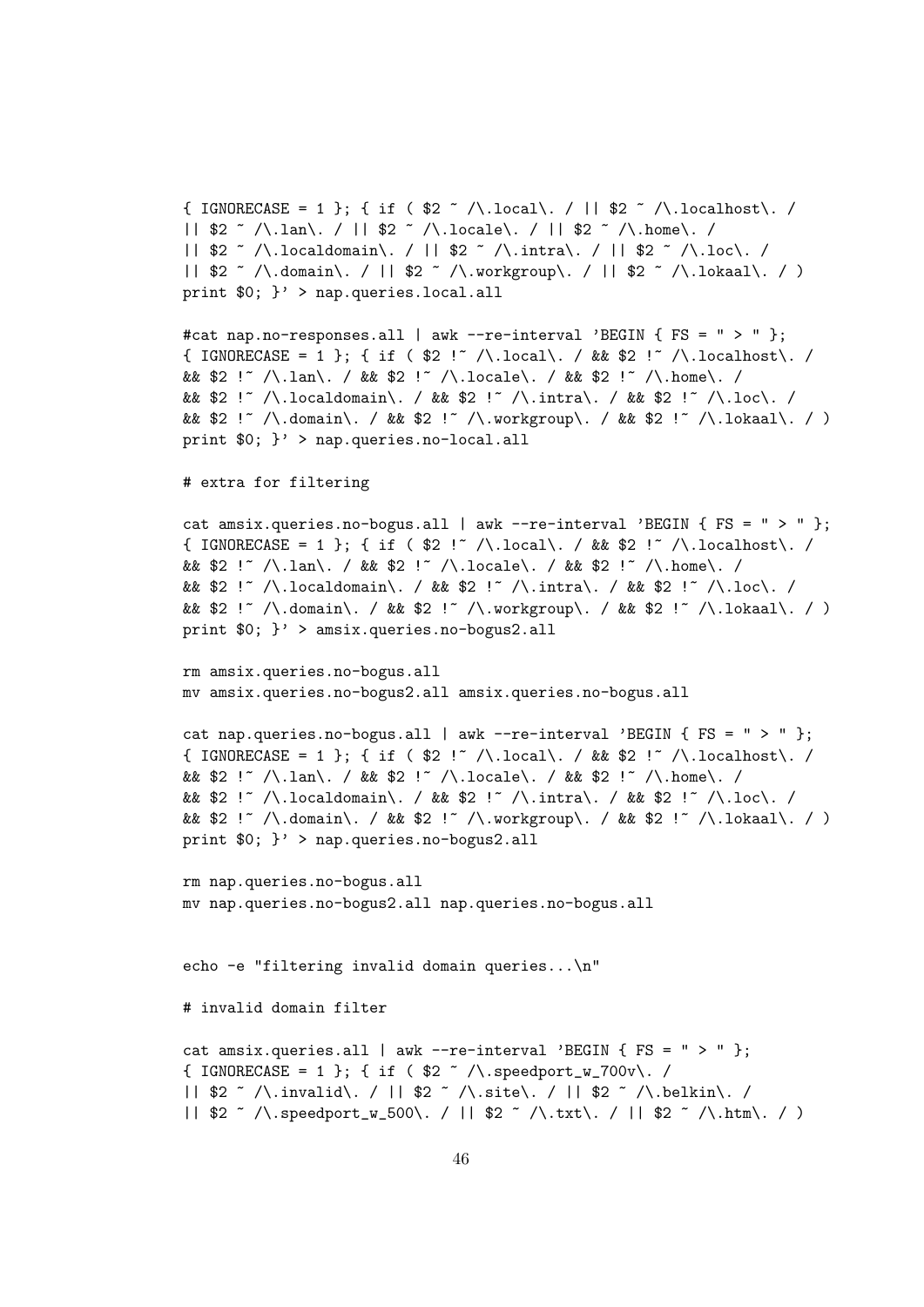print \$0; }' > amsix.queries.invalid.all

```
#cat amsix.queries.all | awk --re-interval 'BEGIN { FS = " > " };{ IGNORECASE = 1 }; { if ( $2 !" /\.speedport_w_700v\. /
&& $2 !~ /\.invalid\. / && $2 !~ /\.site\. / && $2 !~ /\.belkin\. /
&& $2 !~ /\.speedport_w_500\. / && $2 !~ /\.txt\. / && $2 !~ /\.htm\. / )
print $0; }' > amsix.queries.no-invalid.all
cat nap.queries.all | awk --re-interval 'BEGIN { FS = " > " };{ IGNORECASE = 1 }; { if ( $2 \sim /\.speedport_w_700v\. /
|| $2 ~ /\.invalid\. / || $2 ~ /\.site\. / || $2 ~ /\.belkin\. /
|| $2 \sim /\.speedport_w_500\. / || $2 \sim /\.txt\. / || $2 \sim /\.htm\. / )
print $0; }' > nap.queries.invalid.all
#cat nap.no-responses.all | awk --re-interval 'BEGIN { FS = " > " };{ IGNORECASE = 1 }; { if ( $2 !" /\.speedport_w_700v\. /
&& $2 !~ /\.invalid\. / && $2 !~ /\.site\. / && $2 !~ /\.belkin\. /
&& $2 !~ /\.speedport_w_500\. / && $2 !~ /\.txt\. / && $2 !~ /\.htm\. / )
print $0; }' > nap.queries.no-invalid.all
# extra for filtering
cat amsix.queries.no-bogus.all | awk --re-interval 'BEGIN { FS = " > " };
{ IGNORECASE = 1 }; { if ( $2 !" /\.speedport_w_700v\. /
&& $2 !~ /\.invalid\. / && $2 !~ /\.site\. / && $2 !~ /\.belkin\. /
&& $2 !~ /\.speedport_w_500\. / && $2 !~ /\.txt\. / && $2 !~ /\.htm\. / )
print $0; }' > amsix.queries.no-bogus2.all
rm amsix.queries.no-bogus.all
mv amsix.queries.no-bogus2.all amsix.queries.no-bogus.all
cat nap.queries.no-bogus.all | awk --re-interval 'BEGIN { FS = " > " };
{ IGNORECASE = 1 }; { if ( $2 !" /\.speedport_w_700v\. /
&& $2 !~ /\.invalid\. / && $2 !~ /\.site\. / && $2 !~ /\.belkin\. /
&& $2 !~ /\.speedport_w_500\. / && $2 !~ /\.txt\. / && $2 !~ /\.htm\. / )
print 0: \}' > nap.queries.no-bogus2.all
rm nap.queries.no-bogus.all
mv nap.queries.no-bogus2.all nap.queries.no-bogus.all
echo -e "filtering invalid ip queries...\n"
cat amsix.queries.all | awk --re-interval 'BEGIN { FS = " > " };
```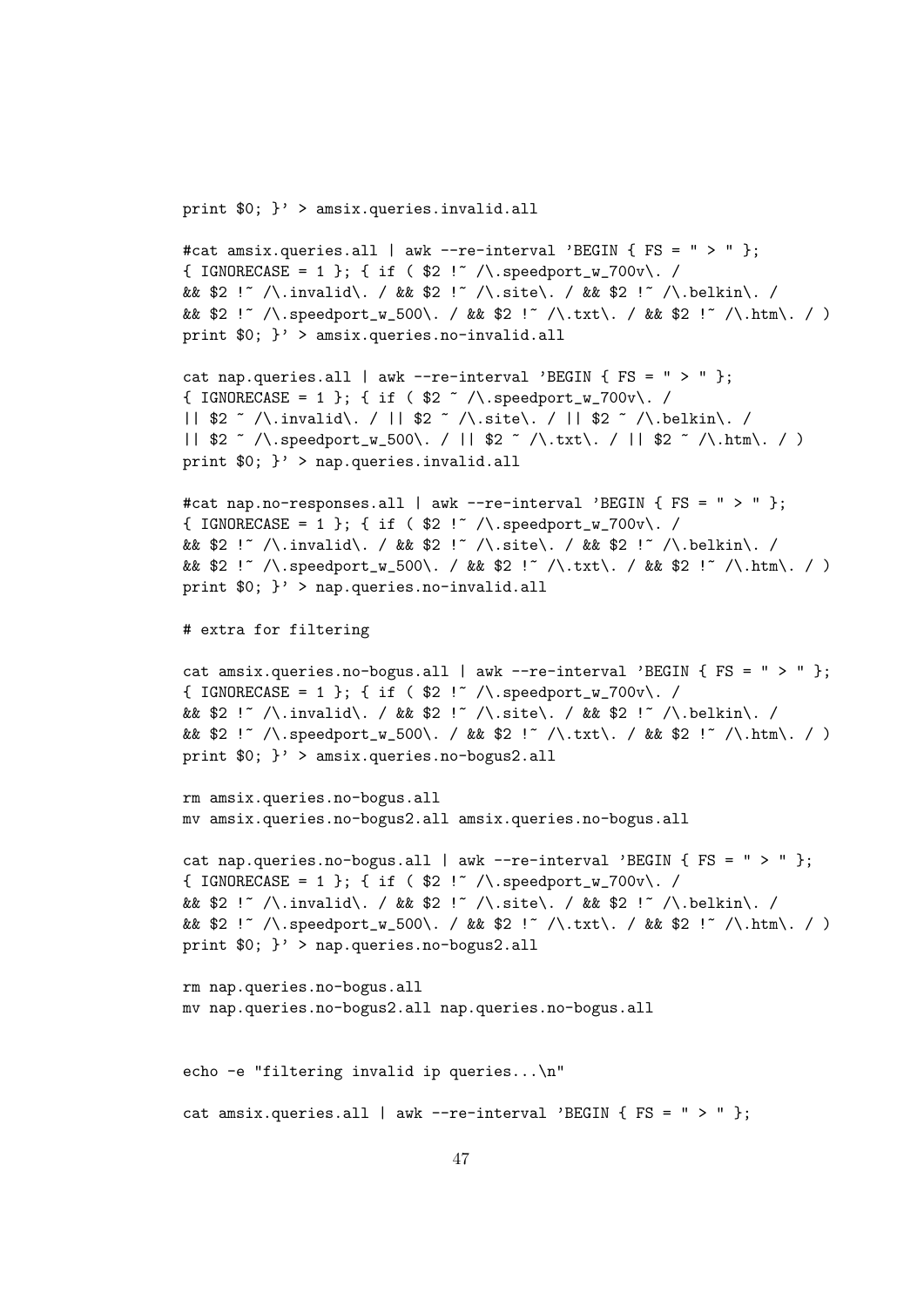```
\{ IGNORECASE = 1 \}; \{ if \ \ \frac{2}{\sqrt{2}} \sqrt{(0|233|124[0-9]|125[0-5])}\infty.in-addr\langle .arpa \rangle./ ) print $0; }' > amsix.queries.invalidip.all
cat nap.queries.all | awk --re-interval 'BEGIN { FS = " > " };
\{ IGNORECASE = 1 \}; \{ if ( \2 ~ /\.(0||233||24[0-9]||25[0-5])
\.in-addr\.arpa\./ ) print $0; }' > nap.queries.invalidip.all
cat amsix.queries.no-bogus.all | awk --re-interval 'BEGIN { FS = " > " };
\{ IGNORECASE = 1 }; \{ if ( \2 ! ~ /\.(0||233||24[0-9]||25[0-5])
\.in-addr\.arpa\./ ) print $0; }' > amsix.queries.no-bogus2.all
rm amsix.queries.no-bogus.all
mv amsix.queries.no-bogus2.all amsix.queries.no-bogus.all
cat nap.queries.no-bogus.all | awk --re-interval 'BEGIN { FS = " > " };
\{ IGNORECASE = 1 \}; \{ if ( \2 ! ~ /\.(0||233||24[0-9]||25[0-5])
\infty.in-addr\infty.arpa\setminus./ ) print $0; }' > nap.queries.no-bogus2.all
rm nap.queries.no-bogus.all
mv nap.queries.no-bogus2.all nap.queries.no-bogus.all
echo -e "filtering repeated queries...\n"
# repeated filter
./repeat.rb amsix.queries.all
rm amsix.queries.all.no-bogus
mv amsix.queries.all.repeated amsix.queries.repeated.all
./repeat.rb nap.queries.all
rm nap.queries.all.no-bogus
mv nap.queries.all.repeated nap.queries.repeated.all
./repeat.rb amsix.queries.no-bogus.all
rm amsix.queries.no-bogus.all.repeated
mv amsix.queries.no-bogus.all.no-bogus amsix.queries.no-bogus.all
./repeat.rb nap.queries.no-bogus.all
rm nap.queries.no-bogus.all.repeated
mv nap.queries.no-bogus.all.no-bogus nap.queries.no-bogus.all
```

```
echo -e "filtering same query ids queries...\n"
```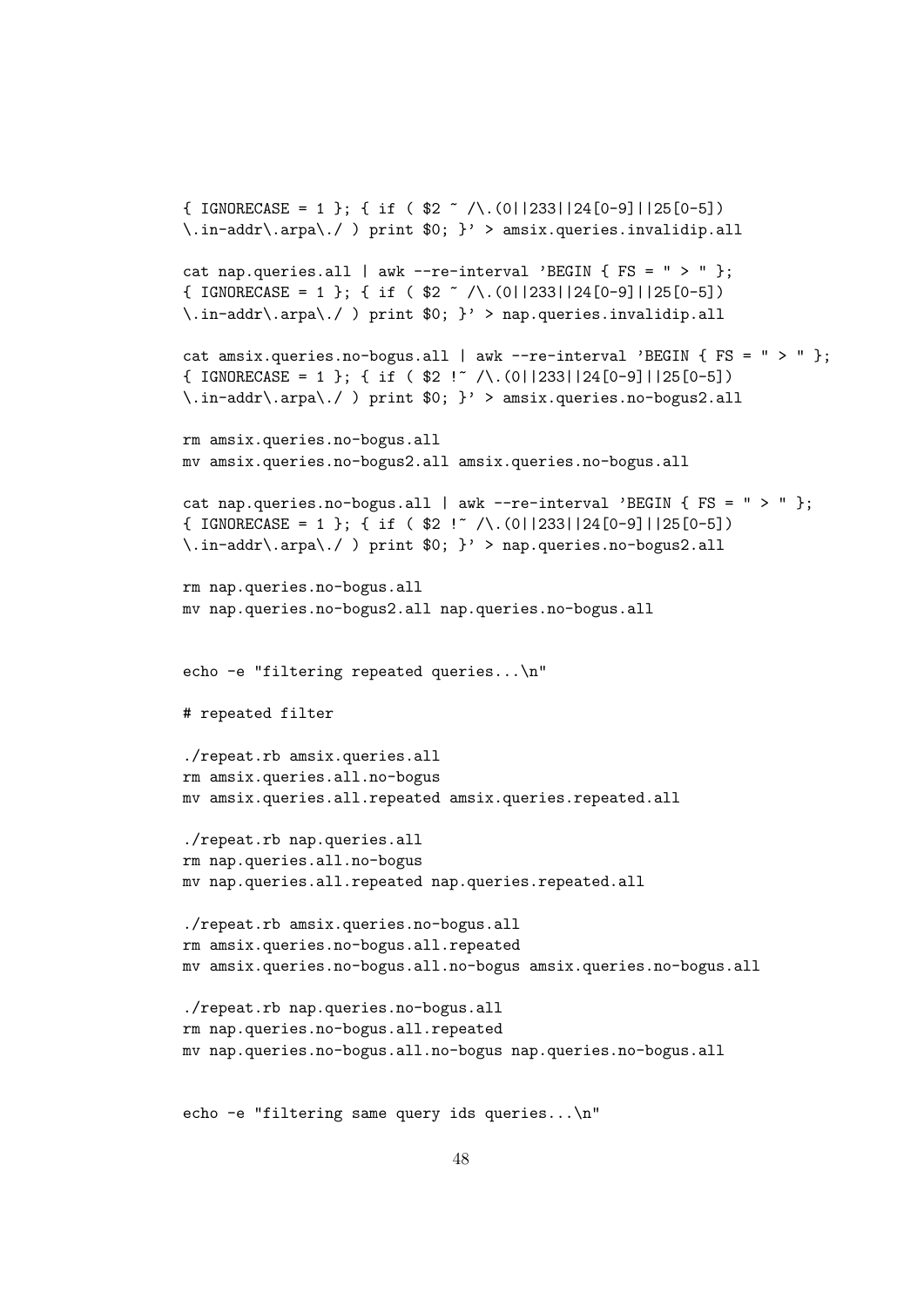```
./id.rb amsix.queries.all
rm amsix.queries.all.no-bogus
mv amsix.queries.all.id amsix.queries.id.all
 ./id.rb nap.queries.all
rm nap.queries.all.no-bogus
mv nap.queries.all.id nap.queries.id.all
./id.rb amsix.queries.no-bogus.all
rm amsix.queries.no-bogus.all.id
mv amsix.queries.no-bogus.all.no-bogus amsix.queries.no-bogus.all
./id.rb nap.queries.no-bogus.all
rm nap.queries.no-bogus.all.id
mv nap.queries.no-bogus.all.no-bogus nap.queries.no-bogus.all
echo -e "filtering no-cache queries...\n"
# id filter
./nocache.rb amsix.queries.all
rm amsix.queries.all.no-bogus
mv amsix.queries.all.notcached amsix.queries.notcached.all
 ./nocache.rb nap.queries.all
rm nap.queries.all.no-bogus
mv nap.queries.all.notcached nap.queries.notcached.all
./nocache.rb amsix.queries.no-bogus.all
rm amsix.queries.no-bogus.all.notcached
mv amsix.queries.no-bogus.all.no-bogus amsix.queries.no-bogus.all
./nocache.rb nap.queries.no-bogus.all
rm nap.queries.no-bogus.all.notcached
mv nap.queries.no-bogus.all.no-bogus nap.queries.no-bogus.all
echo -e "done\n\nlook in server.queries.no-bogus.all"
```
# id filter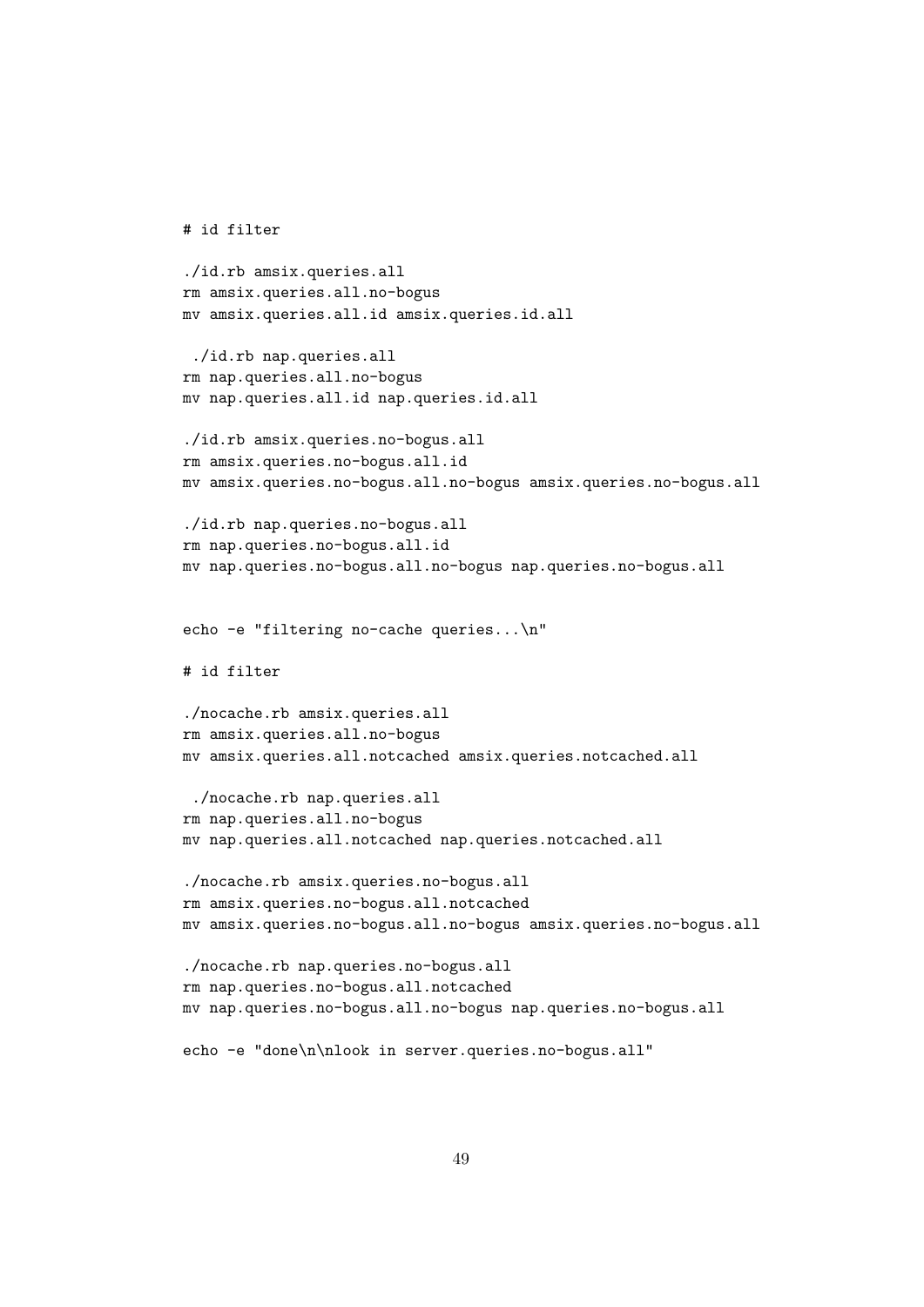### <span id="page-52-0"></span>A.3 Repeat.rb

```
#!/usr/bin/ruby -w
def split
   @@input = ARGV[0]
   file = File.open("#{@@input}", "r")
   @@folder = "temp.#{@@input}"
   Dir.mkdir(@@folder)
   @out_a = File.new("#{@@folder}/a", "w")
   @out_b = File.new("#{@@folder}/b", "w")
   @out_c = File.new("#{@@folder}/c", "w")
    @out_d = File.new("#{@@folder}/d", "w")
    @out_e = File.new("#{@@folder}/e", "w")
   @out_f = File.new("#{@@folder}/f", "w")
   \texttt{Count\_g} = \texttt{File.new("#[@folder]/g", "w")}@out_h = File.new("#{@@folder}/h", "w")
    @out_i = File.new("#{@@folder}/i", "w")
    @out_j = File.new("#{@@folder}/j", "w")
   \texttt{Count\_k} = \texttt{File.new}("# \{\texttt{QQfolder}\}/k", "W")@out_l = File.new("#{@@folder}/l", "w")
   @out_m = File.new("#{@@folder}/m", "w")
    @out_ns1 = File.new("#{@@folder}/ns1", "w")
    @out_ns2 = File.new("#{@@folder}/ns2", "w")
    @out_ns3 = File.new("#{@@folder}/ns3", "w")
    @out_ns4 = File.new("#{@@folder}/ns4", "w")
   @out_nz = File.new("#{@@folder}/nz", "w")
    @out_o = File.new("#{@@folder}/o", "w")
    @out_p = File.new("#{@@folder}/p", "w")
    \texttt{Count_q} = \texttt{File.new}("# \{\texttt{@folder}\}/q", "w")\texttt{Quut}_r = \texttt{File.new}("# \{\texttt{QOfolder}} / r", "w")@out_s = File.new("#{@@folder}/s", "w")
    @out_t = File.new("#{@@folder}/t", "w")
   \texttt{Count_u} = \texttt{File.new}("# \{\texttt{@folder}\}/u", "w")@out_v = File.new("#{@@folder}/v", "w")
    \texttt{Count_w} = \texttt{File.new}("# \{\texttt{@folder}}/w", "w")\texttt{Quot}_x = \texttt{File.new}("# \{\texttt{QQfolder}\}/x", "w")\texttt{Count}_y = \texttt{File.new("#{@folder}/y", "w")}\texttt{Quut}_Z = \texttt{File.new}("# \{\texttt{QQfolder}\}/z", \texttt{w"})\texttt{Count_0} = \texttt{File.new}("# \{\texttt{@folder}}/0", "w")\texttt{Count\_1} = \texttt{File.new}("# \{\texttt{@folder}} / 1", "w")\texttt{Count2} = \texttt{File.new}("# \{\texttt{@folder}\}/2", "w")\texttt{Count_3} = \texttt{File.new}("# \{\texttt{@folder}} / 3", "w")\texttt{Count}_4 = \texttt{File.new}("# \{\texttt{@folder}\}/4", "w")
```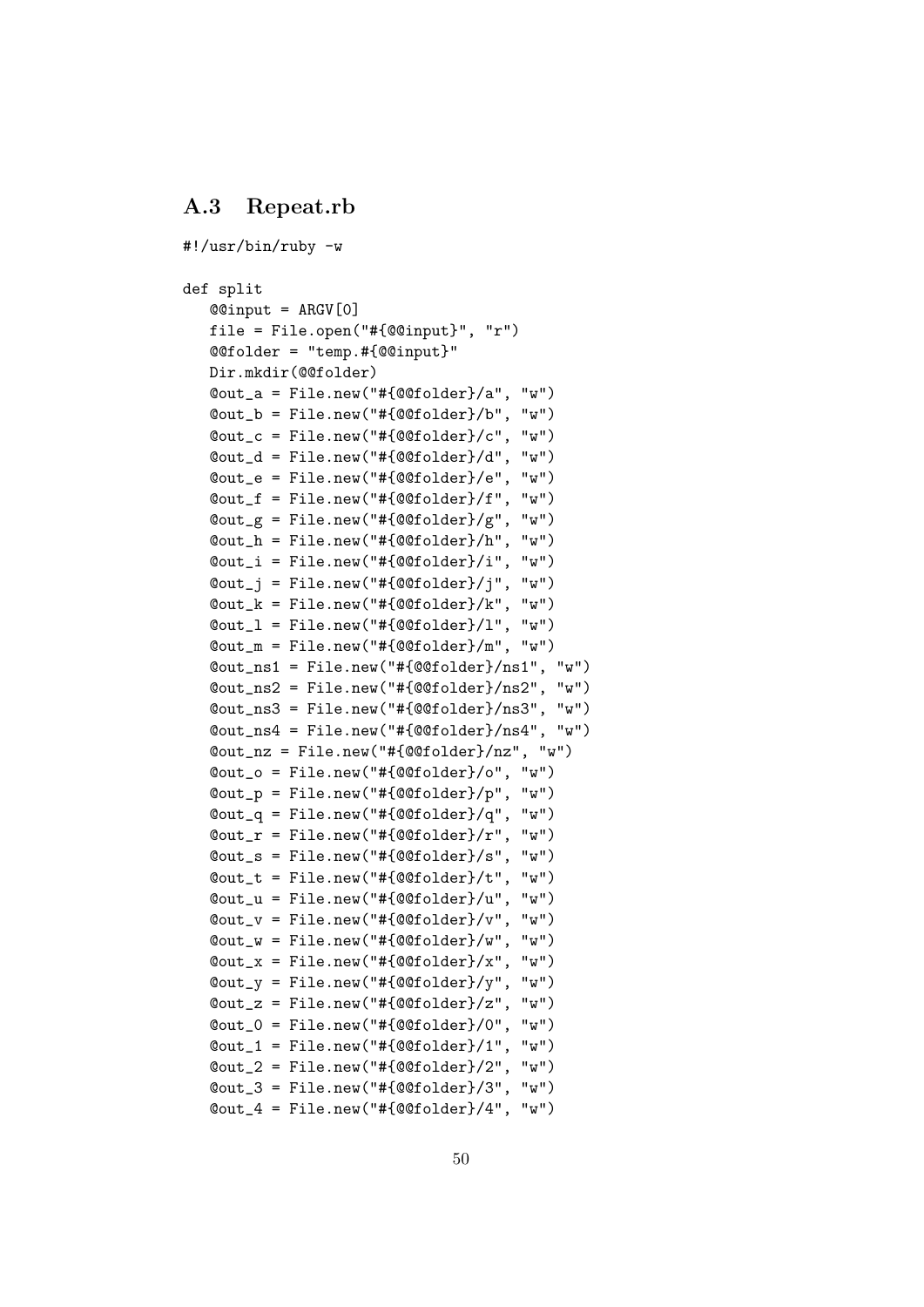```
@out_5 = File.new("#{@@folder}/5", "w")
@out_6 = File.new("#{@@folder}/6", "w")
@out_7 = File.new("#{@@folder}/7", "w")
@out_8 = File.new("#{@@folder}/8", "w")
@out_9 = File.new("#{@@folder}/9", "w")
@out_others = File.new("#{@@folder}/zz", "w")
file.each { |line|
   if line.split(" > ")[1].split("? ")[1] != nil then
      if line.split(" > ")[1].split("? ")[1].split[0] != nil then
         x = line.split(" > ")[1].split("? ")[1].split[0]case x[0,1]when /[aA]/@out_a.write(line)
            when /[bB]/
               @out_b.write(line)
            when /[cC]/
               @out_c.write(line)
            when /[dD]/@out_d.write(line)
            when /[eE]/@out_e.write(line)
            when /[fF]/@out_f.write(line)
            when /[gG]/@out_g.write(line)
            when /[hH]/@out_h.write(line)
            when /[iI]/@out_i.write(line)
            when /[iJ]/@out_j.write(line)
            when /[kK]/@out_k.write(line)
            when /[1L]/@out_l.write(line)
            when /[mM]/
               @out_m.write(line)
            when /[nN]/if x[1,2] == "s1" then@out_ns1.write(line)
               end
               if x[1,2] == "s2" then@out_ns2.write(line)
               end
```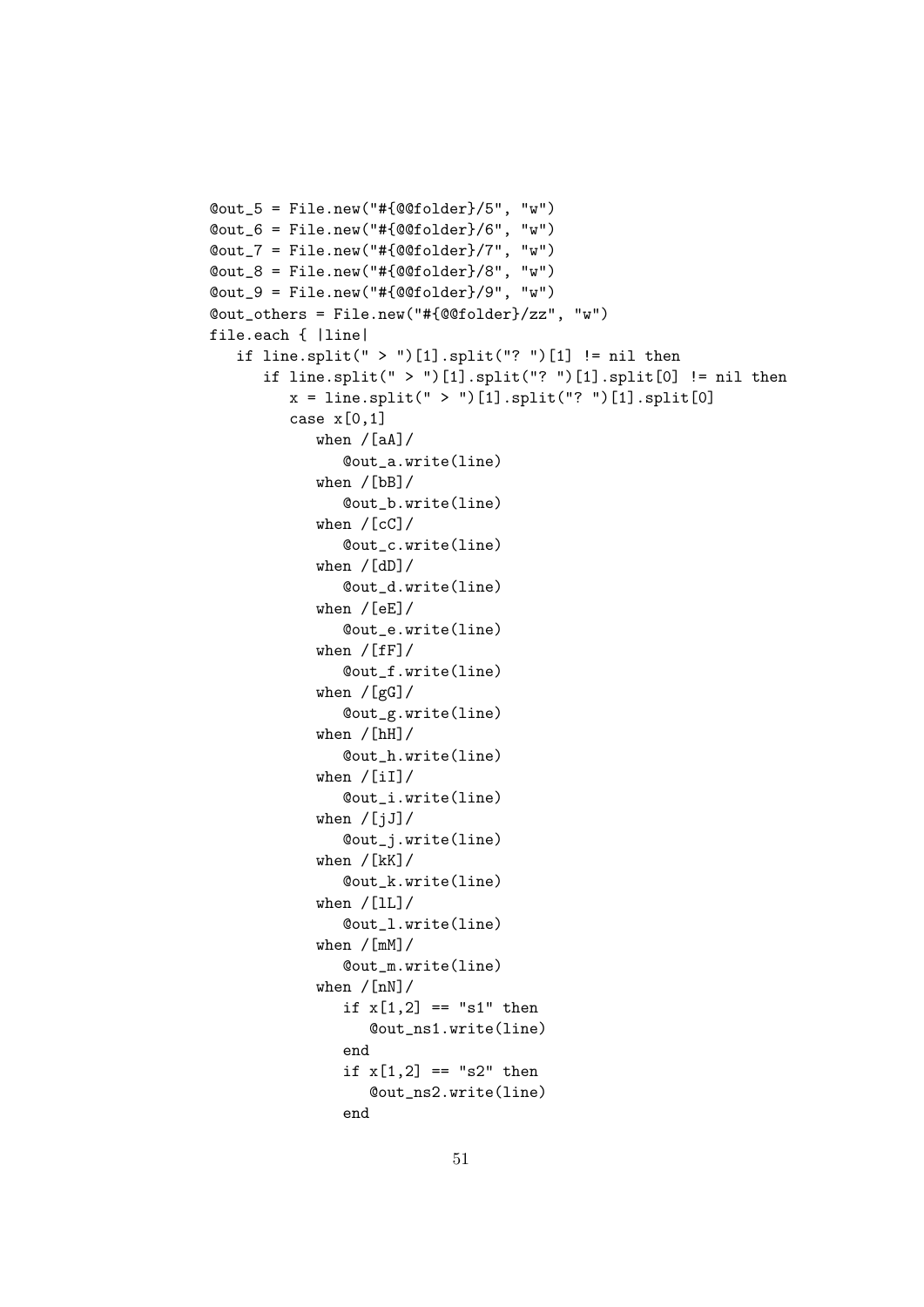```
if x[1,2] == "s3" then@out_ns3.write(line)
   end
   if x[1,2] == "s." then@out_ns4.write(line)
   end
   if (x[1,2] := "s1" ) and
      (x[1,2] := "s2" ) and
      ( x[1,2] != "s3" ) and
      (x[1,2] := "s." )then
      @out_nz.write(line)
   end
when /[oO]/
   @out_o.write(line)
when /[pP]/
   @out_p.write(line)
when /[qQ]/
   @out_q.write(line)
when /[rR]/
   @out_r.write(line)
when /[sS]/
   @out_s.write(line)
when /[tT]/
   @out_t.write(line)
when /[uU]/
   @out_u.write(line)
when /[vV]/
   @out_v.write(line)
when /[wW]/
   @out_w.write(line)
when /[xX]/@out_x.write(line)
when /[yY]/
   @out_y.write(line)
when /[zZ]/
   @out_z.write(line)
when "0"
   @out_0.write(line)
when "1"
   @out_1.write(line)
when "2"
   @out_2.write(line)
when "3"
```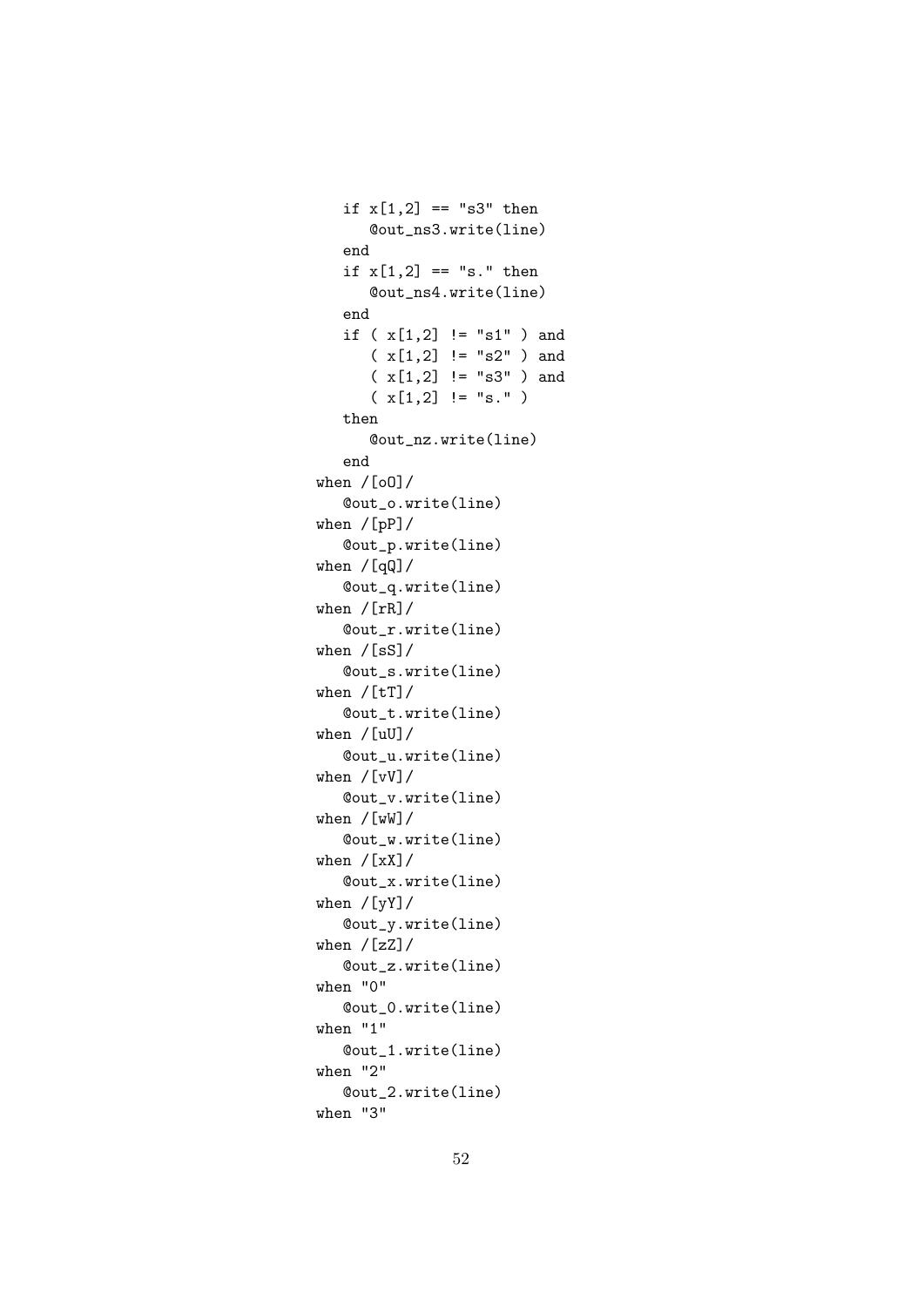```
@out_3.write(line)
               when "4"
                  @out_4.write(line)
               when "5"
                  @out_5.write(line)
               when "6"
                  @out_6.write(line)
               when "7"
                  @out_7.write(line)
               when "8"
                  @out_8.write(line)
               when "9"
                  @out_9.write(line)
               else
                  @out_others.write(line)
            end
         end
      end
  }
end
def repeat(input)
  file = File.open("#{@@folder}/#{input}", "r")
  @@file2 = []
  file.each { |line|
      if line.split(" > ")[1] != nil then
         if line.split(" > ")[1].split("? ")[1] != nil then
            if line.split(" > ")[1].split("? ")[1].split[0] != nil then
               @@file2 << line
            end
         end
      end
   }
   @@sorted_by_query = []
   @@sorted_by_query = @@file2.sort_by { |line|
      if line.split(" > ")[1] != nil then
         if line.split(" > ")[1].split("? ")[1] != nil then
            if line.split(" > ")[1].split("? ")[1].split[0] != nil then
```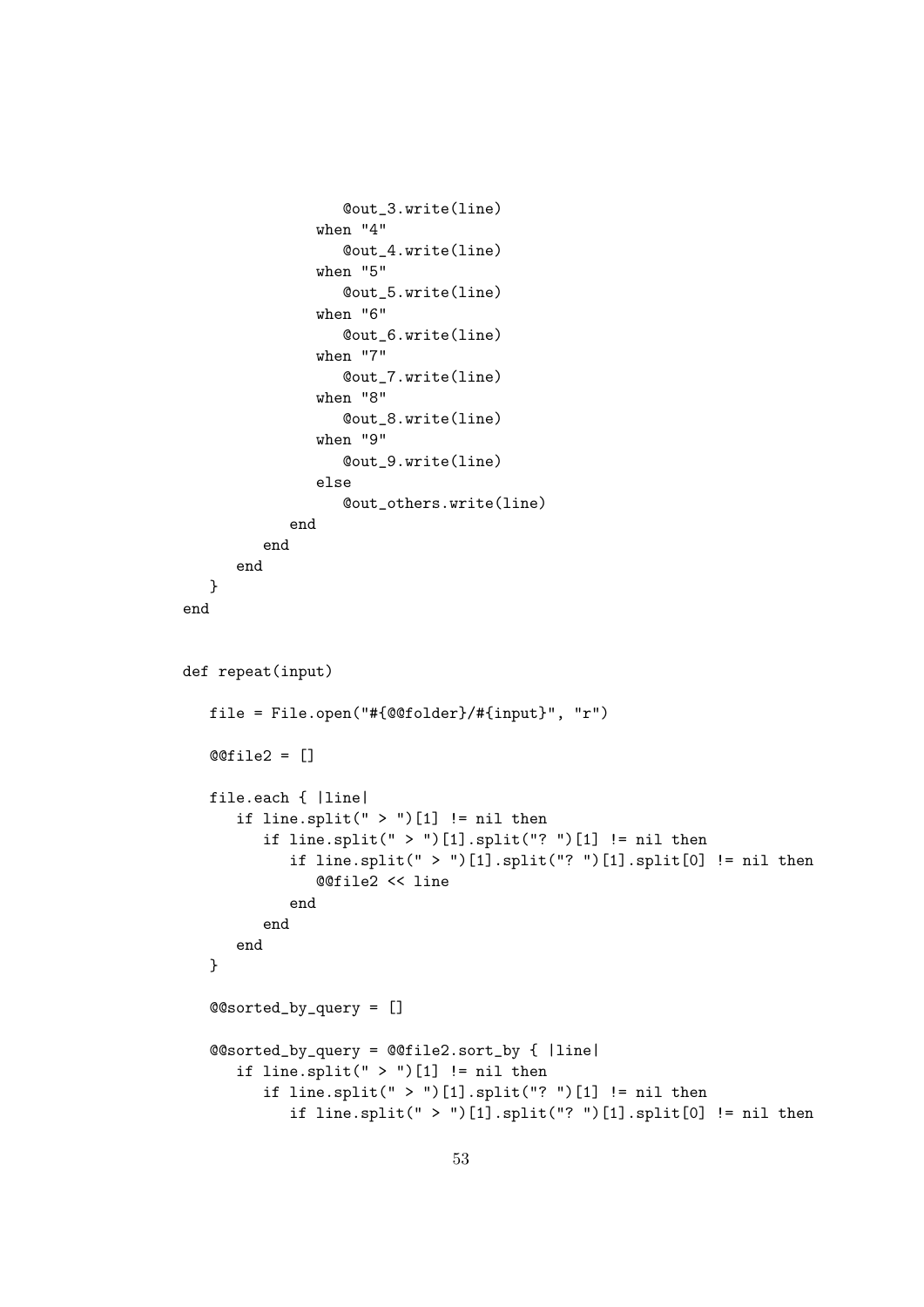```
line.split(" > ")[1].split("? ")[1].split[0]
         end
      end
  end
}
@@old_query = ""
@@new_query = ""
@@temp = []
@@sorted_by_source = []
@@nonbogus = []
@@nonbogus_temp = []
@@sorted_by_query.each { |line|
  @@new_query = line.split(" > ")[1].split("? ")[1].split[0]
   if @@new_query == @@old_query then
      @@temp << line
      @@old_query = @@new_query
   else
      @@old_query = @@new_query
      @@nonbogus_temp << line
      if (@temp := []) and (@old_query := "") then
         subsorted_by_source = []
         subsorted_by_source = @@temp.sort_by { |line|
            if line.split(" > ")[0].split[-1] != nil then
               line.split(" > ")[0].split[-1]end
         }
         subsorted_by_source.each { |line|
            @@sorted_by_source << line
         }
         @@temp = []
      end
  end
}
@@old_query = ""
@@new_query = ""
@@old_source = ""
@@new_source = ""
@@temp = []
@@sorted_by_time = []
@@sorted_by_source.each { |line|
```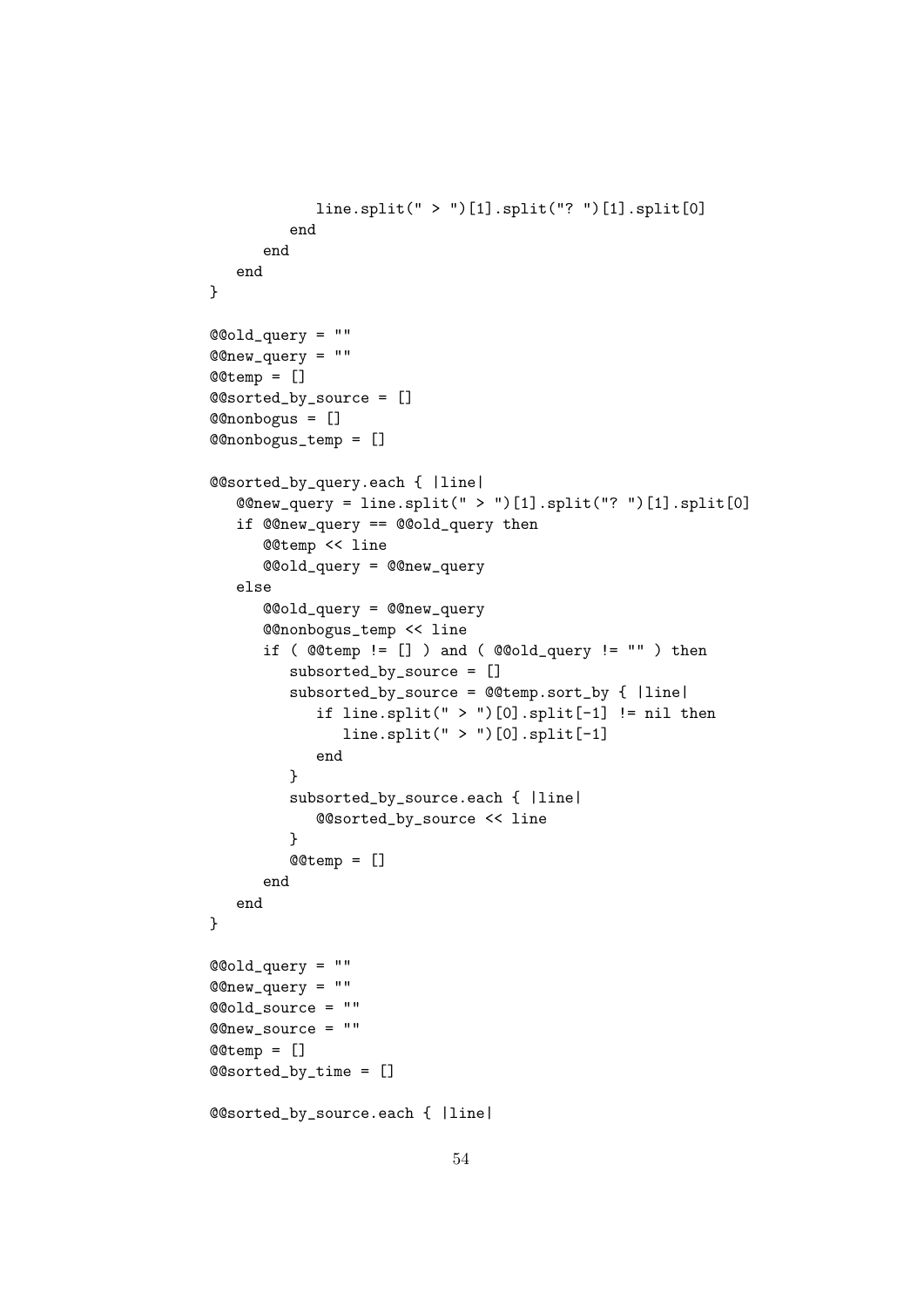```
@new_query = line.split(" > ")[1].split(" ? ")[1].split[0]@new\_source = line.split(" > ")[0].split[-1]if ( @@new_query == @@old_query ) and
      ( @@new_source == @@old_source )
  then
      @@temp << line
      @@old_query = @@new_query
      @@old_source = @@new_source
   else
      @@old_query = @@new_query
      @@old_source = @@new_source
      @@nonbogus_temp << line
      if ( @@temp != [] ) and
         ( @@old_query != "" ) and
         ( @@old_source != "" )
      then
         subsorted_by_time = []
         subsorted_by_time = @@temp.sort_by { |line|
            line.split[0]
         }
         subsorted_by_time.each { |line|
            @@sorted_by_time << line
         }
         @@temp = []
      end
   end
}
@@nonbogus = @@nonbogus_temp.sort_by { |line|
  line.split[0]
}
@@file_bogus = File.new("#{@@input}.bogusfolder/
                         #{input}.repeated", "w")
@@file_nonbogus = File.new("#{@@input}.nonbogusfolder/
                            #{input}.no-bogus", "w")
@@sorted_by_time.each { |line|
   @@file_bogus.write(line)
}
@@nonbogus.each { |line|
   @@file_nonbogus.write(line)
}
```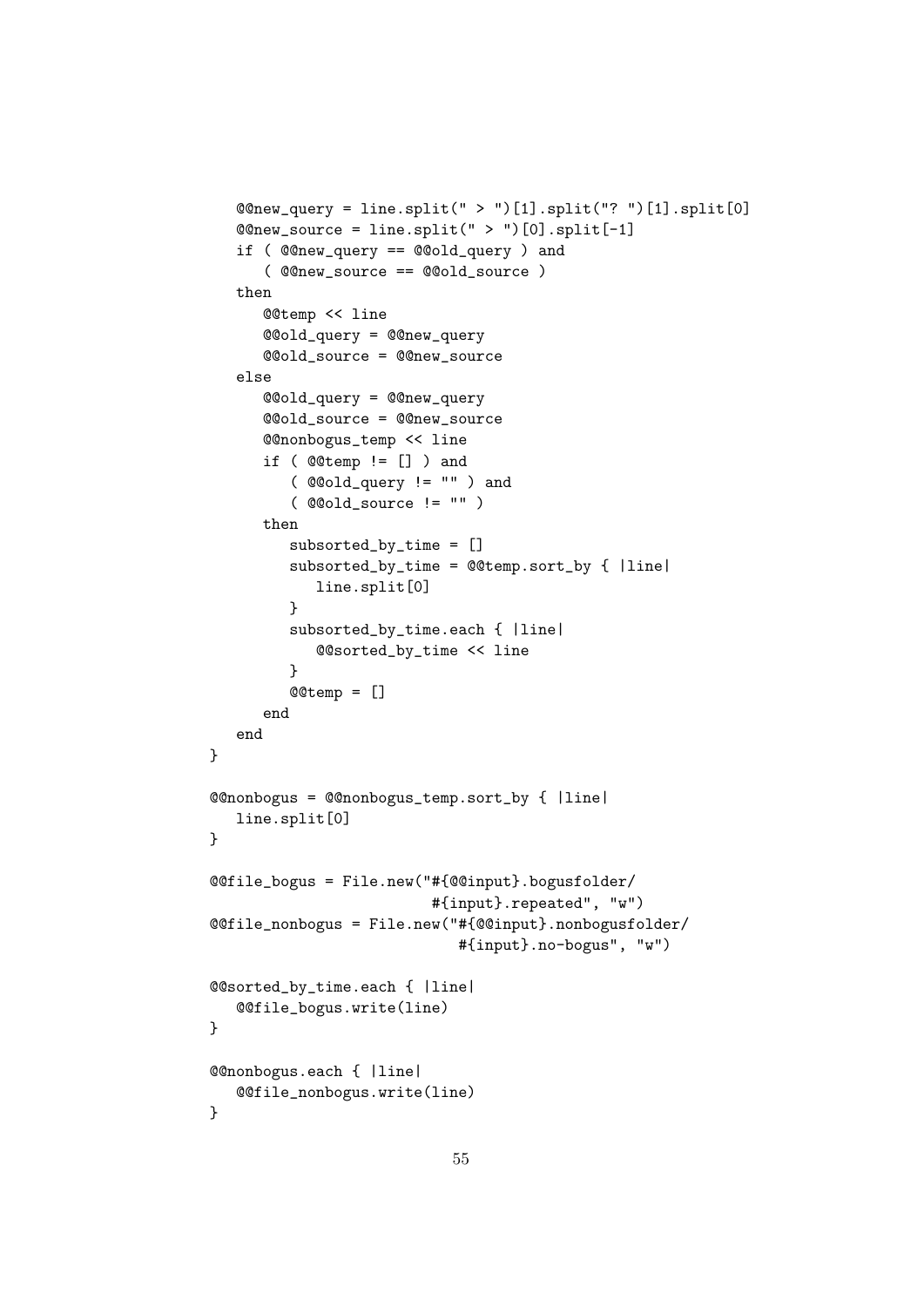```
split
Dir.mkdir("#{@@input}.bogusfolder")
Dir.mkdir("#{@@input}.nonbogusfolder")
Dir.foreach(@@folder) { |file|
   if ( file != "." ) and ( file != ".." ) then
      repeat(file)
      system("rm #{@@folder}/#{file}")
   end
}
system("rm -r #{@@folder}")
system("touch #{@@input}.repeated")
system("touch #{@@input}.no-bogus")
Dir.foreach("#{@@input}.bogusfolder") { |file|
   if ( file != ".") and ( file != "..") then
      system("cat #{@@input}.repeated
                  #{@@input}.bogusfolder/#{file} >
                  #{@@input}.repeated.temp")
      system("rm #{@@input}.repeated")
      system("mv #{@@input}.repeated.temp #{@@input}.repeated")
   end
}
system("rm -r #{@@input}.bogusfolder")
Dir.foreach("#{@@input}.nonbogusfolder") { |file|
   if ( file != "." ) and ( file != ".." ) then
      system("cat #{@@input}.no-bogus
                  #{@@input}.nonbogusfolder/#{file}
                  > #{@@input}.no-bogus.temp")
      system("rm #{@@input}.no-bogus")
      system("mv #{@@input}.no-bogus.temp #{@@input}.no-bogus")
  end
}
system("rm -r #{@@input}.nonbogusfolder")
```
end

```
56
```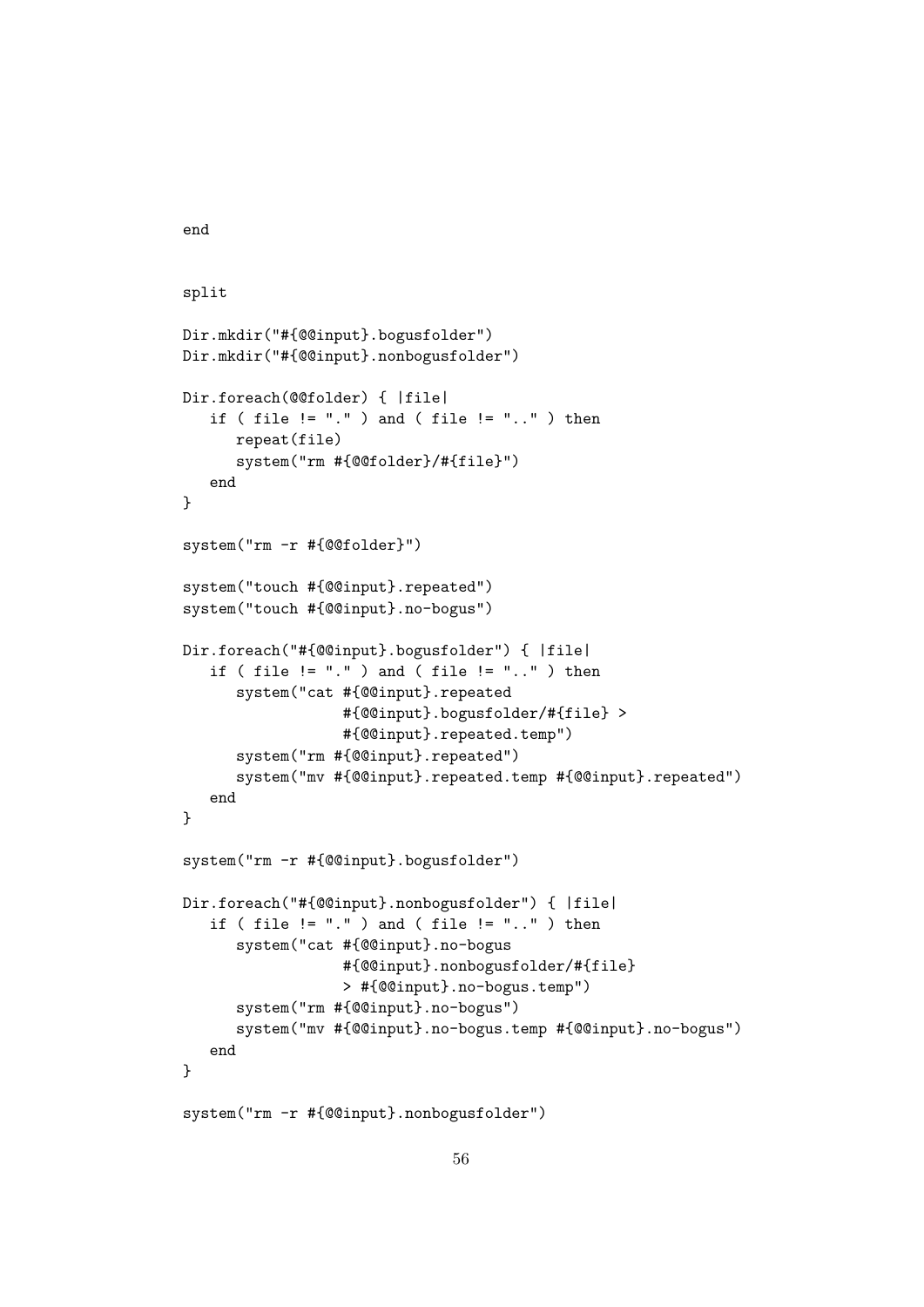### <span id="page-59-0"></span>A.4 ID.rb

```
#!/usr/bin/ruby -w
def split
   @@input = ARGV[0]
   file = File.open("#{@@input}", "r")
   @@folder = "temp.#{@@input}"
   Dir.mkdir(@@folder)
   @out_0 = File.new("#{@@folder}/0", "w")
   \texttt{Count\_1} = \texttt{File.new}("# \{\texttt{@folder}} / 1", "w")\texttt{Count2} = \texttt{File.new}("# \{\texttt{@folder}\} / 2", "w")\texttt{Count}_3 = \texttt{File.new}("\# \{\texttt{@folder}\}/3", "w")\texttt{Count}_4 = \texttt{File.new}("# \{\texttt{@folder}\}/4", "w")@out_5 = File.new("#{@@folder}/5", "w")
   \texttt{Count_6} = \texttt{File.new("#[@folder}/6", "w")@out_7 = File.new("#{@@folder}/7", "w")
   \texttt{Count_8} = \texttt{File.new("#[@folder}/8", "w")\texttt{Count_9} = \texttt{File.new("#[@folder]/9", "w")}file.each { |line|
       if line.split[7] != nil then
          x = line.split[7]case x[0,1]
              when "0"
                  @out_0.write(line)
              when "1"
                  @out_1.write(line)
              when "2"
                  @out_2.write(line)
              when "3"
                  @out_3.write(line)
              when "4"
                  @out_4.write(line)
              when "5"
                  @out_5.write(line)
              when "6"
                  @out_6.write(line)
              when "7"
                  @out_7.write(line)
              when "8"
                  @out_8.write(line)
              when "9"
                  @out_9.write(line)
           end
```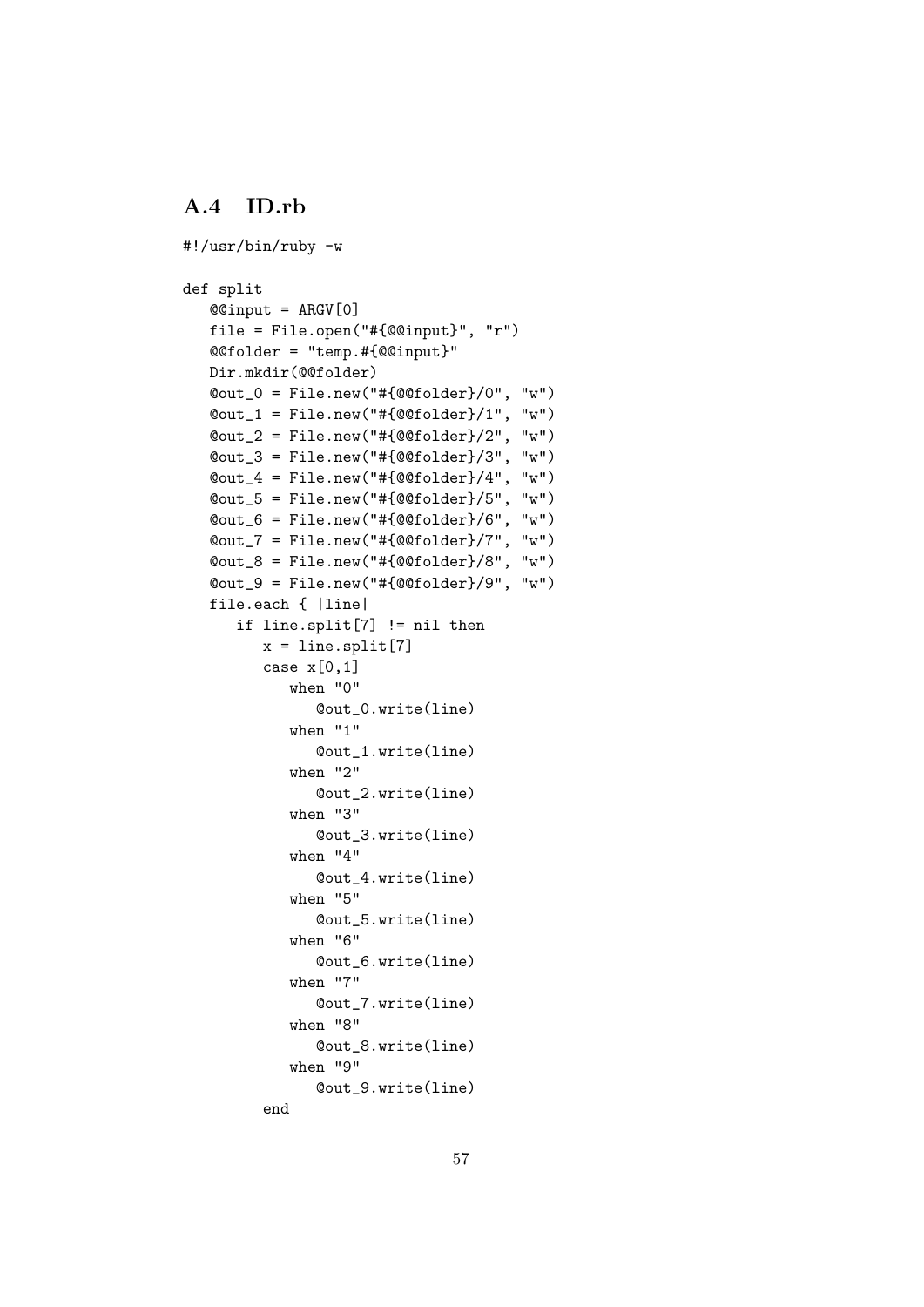```
end
   }
end
def sameid(input)
   file = File.open("#{@@folder}/#{input}", "r")
   @@file2 = []
   file.each { |line|
      if line.split[7] != nil then
         @@file2 << line
      end
   }
   @@sorted_by_id = []
   @@sorted_by_id = @@file2.sort_by { |line|
      if line.split[7]!= nil then
         line.split[7]
      end
   }
   @Qold_id = ""@Qnew_id = ""@@temp = []
   @@sorted_by_source = []
   @@nonbogus = []
   @@nonbogus_temp = []
   @@sorted_by_id.each { |line|
      @@new_id = line.split[7]
      if @@new_id == @@old_id then
         @@temp << line
         @@old_id = @@new_id
      else
         @@old_id = @@new_id
         @@nonbogus_temp << line
         if ( @ \& \text{temp} != [] ) and ( @ \& \text{old_id} != "" ) thensubsorted_by_source = []
            subsorted_by_source = @@temp.sort_by { |line|
               if line.split(" > ")[0].split[-1] != nil then
```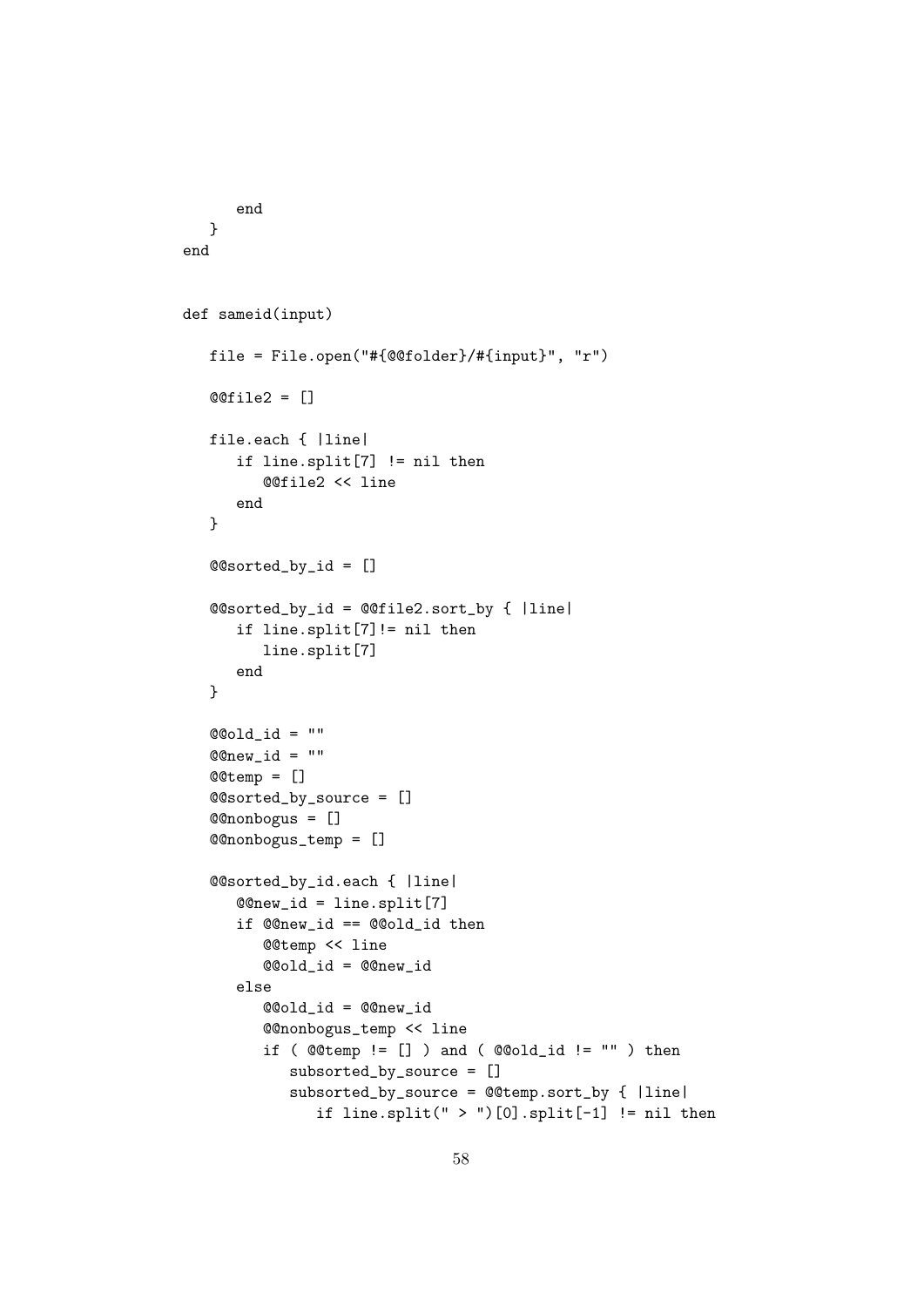```
line.split(" > ")[0].split[-1]end
         }
         subsorted_by_source.each { |line|
            @@sorted_by_source << line
         }
         @@temp = []
      end
  end
}
@Qold_id = ""@Qnew_id = ""@@old_source = ""
@@new_source = ""
@@temp = []
@@sorted_by_time = []
@@sorted_by_source.each { |line|
  @@new_id = line.split[7]
  @@new_source = line.split(" > ")[0].split[-1]
   if ( @@new_id == @@old_id ) and
      ( @@new_source == @@old_source )
  then
      @@temp << line
      @@old_id = @@new_id
      @@old_source = @@new_source
  else
      @@old_id = @@new_id
      @@old_source = @@new_source
      @@nonbogus_temp << line
      if ( @@temp != [] ) and
         ( @@old_id != "" ) and
         ( @@old_source != "" )
      then
         subsorted_by_time = []
         subsorted_by_time = @@temp.sort_by { |line|
            line.split[0]
         }
         subsorted_by_time.each { |line|
            @@sorted_by_time << line
         }
         @@temp = []
      end
```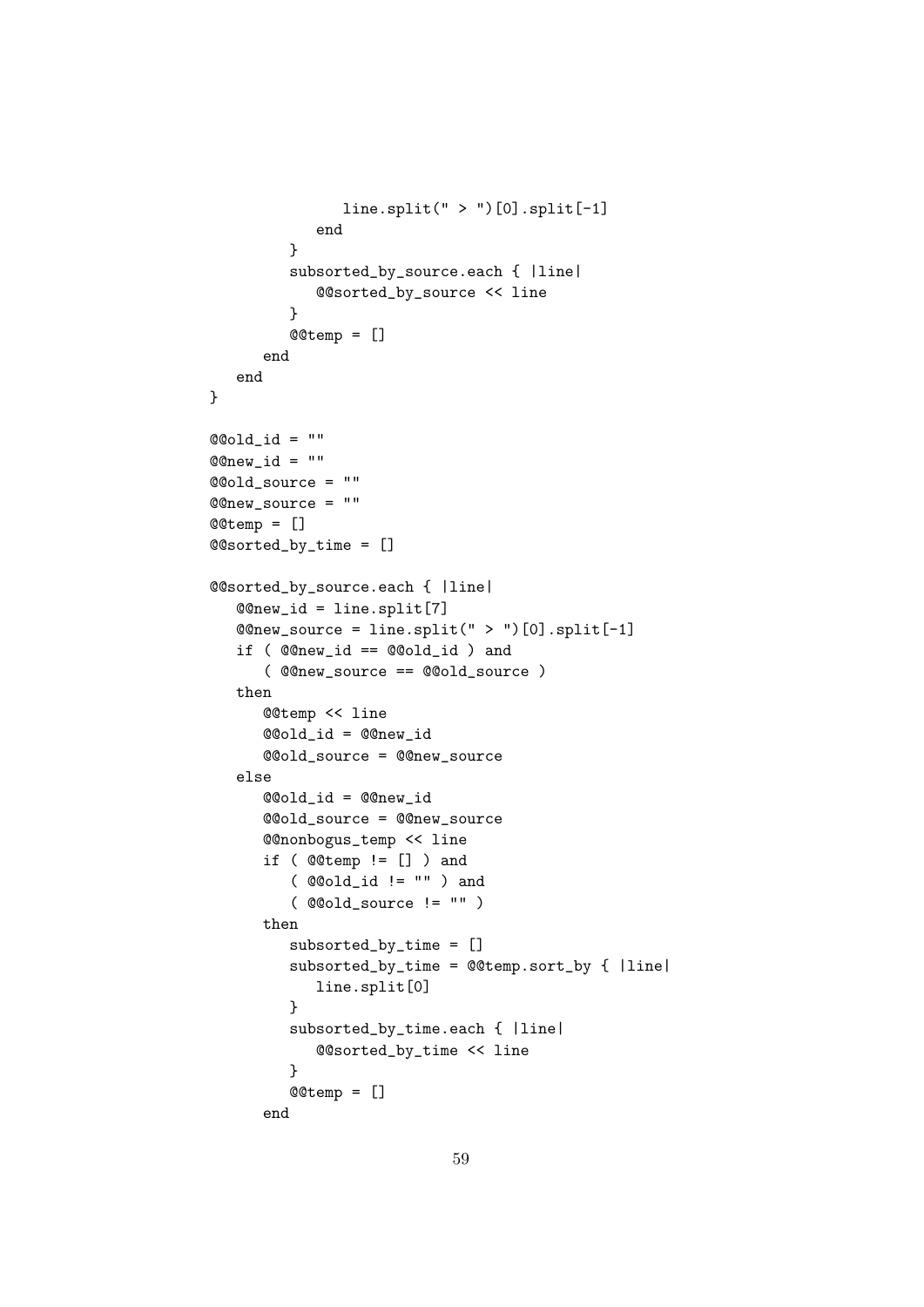```
end
   }
   @@nonbogus = @@nonbogus_temp.sort_by { |line|
      line.split[0]
   }
   @@file_bogus = File.new("#{@@input}.bogusfolder/
                            #{input}.id", "w")
   @@file_nonbogus = File.new("#{@@input}.nonbogusfolder/
                               #{input}.no-bogus", "w")
   @@sorted_by_time.each { |line|
      @@file_bogus.write(line)
   }
   @@nonbogus.each { |line|
      @@file_nonbogus.write(line)
   }
end
split
Dir.mkdir("#{@@input}.bogusfolder")
Dir.mkdir("#{@@input}.nonbogusfolder")
Dir.foreach(@@folder) { |file|
   if ( file != "." ) and ( file != ".." ) then
      sameid(file)
      system("rm #{@@folder}/#{file}")
   end
}
system("rm -r #{@@folder}")
system("touch #{@@input}.id")
system("touch #{@@input}.no-bogus")
Dir.foreach("#{@@input}.bogusfolder") { |file|
   if ( file != "." ) and ( file != ".." ) then
      system("cat #{@@input}.id
                  #{@@input}.bogusfolder/#{file}
```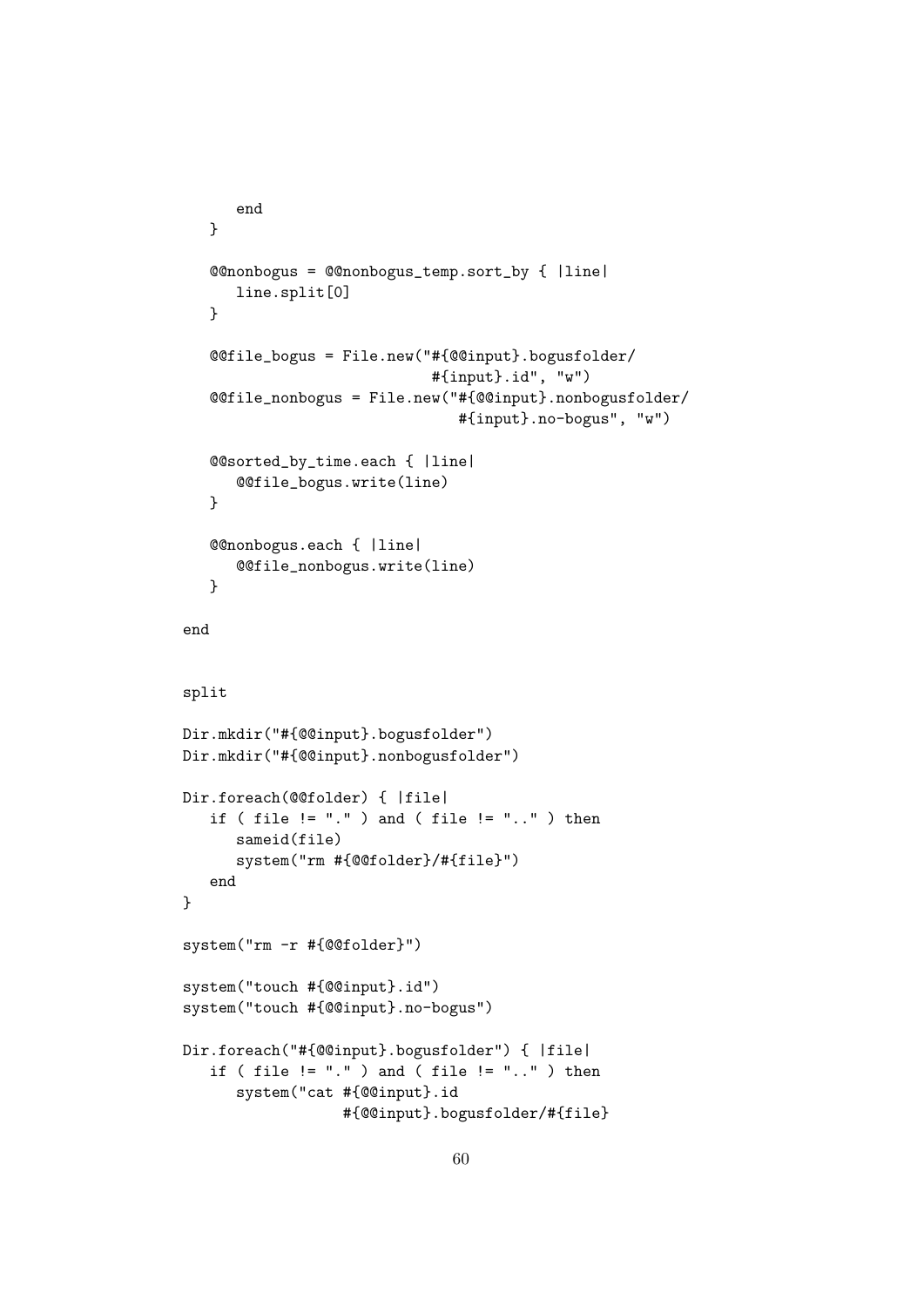```
> #{@@input}.id.temp")
      system("rm #{@@input}.id")
      system("mv #{@@input}.id.temp #{@@input}.id")
   end
}
system("rm -r #{@@input}.bogusfolder")
Dir.foreach("#{@@input}.nonbogusfolder") { |file|
   if ( file != "." ) and ( file != ".." ) then
      system("cat #{@@input}.no-bogus
                  #{@@input}.nonbogusfolder/#{file}
                  > #{@@input}.no-bogus.temp")
      system("rm #{@@input}.no-bogus")
      system("mv #{@@input}.no-bogus.temp #{@@input}.no-bogus")
   end
}
```
system("rm -r #{@@input}.nonbogusfolder")

## <span id="page-63-0"></span>A.5 Nocache.rb

```
#!/usr/bin/ruby -w
def split
   @@input = ARGV[0]
   file = File.open("#{@@input}", "r")
   @@folder = "temp.#{@@input}"
   Dir.mkdir(@@folder)
   \texttt{Count}_a = \texttt{File.new}("\# \{\texttt{QQfolder}\}/a", "w")@out_b = File.new("#{@@folder}/b", "w")
   @out_c = File.new("#{@@folder}/c", "w")
   @out_d = File.new("#{@@folder}/d", "w")
   @out_e = File.new("#{@@folder}/e", "w")
   @out_f = File.new("#{@@folder}/f", "w")
   \texttt{Count}_{\mathcal{A}} = \texttt{File.new("#[@folder]/g", "w")}@out_h = File.new("#{@@folder}/h", "w")
   @out_i = File.new("#{@@folder}/i", "w")
   \texttt{Count}_j = \texttt{File.new("#[@folder}/j", "w")\texttt{Count\_k} = \texttt{File.new}("# \{\texttt{QQfolder}} / k", "w")@out_l = File.new("#{@@folder}/l", "w")
   @out_m = File.new("#{@@folder}/m", "w")
   @out_n = File.new("#{@@folder}/n", "w")
```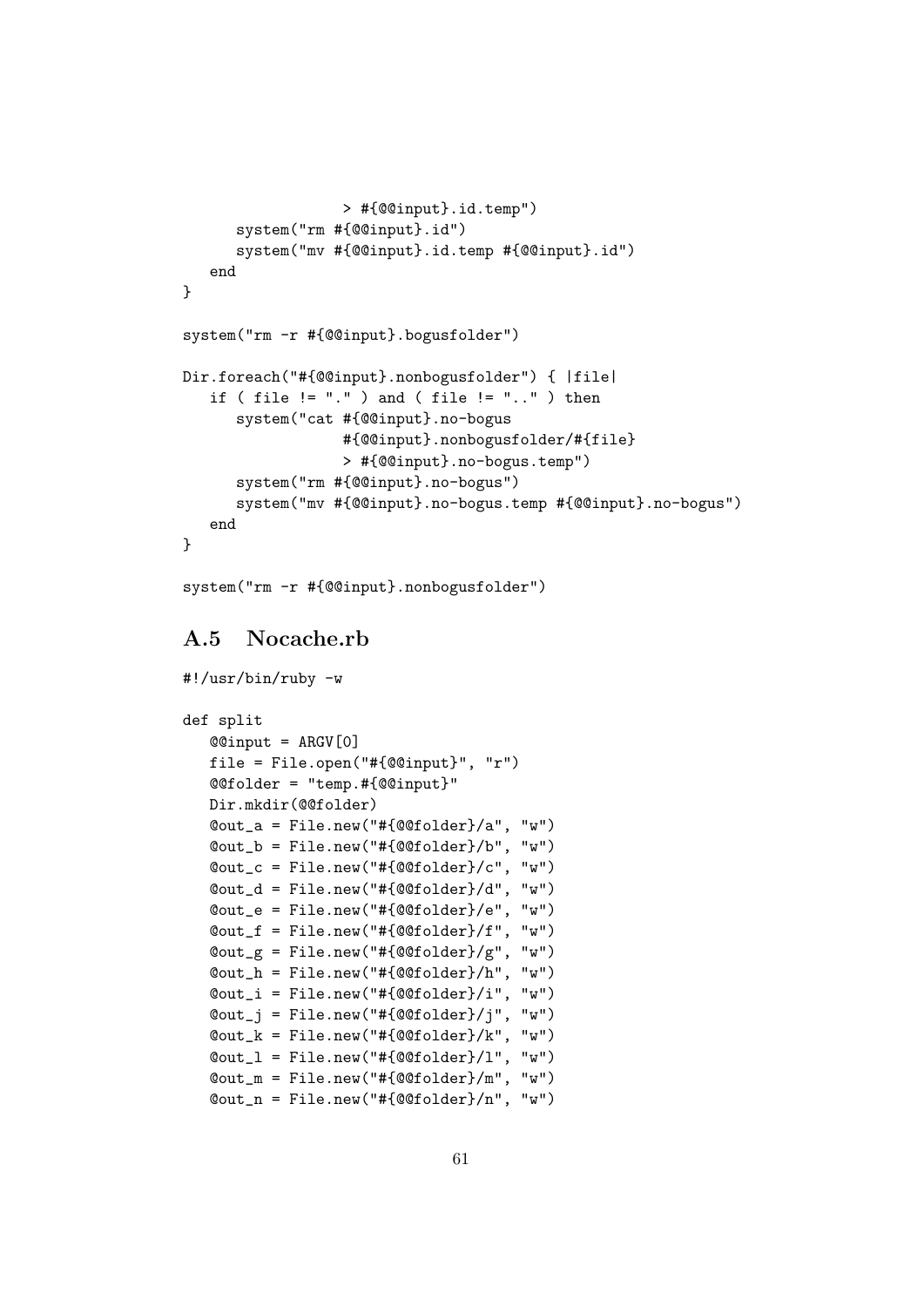```
@out_o = File.new("#{@@folder}/o", "w")
\texttt{Count}_p = \text{File.new}("# \{\texttt{@folder}} / p", "w")\texttt{Count_q} = \texttt{File.new}("# \{\texttt{@folder}\}/q", "w")\texttt{Quut}_r = \texttt{File.new}("\# \{\texttt{QQfolder}\}/r", \texttt{w"})@out_s = File.new("#{@@folder}/s", "w")
@out_t = File.new("#{@@folder}/t", "w")
@out_u = File.new("#{@@folder}/u", "w")
\texttt{Quut}_v = \texttt{File.new}("\# \{\texttt{QOfolder}\}/v", "w")\texttt{Count_w} = \texttt{File.new}("\# \{\texttt{@folder}\}/\texttt{w", "w"})\texttt{Quut}_x = \texttt{File.new}("# \{\texttt{QQfolder}\}/x", "w")\text{Qut}_y = \text{File.new}("# \{\text{@folder}\} / \gamma", "w")\texttt{Quut}_z = \texttt{File.new}("# \{\texttt{QQfolder}\}/z", \texttt{''w"})\texttt{Count_0} = \texttt{File.new}("# \{\texttt{@folder}}/0", "w")\texttt{Count\_1} = \texttt{File.new}("# \{\texttt{@folder}} / 1", "w")\texttt{Count2} = \texttt{File.new}("# \{\texttt{@folder}\}/2", "w")\texttt{Count_3} = \texttt{File.new}("# \{\texttt{@folder}} / 3", "w")\texttt{Count}_4 = \texttt{File.new}("\# \{\texttt{QQfolder}\}/4", "w")\texttt{Count}_5 = \texttt{File.new("#[@folder]/5", "w")}@out_6 = File.new("#{@@folder}/6", "w")
@out_7 = File.new("#{@@folder}/7", "w")
@out_8 = File.new("#{@@folder}/8", "w")
\texttt{Count_9} = \texttt{File.new}("# \{\texttt{@folder}\}/9", "w")@out_others = File.new("#{@@folder}/zz", "w")
file.each { |line|
    if line.split(" > ")[1].split("? ")[1] != nil then
        if line.split(" > ")[1].split("? ")[1].split[0] != nil then
            if line.split(" > ")[1].split("? ")
                [1].split[0].split(".")[-1] != nil
            then
            x = line.split(" > ")[1].split(" ? ")[1].split[0].split(" .")[-1]case x[0,1]when /[aA]/@out_a.write(line)
                when /[bB]/@out_b.write(line)
                when /[cC]/
                    @out_c.write(line)
                when /[dD]/
                    @out_d.write(line)
                when /[eE]/@out_e.write(line)
                when /[ff]/@out_f.write(line)
                when /[gG]/
```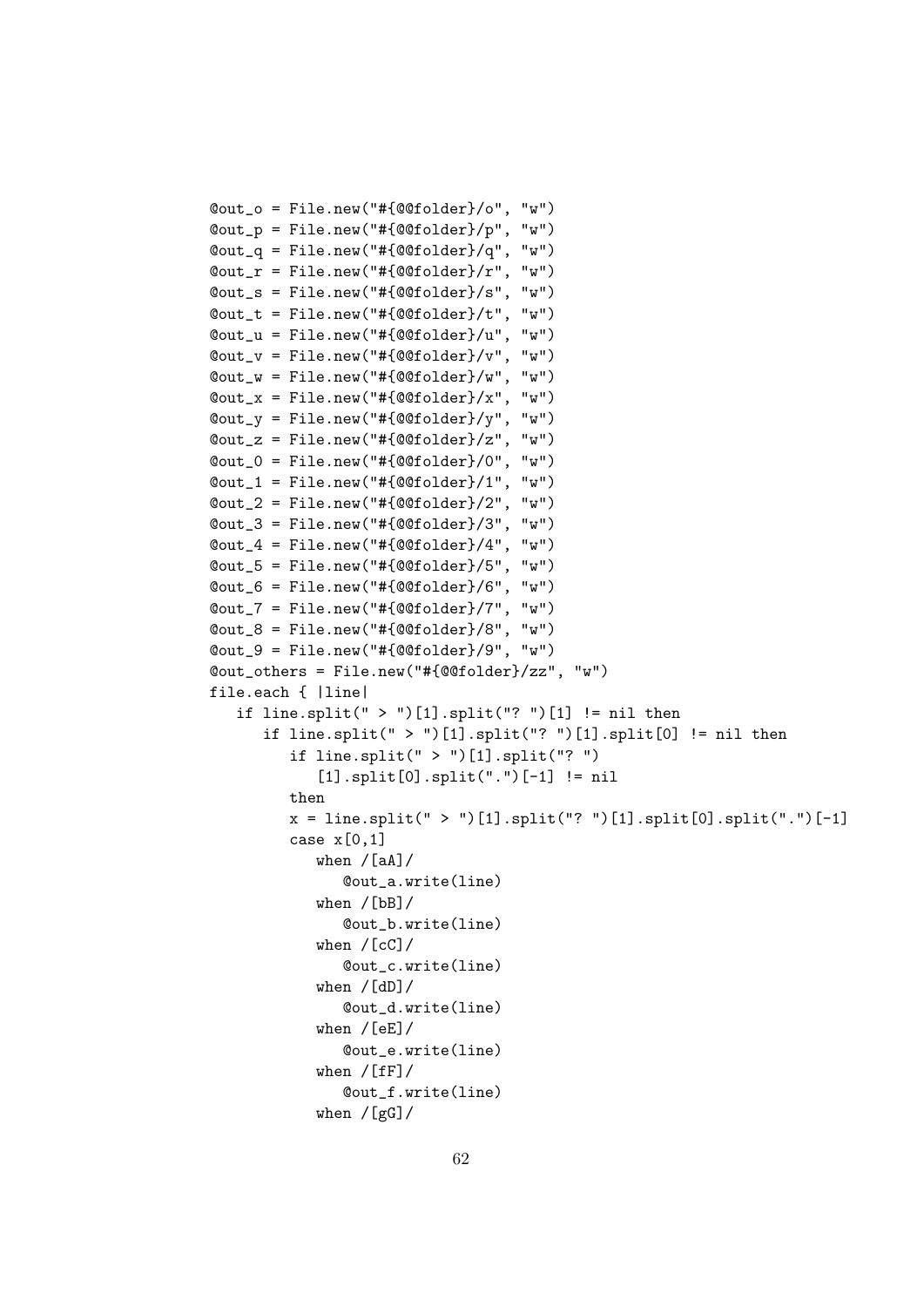@out\_g.write(line) when /[hH]/ @out\_h.write(line) when /[iI]/ @out\_i.write(line) when  $/[jJ]/$ @out\_j.write(line) when /[kK]/ @out\_k.write(line) when  $/[1L]/$ @out\_l.write(line) when /[mM]/ @out\_m.write(line) when /[nN]/ @out\_n.write(line) when /[oO]/ @out\_o.write(line) when /[pP]/ @out\_p.write(line) when /[qQ]/ @out\_q.write(line) when /[rR]/ @out\_r.write(line) when /[sS]/ @out\_s.write(line) when  $/[tT]/$ @out\_t.write(line) when /[uU]/ @out\_u.write(line) when /[vV]/ @out\_v.write(line) when /[wW]/ @out\_w.write(line) when  $/[xX]/$ @out\_x.write(line) when /[yY]/ @out\_y.write(line) when  $/[zZ]/$ @out\_z.write(line) when "0" @out\_0.write(line) when "1" @out\_1.write(line) when "2"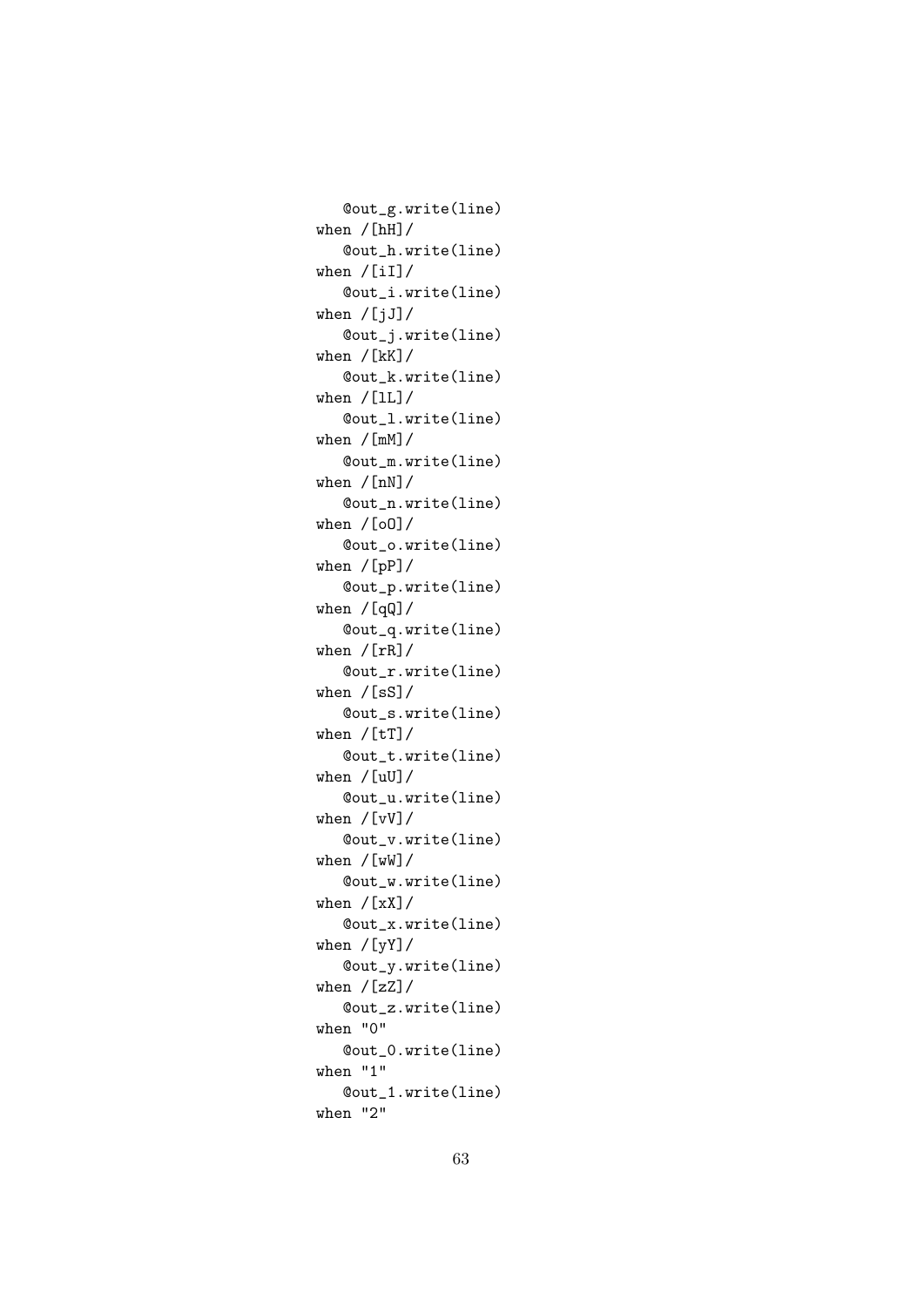```
@out_2.write(line)
               when "3"
                  @out_3.write(line)
               when "4"
                  @out_4.write(line)
               when "5"
                  @out_5.write(line)
               when "6"
                  @out_6.write(line)
               when "7"
                  @out_7.write(line)
               when "8"
                  @out_8.write(line)
               when "9"
                  @out_9.write(line)
               else
                  @out_others.write(line)
            end
            end
         end
      end
  }
end
def repeat(input)
  file = File.open("#{@@folder}/#{input}", "r")
   @@file2 = []
   file.each { |line|
      if line.split(" > ")[1] != nil then
         if line.split(" > ")[1].split("? ")[1] != nil then
            if line.split(" > ")[1].split("? ")[1].split[0] != nil then
               if line.split(" > ")[1].split("? ")
                  [1].split[0].split(".")[-1] != nil
               then
                  @@file2 << line
               end
            end
         end
      end
   }
```

```
64
```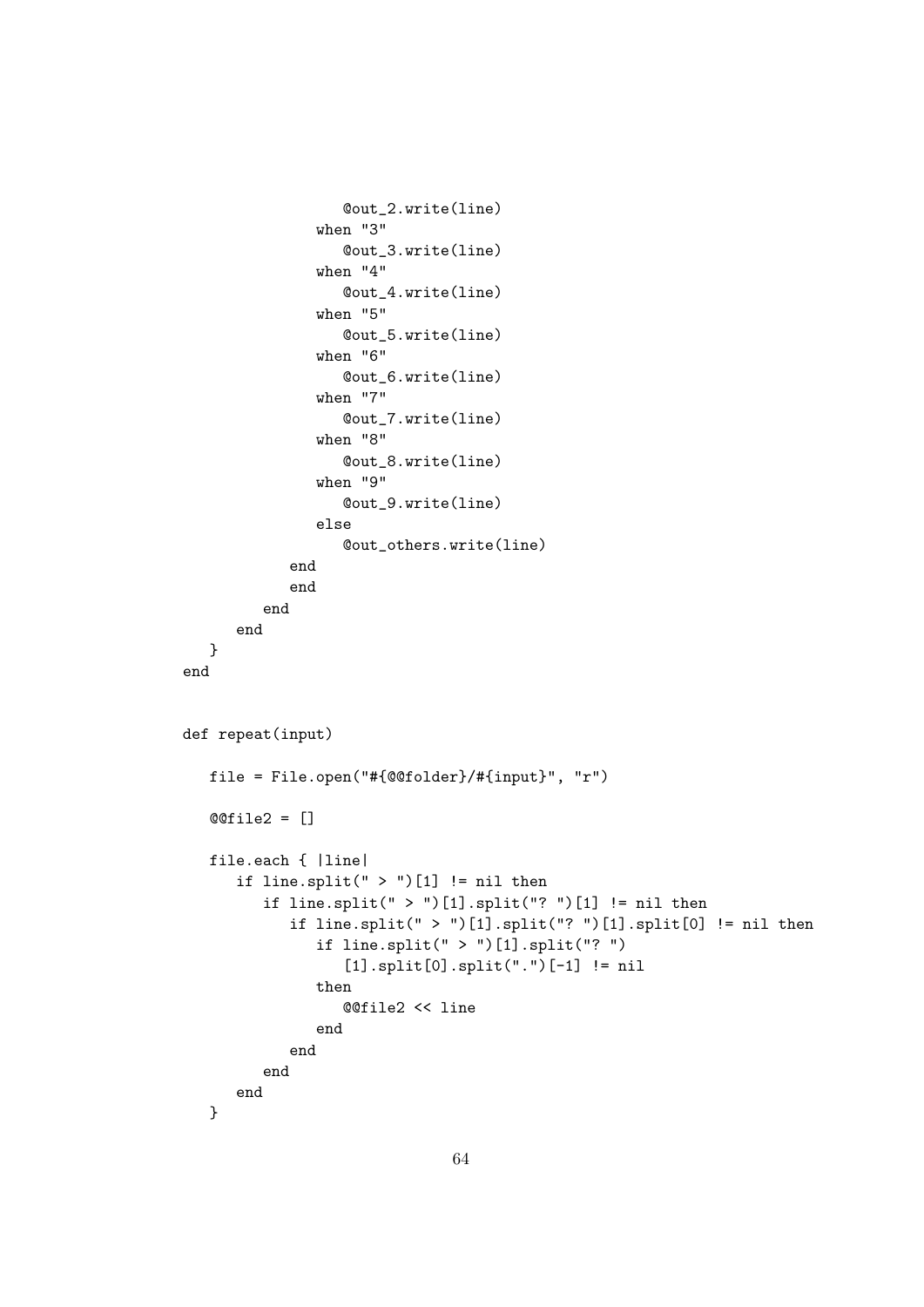```
@@sorted_by_tld = []
@@sorted_by_tld = @@file2.sort_by { |line|
   if line.split(" > ")[1] != nil then
      if line.split(" > ")[1].split("? ")[1] != nil then
         if line.split(" > ")[1].split("? ")[1].split[0] != nil then
            if line.split(" > ")[1].split("? ")
               [1].split[0].split(".")[-1] != nil
            then
               line.split(" > ")[1].split("? ")[1].split[0].split(".")[-1]
            end
         end
      end
  end
}
@Qold_tld = ""@Qnew_tld = ""@@temp = []
@@sorted_by_source = []
@@nonbogus = []
@@nonbogus_temp = []
@@sorted_by_tld.each { |line|
  x = line.split(" > ")[1].split("? ")[1].split("].split("if ( (x[-1] = x / \text{arg } a/i ) == 0 ) and
      ( (x[-2] = x /in-addr/i ) == 0 ) and
      (x[-3] := nil)then
      @new_t1d = x[-3,3]. join(".")
  else
      @Qnew_t1d = x[-1]end
   if @@new_tld == @@old_tld then
      @@temp << line
      @@old_tld = @@new_tld
   else
      @@old_tld = @@new_tld
      @@nonbogus_temp << line
      if (@temp := []) and (@Gold_tld := "") then
         subsorted_by_source = []
         subsorted_by_source = @@temp.sort_by { |line|
            if line.split(" > ")[0].split[-1] != nil then
```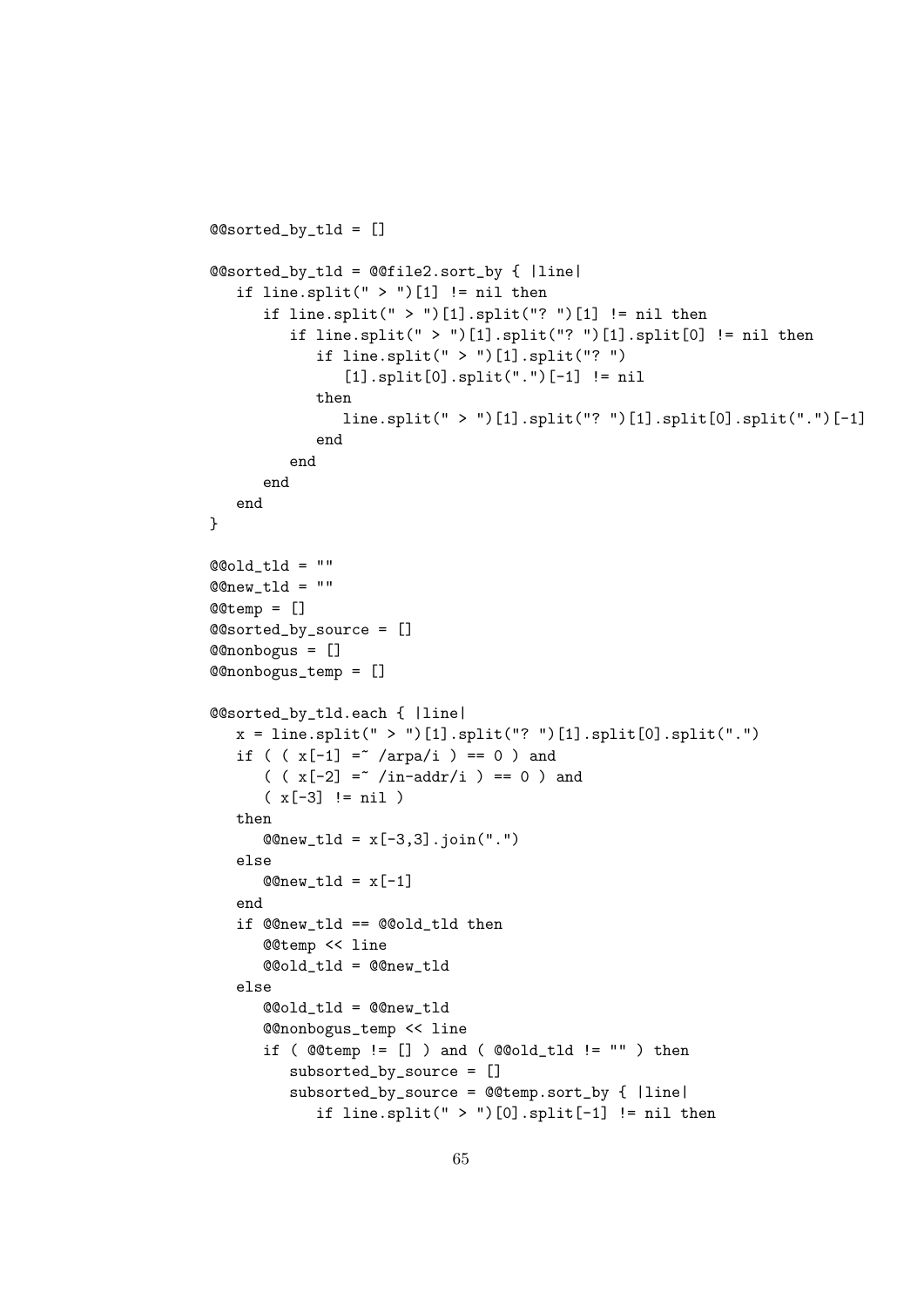```
line.split(" > ")[0].split[-1]end
         }
         subsorted_by_source.each { |line|
            @@sorted_by_source << line
         }
         @@temp = []
      end
   end
}
@Qold_tld = ""@Qnew_tld = ""@@old_source = ""
@@new_source = ""
@@temp = []
@@sorted_by_time = []
@@sorted_by_source.each { |line|
   x = line.split(" > ")[1].split("? ")[1].split[0].split("."")if ( (x[-1] = x / \text{arg } a/i ) == 0 ) and
      (y + 2) = x / \in \text{and} (y - 2) = 0 and
      (x[-3] := nil)then
      @@new_tld = x[-3,3].join(".")
   else
      @Qnew_t1d = x[-1]end
   @new\_source = line.split(" > ")[0].split[-1]if ( @@new_tld == @@old_tld ) and
      ( @@new_source == @@old_source )
   then
      @@temp << line
      @@old_tld = @@new_tld
      @@old_source = @@new_source
   else
      @@old_tld = @@new_tld
      @@old_source = @@new_source
      @@nonbogus_temp << line
      if ( @@temp != [] ) and
         ( @@old_tld != "" ) and
         ( @@old_source != "" )
      then
         subsorted_by_time = []
```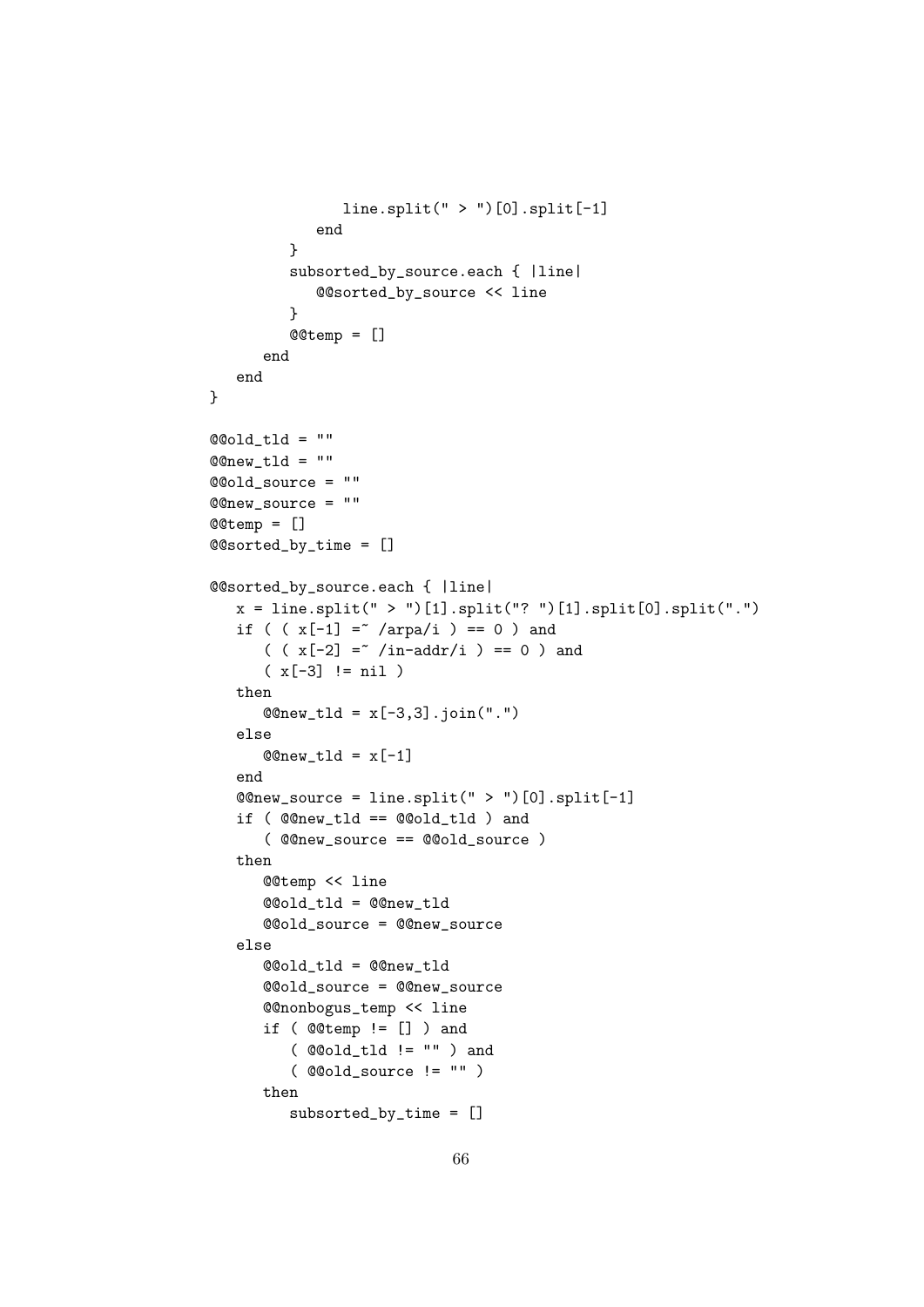```
subsorted_by_time = @@temp.sort_by { |line|
               line.split[0]
            }
            subsorted_by_time.each { |line|
               @@sorted_by_time << line
            }
            @@temp = []
         end
      end
   }
   @@nonbogus = @@nonbogus_temp.sort_by { |line|
      line.split[0]
   }
   @@file_bogus = File.new("#{@@input}.bogusfolder/
                             #{input}.notcached", "w")
   @@file_nonbogus = File.new("#{@@input}.nonbogusfolder/
                                #{input}.no-bogus", "w")
   @@sorted_by_time.each { |line|
      @@file_bogus.write(line)
   }
   @@nonbogus.each { |line|
      @@file_nonbogus.write(line)
   }
end
split
Dir.mkdir("#{@@input}.bogusfolder")
Dir.mkdir("#{@@input}.nonbogusfolder")
Dir.foreach(@@folder) { |file|
   if ( file != "." ) and ( file != ".." ) then
      repeat(file)
      system("rm #{@@folder}/#{file}")
   end
}
system("rm -r #{@@folder}")
```